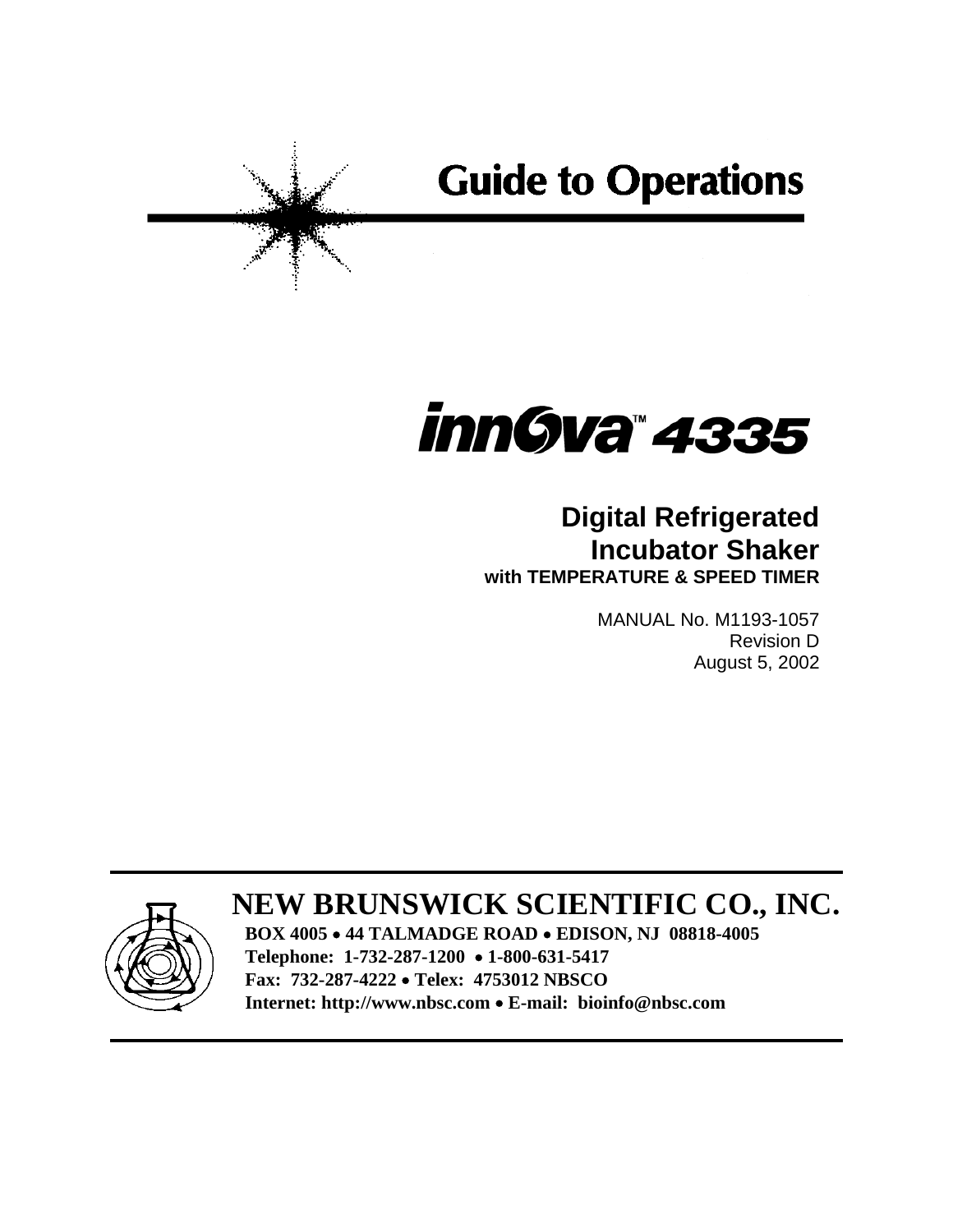<u> 1989 - Johann Barn, fransk politik (</u>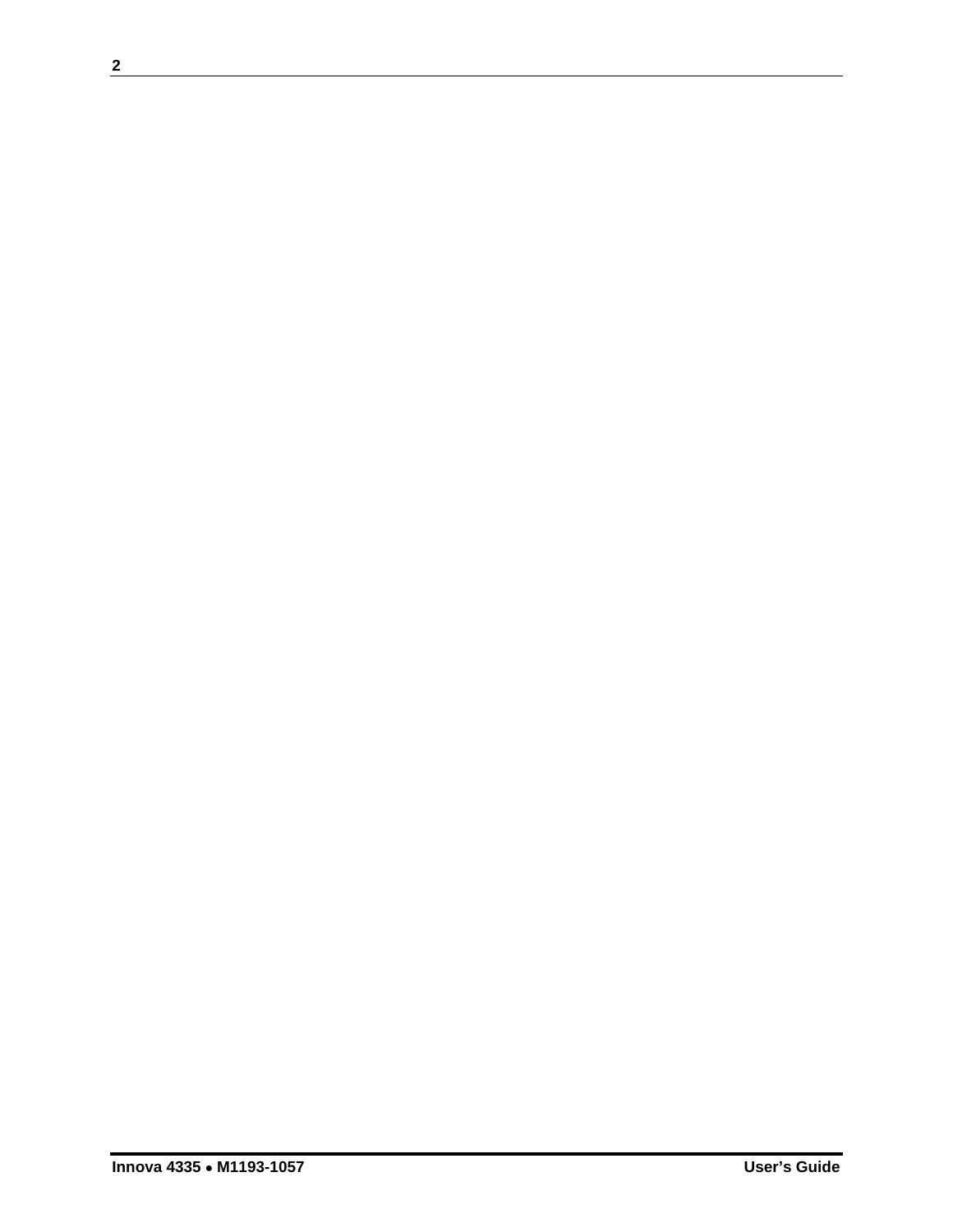### **INTERNATIONAL OFFICES:**

#### **THE NETHERLANDS**

New Brunswick Scientific BV Kerkenbos 1101, 6546 BC Nijmegen P.O Box 6826, 6503 GH Nijmegen Holland Tel: 31 (0)24 3717 600 Fax: 31 (0)24 3717 640 E-mail: sales@nbsbv.nl

#### **FRANCE**

New Brunswick Scientific SARL 3, rue des Deux-Boules 75001 Paris France Tel: 33 (0)1 4026 2246 Fax: 33 (0)1 4026 5423 E-mail: sales@nbssarl.fr

#### **UNITED KINGDOM**

New Brunswick Scientific (UK) Ltd. Edison House, 163 Dixons Hill Road North Mymms, Hatfield, Herts. AL9 7JE United Kingdom Tel: 44 (0)1707 275733 Fax: 44 (0)1707 267859 E-mail: bioinfo@nbsuk.co.uk

#### **BELGIUM**

New Brunswick Scientific NV/SA 't Veldeke 1 B-1970 Wezembeek-Oppem België/Belgique Tel: 32 (0)2 731 6787 Fax: 32 (0)2 731 8130 E-mail: sales@nbsnv-sa.be

#### **GERMANY**

New Brunswick Scientific GmbH In Der Au 14 D-72622 Nürtingen Deutschland Tel: 49 (0)7022 932490 Fax: 49 (0)7022 32486 E-mail: sales@nbsgmbh.de

#### **CHINA**

New Brunswick Scientific Co., Inc. 9A. AiBang Building 585 LingLing Road Shanghai 200030, P.R. China Tel: 86 21 6481 2658 Fax: 86 21 6481 2665 E-mail: nbschc@online.sh.cn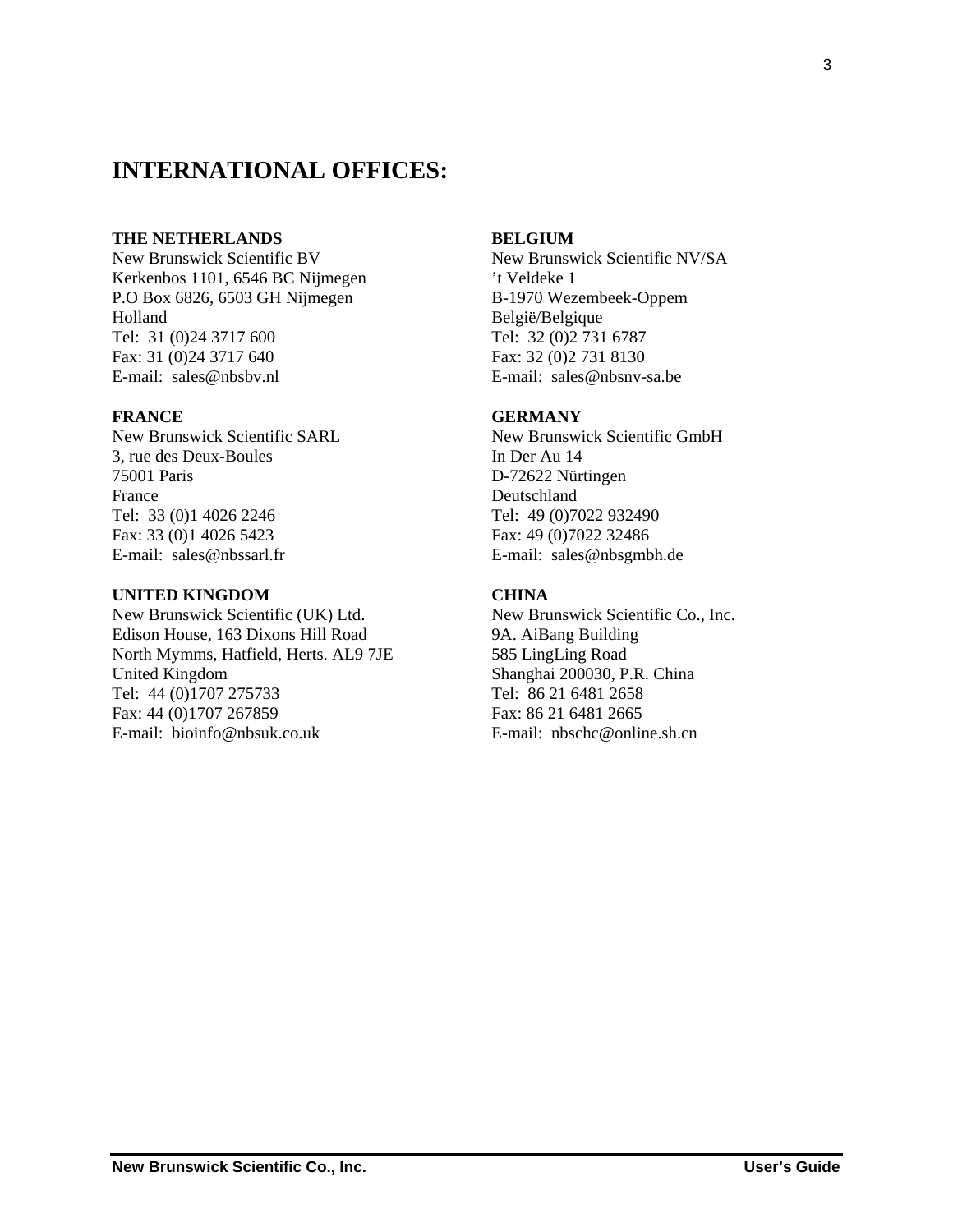**THIS PAGE INTENTIONALLY BLANK**

<u> 1989 - Johann Stoff, deutscher Stoffen und der Stoffen und der Stoffen und der Stoffen und der Stoffen und der</u>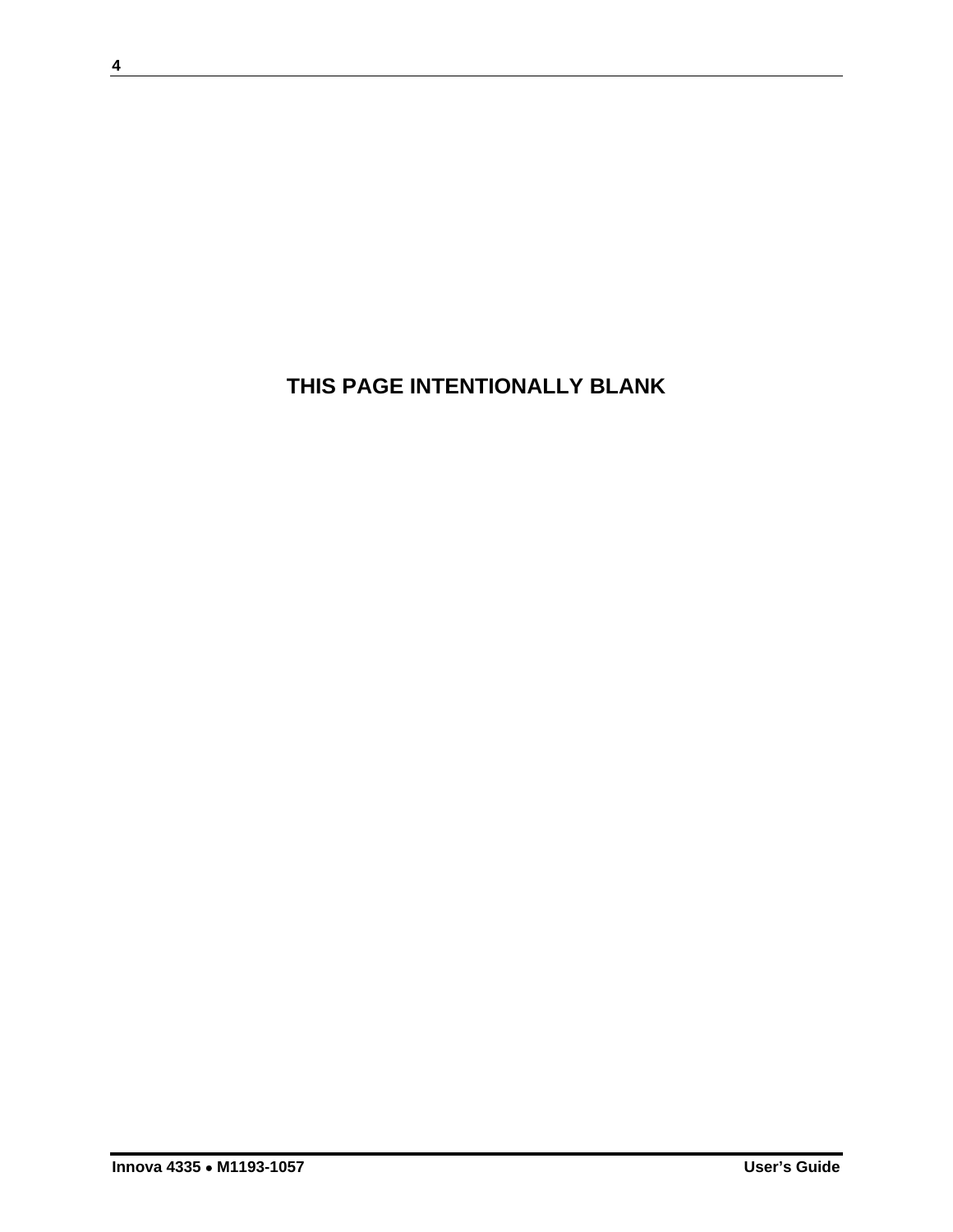

# *CAUTION!*

**This equipment** *must* **be operated as described in this manual. If operational guidelines are not followed, equipment damage and personal injury** *can* **occur. Please read the entire User's Guide before attempting to use this unit.**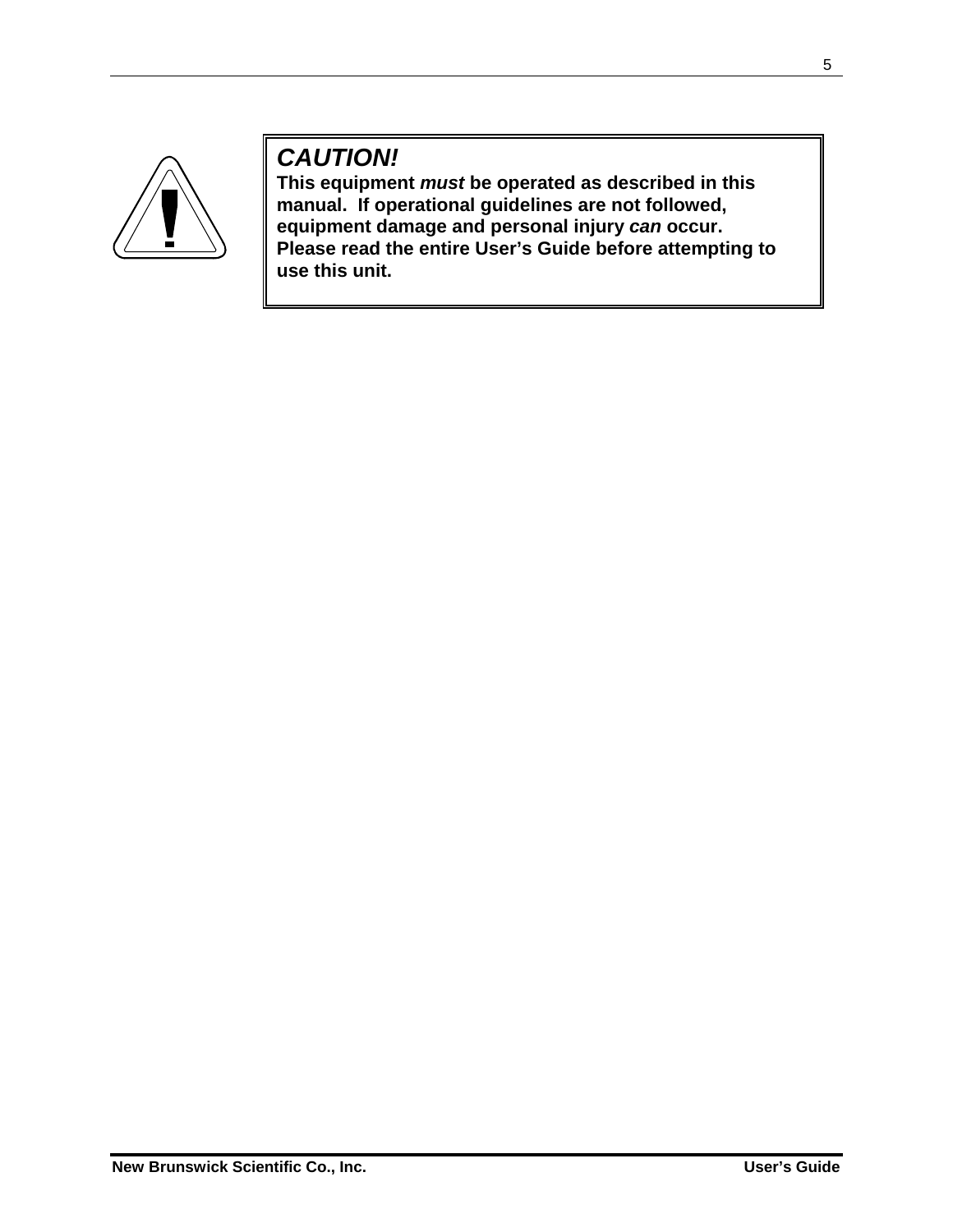**THIS PAGE INTENTIONALLY BLANK**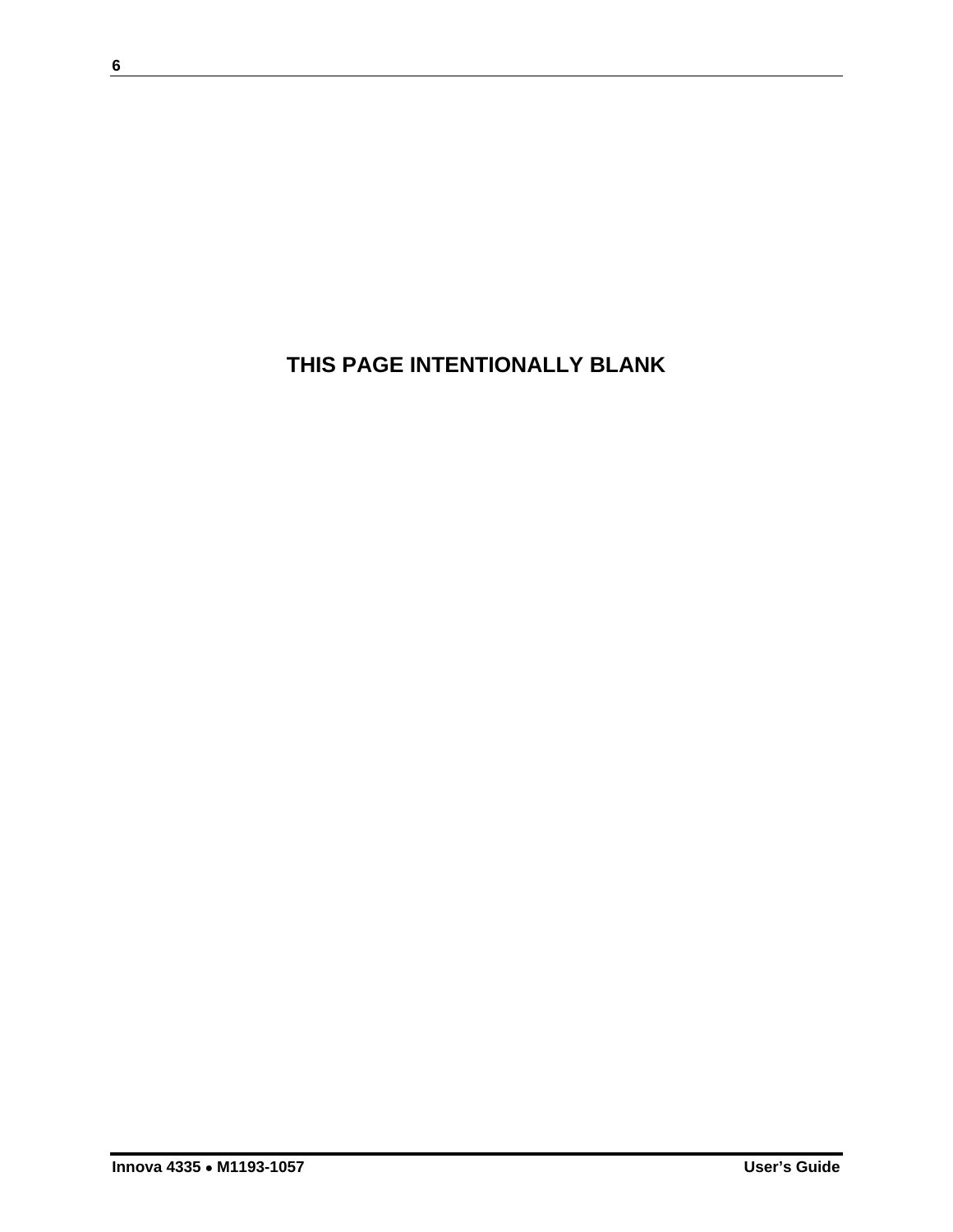### **Copyright Notice**

New Brunswick Scientific Company, Inc. Box 4005 44 Talmadge Road Edison, New Jersey 08818-4005

© Copyright 2002 New Brunswick Scientific Co., Inc.

All Rights Reserved.

Reproduction, adaptation, or translation without prior written permission from New Brunswick Scientific is prohibited.

### **Disclaimer Notice**

New Brunswick Scientific Co., Inc. reserves the right to change information in this document without notice. Updates to information in this document reflect our commitment to continuing product development and improvement.

### **Manual Conventions**



**Notes contain essential information that deserves special attention.** 

*Caution* **messages appear before procedures which, if caution is not observed, could result in damage to the equipment.** 



*CAUTION!*

*Warning* **messages alert you to specific procedures or practices which, if not followed correctly, could result in serious personal injury.** 

**Bold Text in bold face type emphasizes key words or phrases.**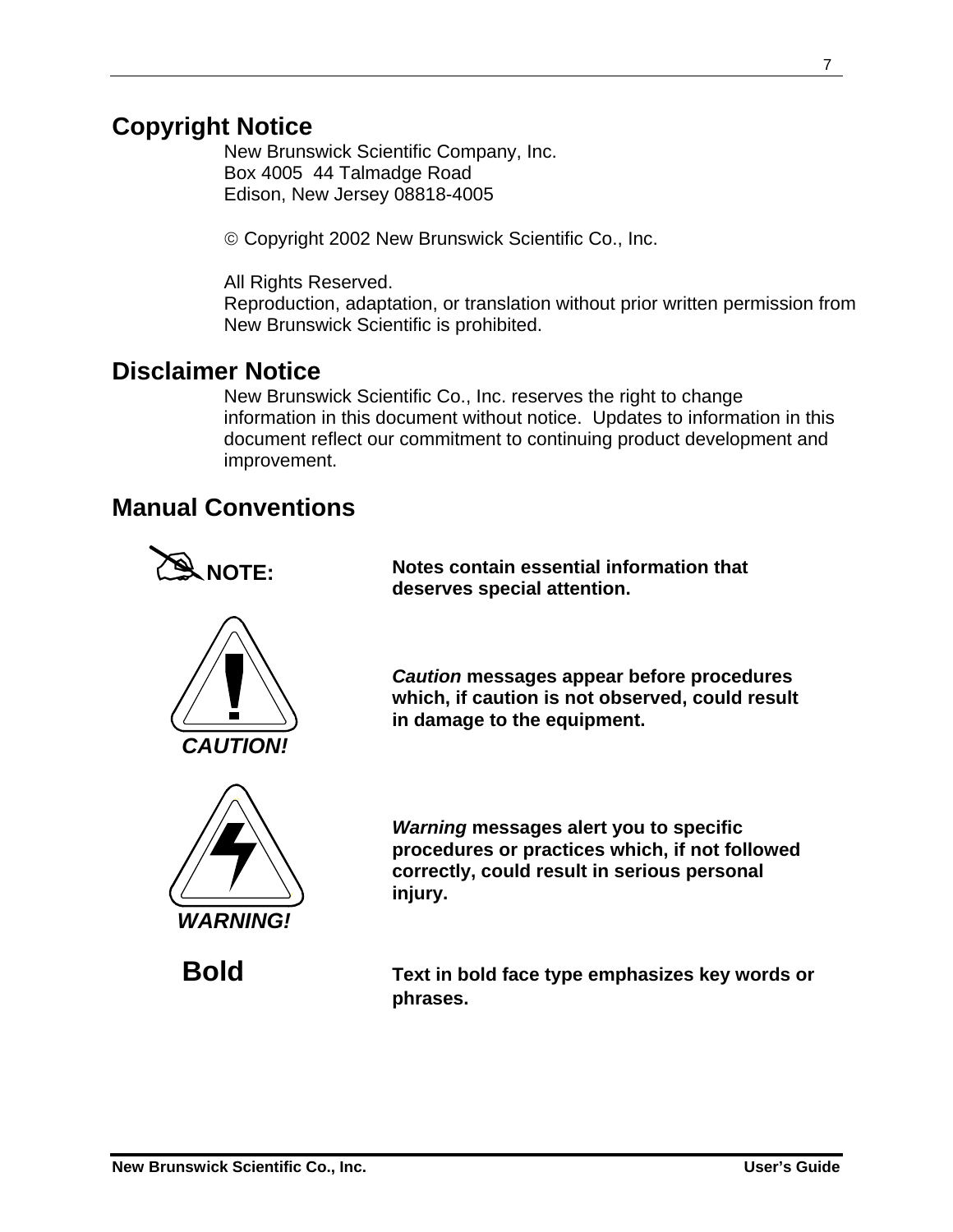**THIS PAGE INTENTIONALLY BLANK**

<u> 1989 - Johann Stoff, deutscher Stoffen und der Stoffen und der Stoffen und der Stoffen und der Stoffen und der</u>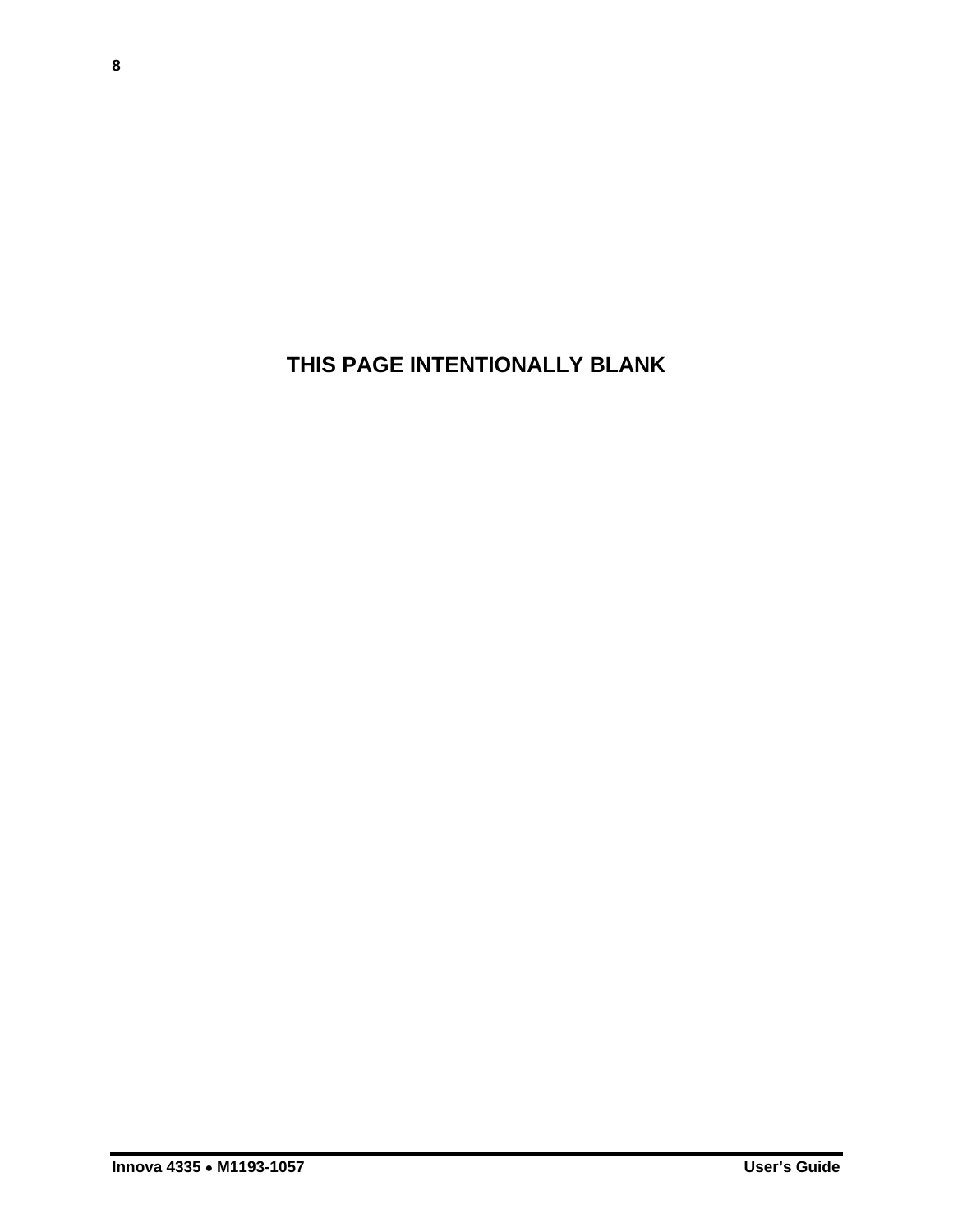

Innova Shakers are warranted by New Brunswick Scientific Co., Inc. for two years or 10,000 hours of actual shaker use, whichever comes later. This warranty covers parts and labor for the entire machine, with the exception of glassware and its contents. This warranty covers faulty components and assembly, and our obligation under this warranty is limited to repairing or replacing the shaker or part thereof which shall, within two years after date of shipment or 10,000 hours of operating time, prove to be defective after examination. This warranty does not cover any loss of time, materials, biological or biochemical byproducts caused by any work interruption resulting from shaker failure, nor does it extend to any Innova Shaker which has been subjected to misuse, neglect, accident or improper installation or application. In addition, the warranty does not apply to any Innova Shaker that has been repaired or altered outside the NBS factory without prior authorization from New Brunswick Scientific. For a period of two years (or more) after the shipment date, the Innova warranty will be in effect as long as the shaker has not been in operation for a total of 10,000 hours. After the 10,000 hours of operating time have elapsed, the Innova warranty may still be in effect, as long as the two-year minimum warranty period has not been reached. Operating time is based on actual usage of the shaker, as determined by the shaker's internal electronic clock. Any tampering or alteration of the clock will void the 10,000-hour warranty.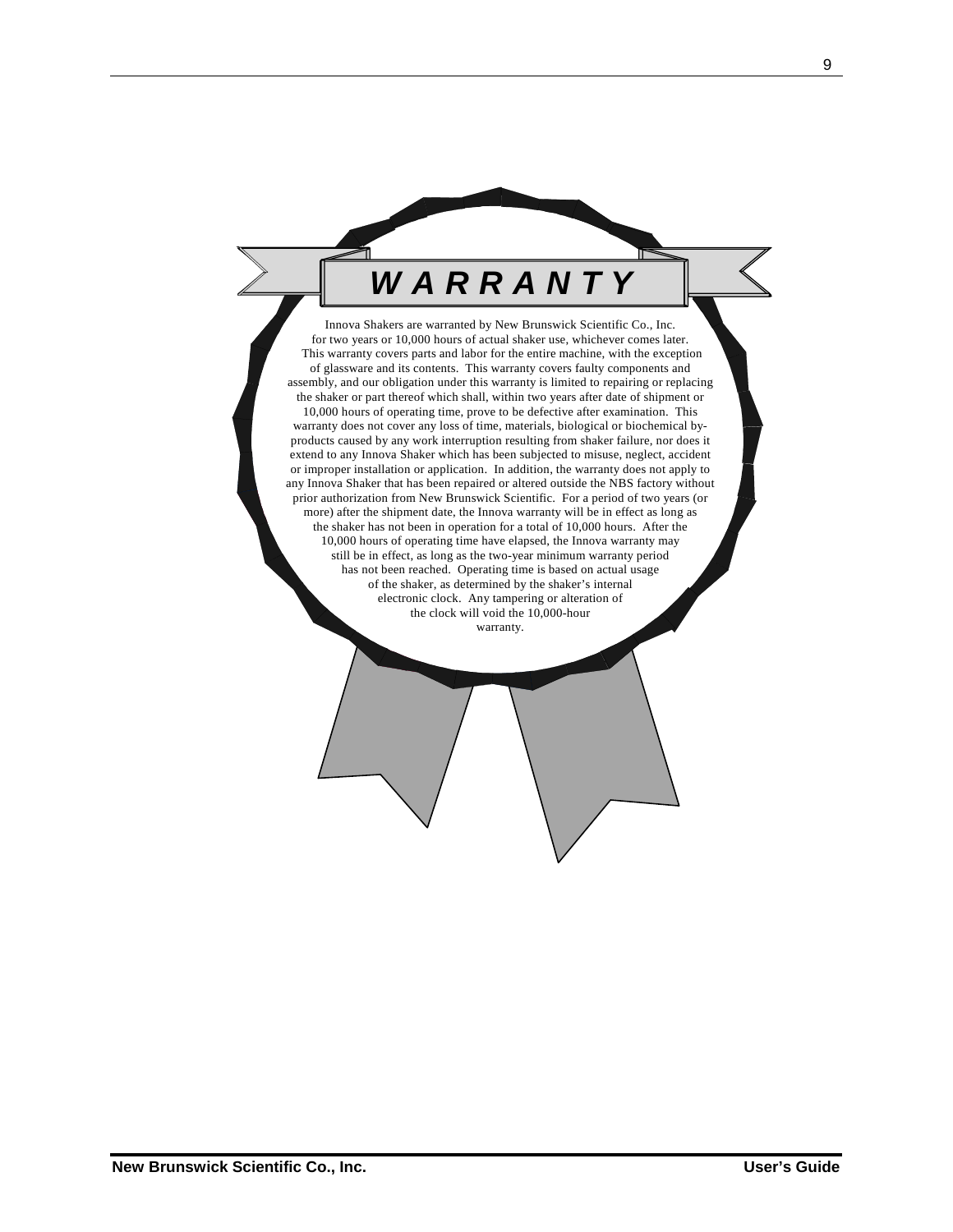**THIS PAGE INTENTIONALLY BLANK**

<u> 1980 - Johann Barn, mars ar breithinn ar chomhair an t-Alban ann an t-Alban ann an t-Alban ann an t-Alban an</u>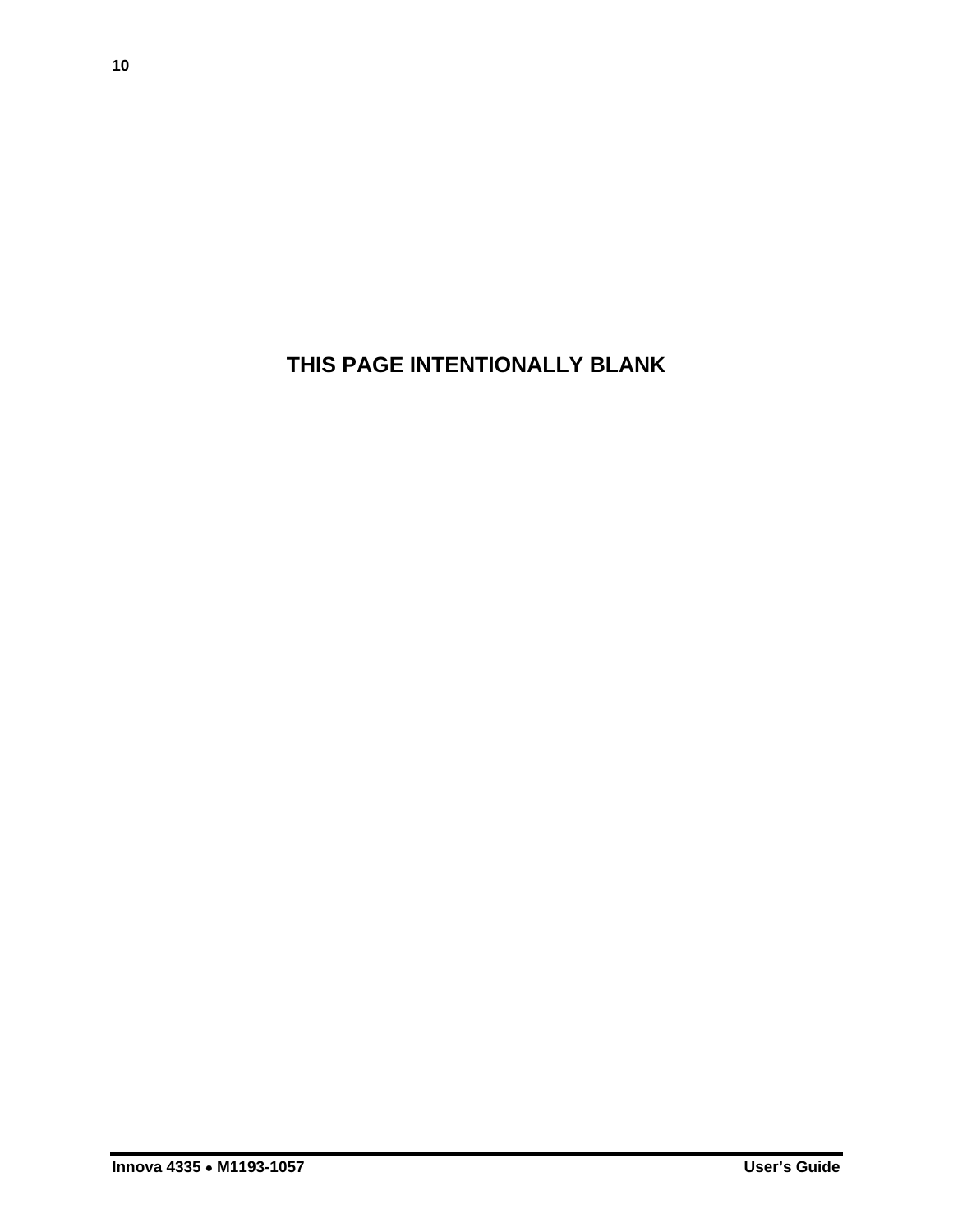# **TABLE OF CONTENTS**

| $\mathbf{1}$   |     |                       |     |
|----------------|-----|-----------------------|-----|
|                | 1.1 |                       |     |
| $\overline{2}$ |     |                       |     |
|                | 2.1 |                       |     |
|                | 2.2 |                       |     |
|                |     |                       |     |
| $\mathbf{3}$   |     |                       |     |
|                | 3.1 |                       |     |
|                | 3.2 |                       |     |
| 4              |     |                       |     |
|                |     |                       |     |
|                | 4.1 |                       |     |
|                | 4.2 |                       |     |
|                | 4.3 |                       |     |
|                | 4.4 |                       |     |
|                | 4.5 |                       |     |
|                | 4.6 |                       |     |
|                | 4.7 |                       |     |
|                | 4.8 |                       |     |
|                | 4.9 |                       |     |
| 5              |     |                       |     |
|                |     |                       |     |
|                | 5.1 |                       |     |
|                | 5.2 |                       |     |
|                | 5.3 |                       |     |
|                | 5.4 |                       |     |
|                | 5.5 |                       |     |
|                | 5.6 |                       |     |
|                | 5.7 |                       |     |
| 6              |     |                       |     |
|                | 6.1 |                       |     |
|                | 6.2 |                       |     |
|                | 6.3 | <b>SAMPLE PROGRAM</b> | .39 |
|                | 6.4 |                       |     |
|                | 6.5 |                       |     |
|                | 6.6 |                       |     |
|                | 6.7 |                       |     |
|                | 6.8 |                       |     |
| 7              |     |                       |     |
|                |     |                       |     |
|                | 7.1 |                       |     |
|                | 7.2 |                       |     |
|                | 7.3 |                       |     |
|                | 7.4 |                       |     |
|                | 7.5 |                       |     |
|                | 7.6 |                       |     |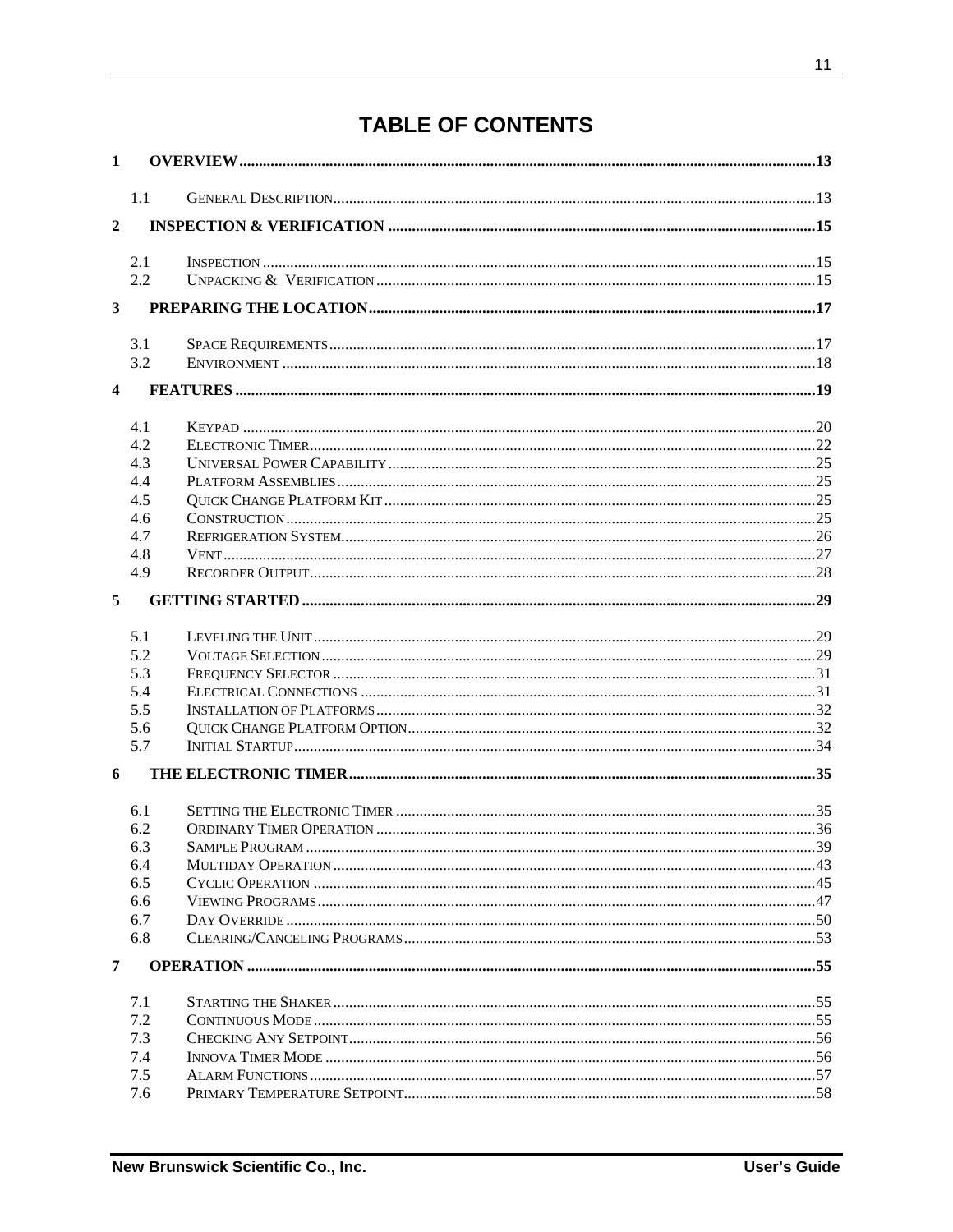| 7.7  |  |
|------|--|
| 7.8  |  |
| 7.9  |  |
| 7.10 |  |
| 7.11 |  |
| 7.12 |  |
| 8    |  |
| 8.1  |  |
| 8.2  |  |
| 8.3  |  |
| 8.4  |  |
| 8.5  |  |
| 8.6  |  |
| 8.7  |  |
| 8.8  |  |
|      |  |
| 9    |  |
|      |  |
| 10   |  |
| 10.1 |  |
| 10.2 |  |
| 11   |  |
|      |  |
| 11.1 |  |
| 11.2 |  |
| 12   |  |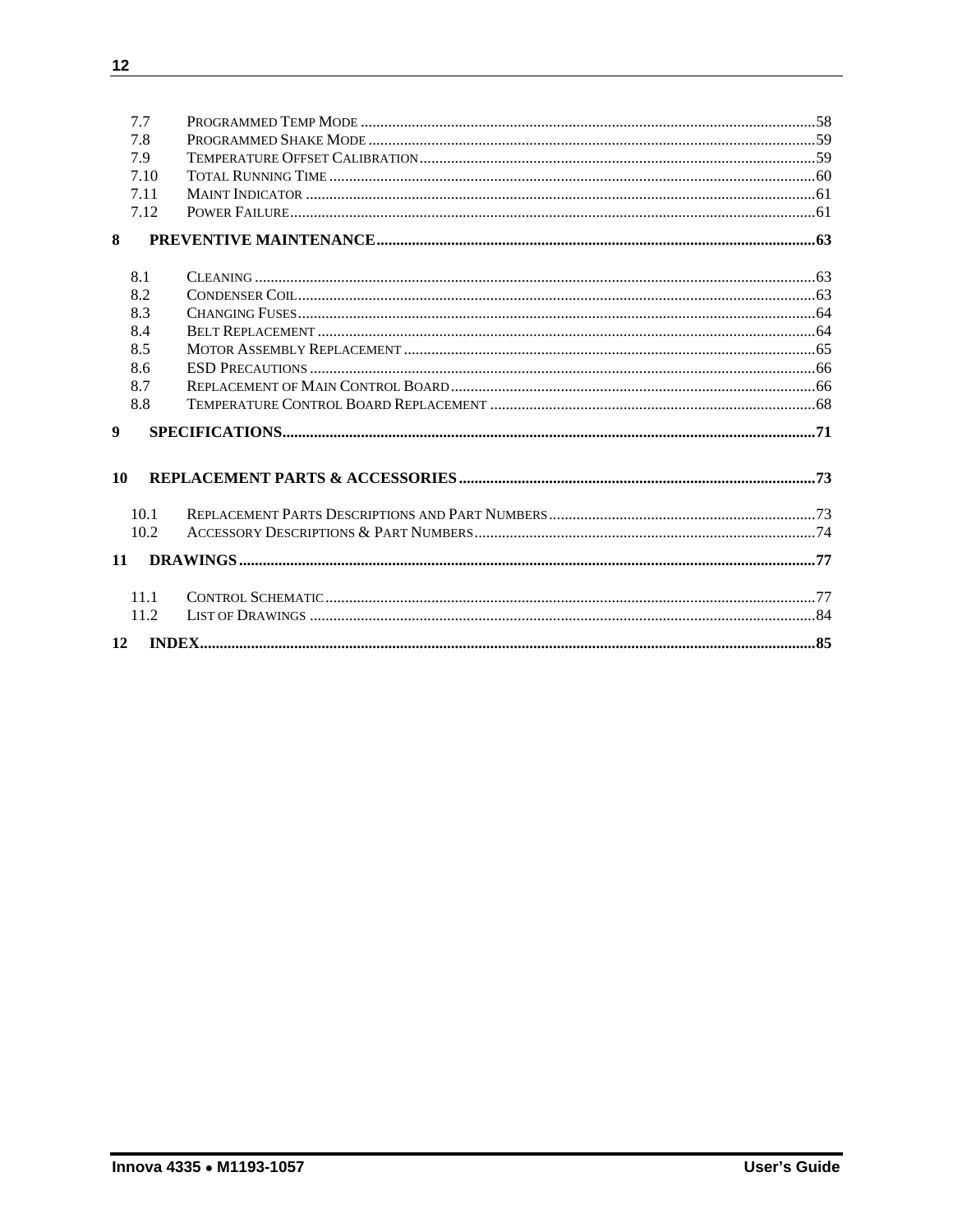# 1 OVERVIEW

#### <span id="page-12-0"></span>*1.1 General Description*

The Innova 4335 shaker incorporates a triple eccentric counterbalanced drive to provide horizontal plane rotary motion in a 1inch (25.4 mm) circular orbit. A Proportional/ Integral (PI) Microprocessor controller, with instantaneous digital feedback, controls the speed over a range of 25-500 rpm. It also provides temperature control over a range of 4.0°C to 60°C (at 20°C ambient). The internal chamber is 34¾ inches (88.3 cm) wide, 22¼ inch (56.6 cm) deep, 19¼ inch (48.9 cm) above the platform and will accept flasks up to 6 liters. It is equipped with a foot-pedal lid lift assist.

The Innova 4335 is equipped with an integral refrigeration system which allows precise temperature control at or below ambient temperature.

The shaker may be operated either continuously or in a timed mode via a programmable timer for shaking periods of 0.1 hour to 99.9 hours.

The Innova 4335 is equipped with audible and visible alarms that are activated when an alarm condition exists, as follows:

- The end of a timed run
- Deviations of shaking speed or temperature outside of tolerance limits

A wide variety of platforms can be used with the Innova 4335. Dedicated platforms are available for a variety of flask sizes. A Universal platform and test tube racks are available. *(See Section 10.1 for Accessories)*

Additionally, the Innova 4335 has analog outputs for a chart recorder that will record speed and/or temperature. *(See Section 4.9 for recorder output information.)*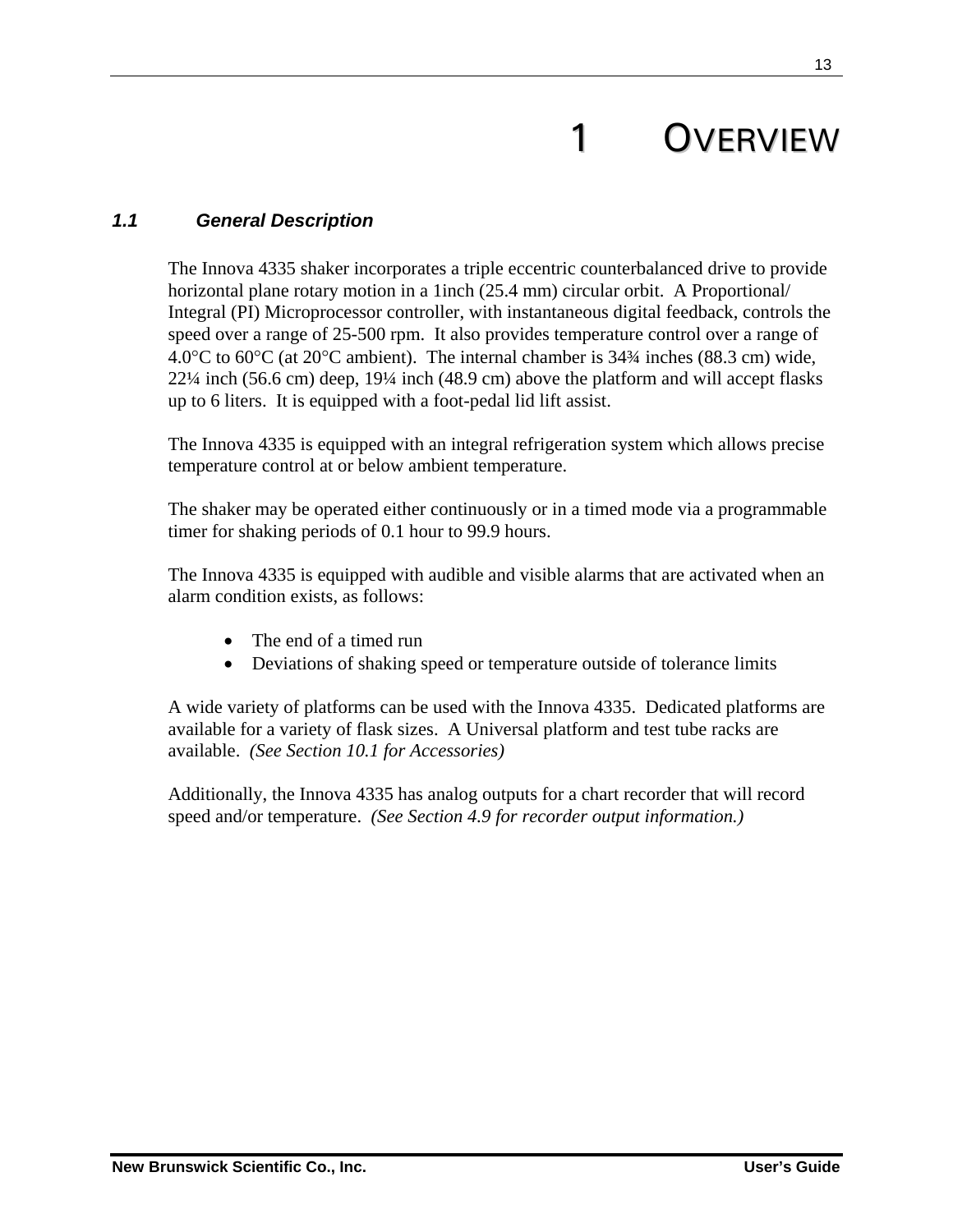**THIS PAGE INTENTIONALLY BLANK** 

<u> 1989 - Johann Stoff, deutscher Stoffen und der Stoffen und der Stoffen und der Stoffen und der Stoffen und der</u>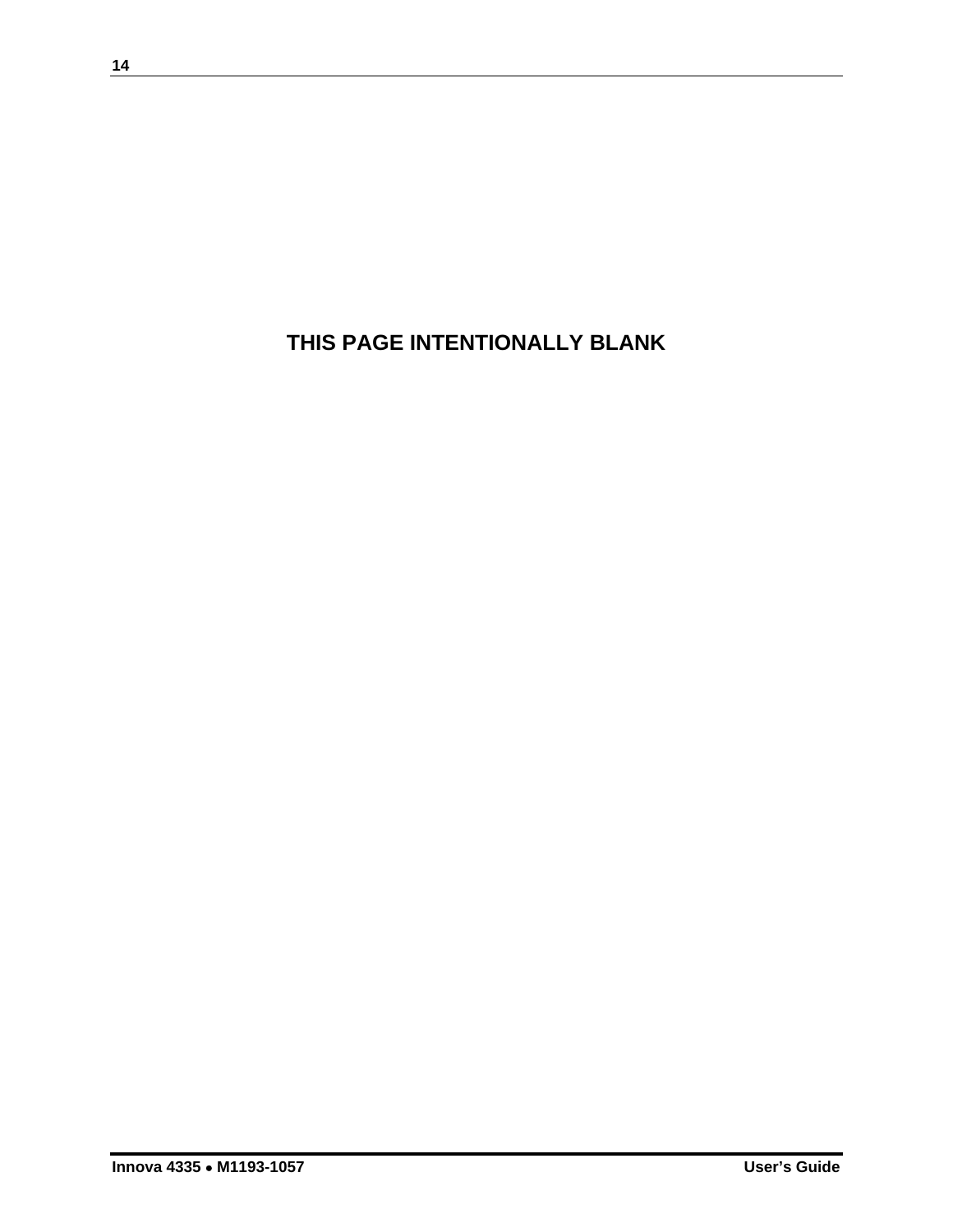# 2 INSPECTION & VERIFICATION

#### <span id="page-14-0"></span>*2.1 Inspection*

After you have received your order from NBS, inspect the boxes carefully for any damage that may have occurred during shipping. Report any damage to the carrier and to your local New Brunswick Scientific Co., Inc. Sales Order Department or local NBS distributor. Do not discard any of the packing material.

#### *2.2 Unpacking & Verification*

Verify against your NBS packing list that you have received the correct materials. Report any errors or missing material to your local New Brunswick Scientific Co., Inc. Sales Order Department or local NBS distributor.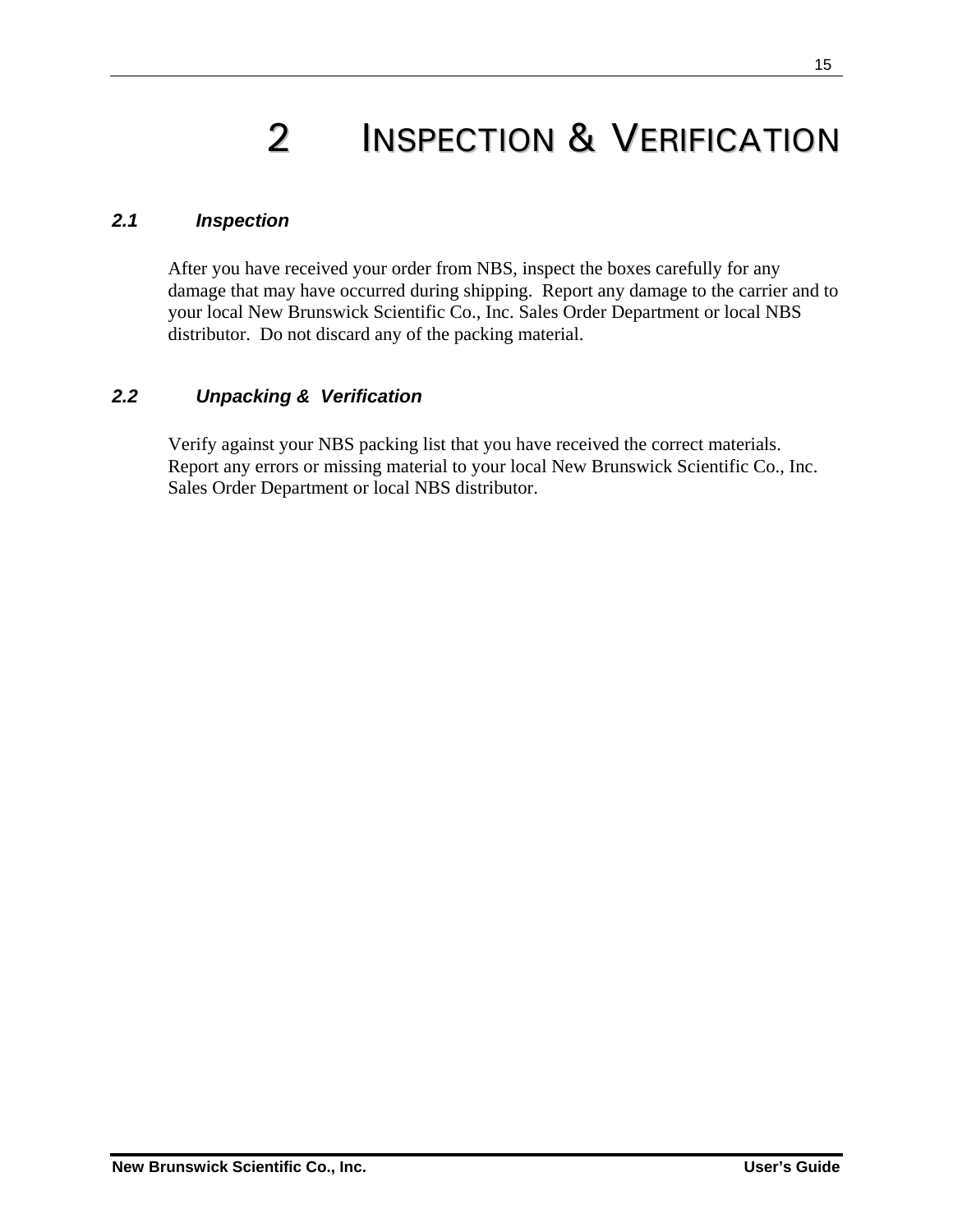**THIS PAGE INTENTIONALLY BLANK**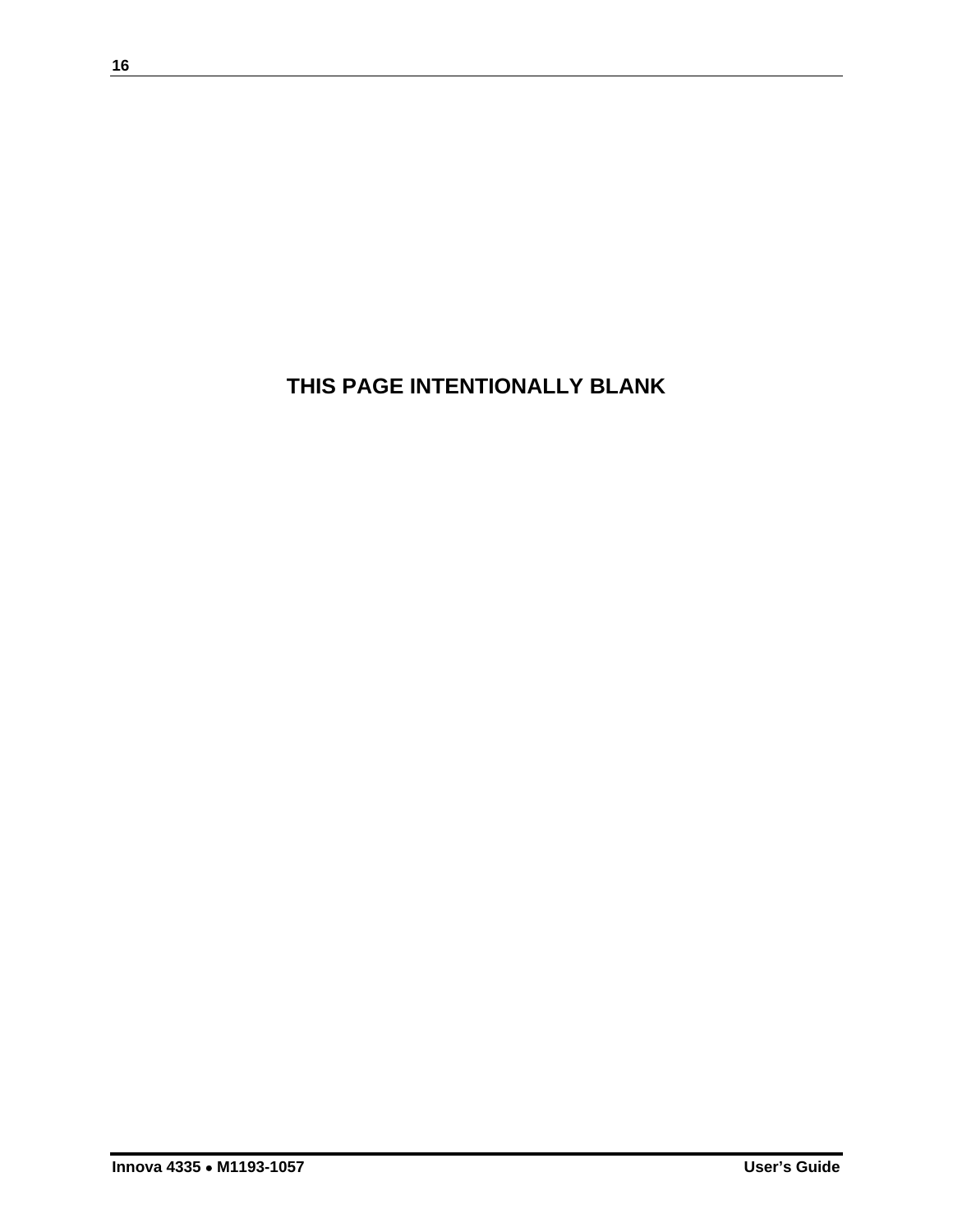# 3 PREPARING THE LOCATION

#### <span id="page-16-0"></span>*3.1 Space Requirements*

The surface where you place the Innova 4335 should be smooth, level and sturdy.

It is essential that the instrument be situated in an area where there is sufficient space for the shaker and service lines *(see Figure 1 below)*.



**Figure 1: Space Requirements** 

The outside dimensions of the Innova 4335 are:

| <b>OUTSIDE DIMENSIONS</b> |           |                 |
|---------------------------|-----------|-----------------|
| Width                     | 45 inches | 114 cm          |
| <b>Depth</b>              | 28 inches | 71 cm           |
| <b>Height</b>             | 37 inches | $94 \text{ cm}$ |

The effective surface area required for operation is:

| <b>REQUIRED SURFACE AREA</b> |           |                  |  |
|------------------------------|-----------|------------------|--|
| Width                        | 48 inches | $122 \text{ cm}$ |  |
| Depth                        | 30 inches | 76 cm            |  |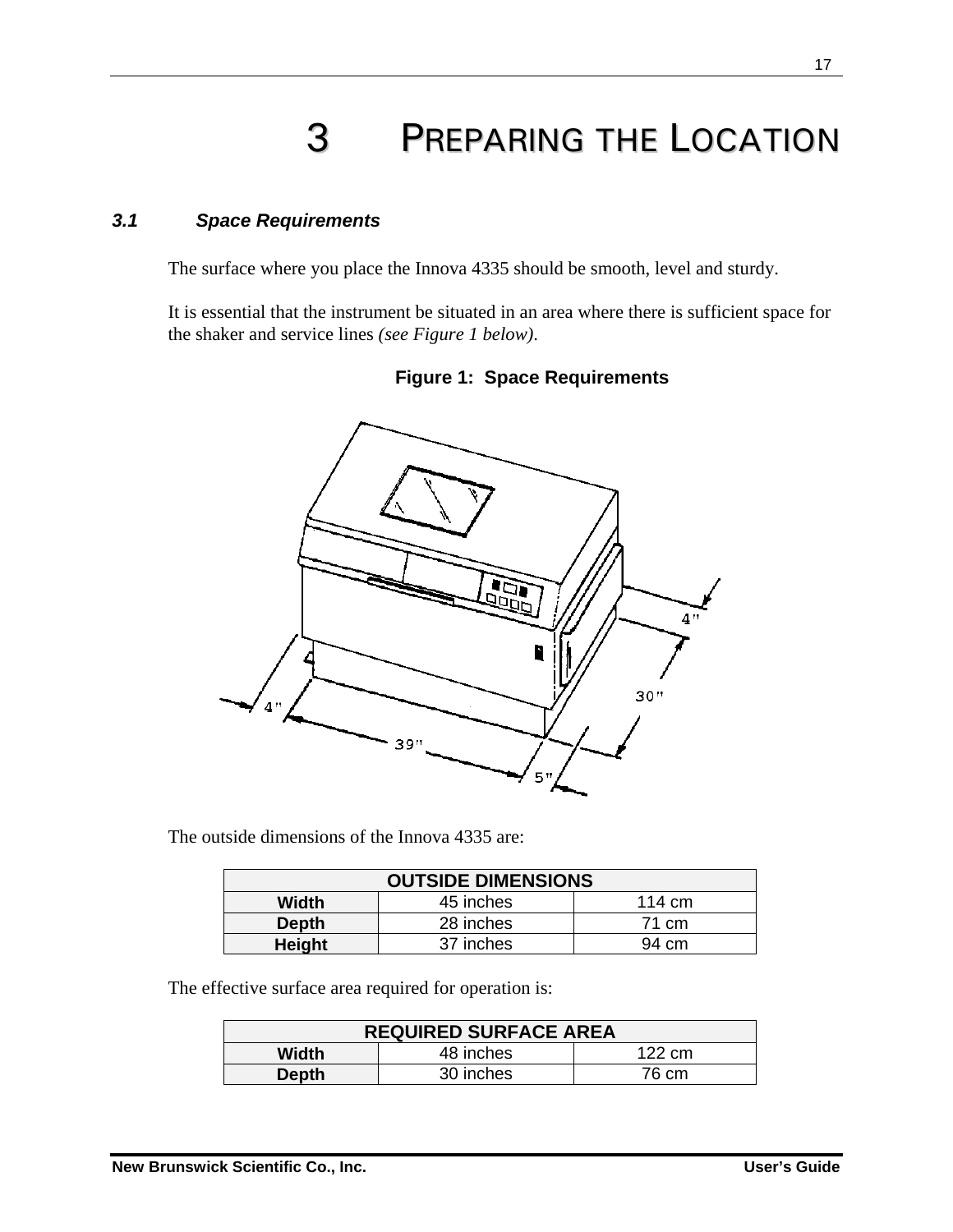### <span id="page-17-0"></span>*3.2 Environment*

The Innova 4335 operates properly under the following conditions: 0°C - 35°C, 90% humidity, non-condensing.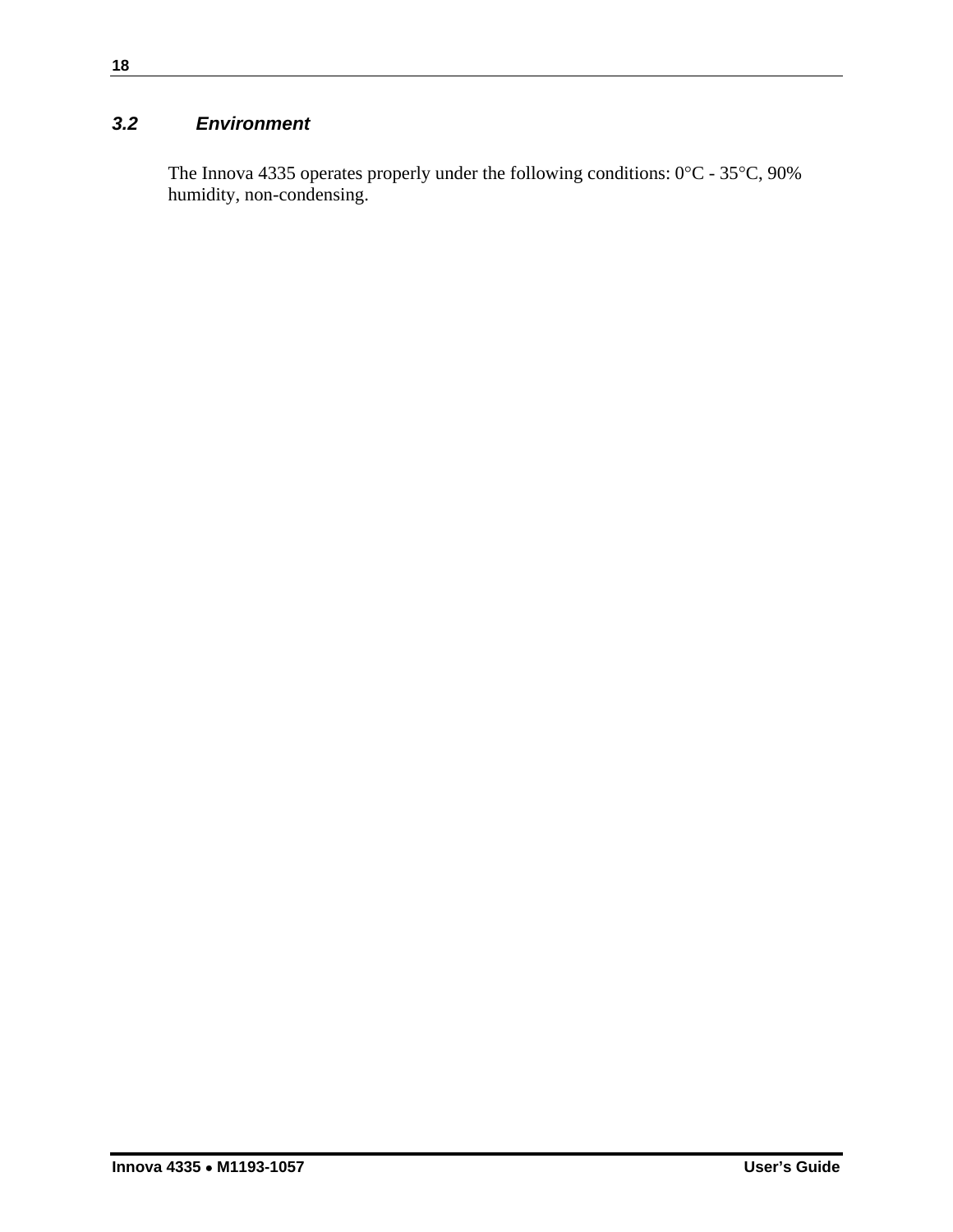# 4 FEATURES

<span id="page-18-0"></span>

**Figure 2: Innova 4335 Front Panel**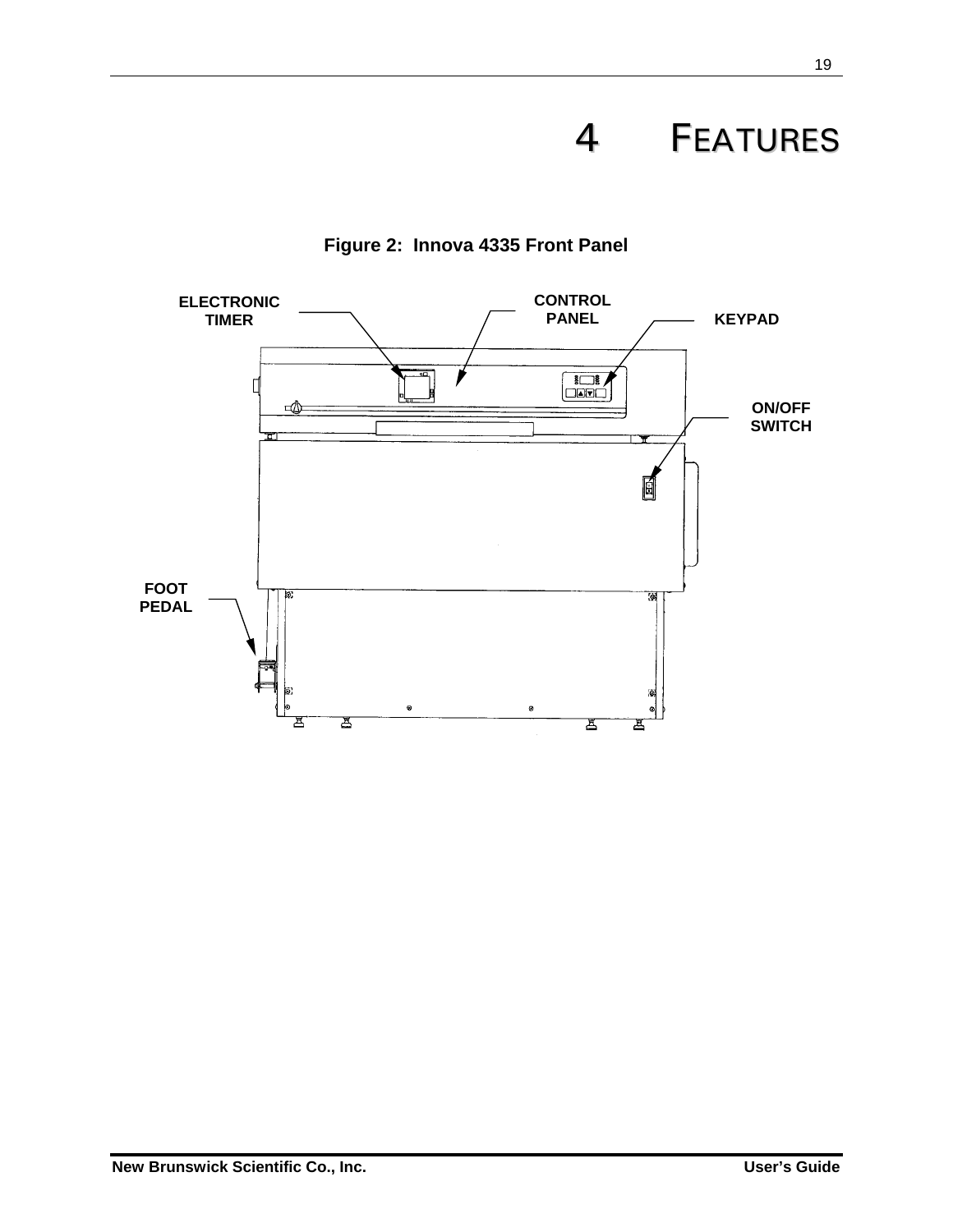#### <span id="page-19-0"></span>*4.1 Keypad*



#### **4.1.1 LED Display**

The digital display on the control panel is a three digit **LED DISPLAY**. During normal shaker operation the display will indicate:

- Shaker status (on/off)
- Shaking speed
- Chamber temperature
- Setpoints
- Hours remaining (timed run)
- Lid open (cover open/shaker operation stops)

#### **4.1.2 User Interface Keys**

- **START/STOP** This key is used to start or stop the shaker. It will also activate or stop the timer when a timed run is desired.
	- **SELECT** This key is used to change the displayed parameter.
- V**(UP),** W**(DOWN)** These keys are used to adjust the setpoint of a displayed parameter up or down. They also allow the user to enter the **SET MODE** for setpoint changes.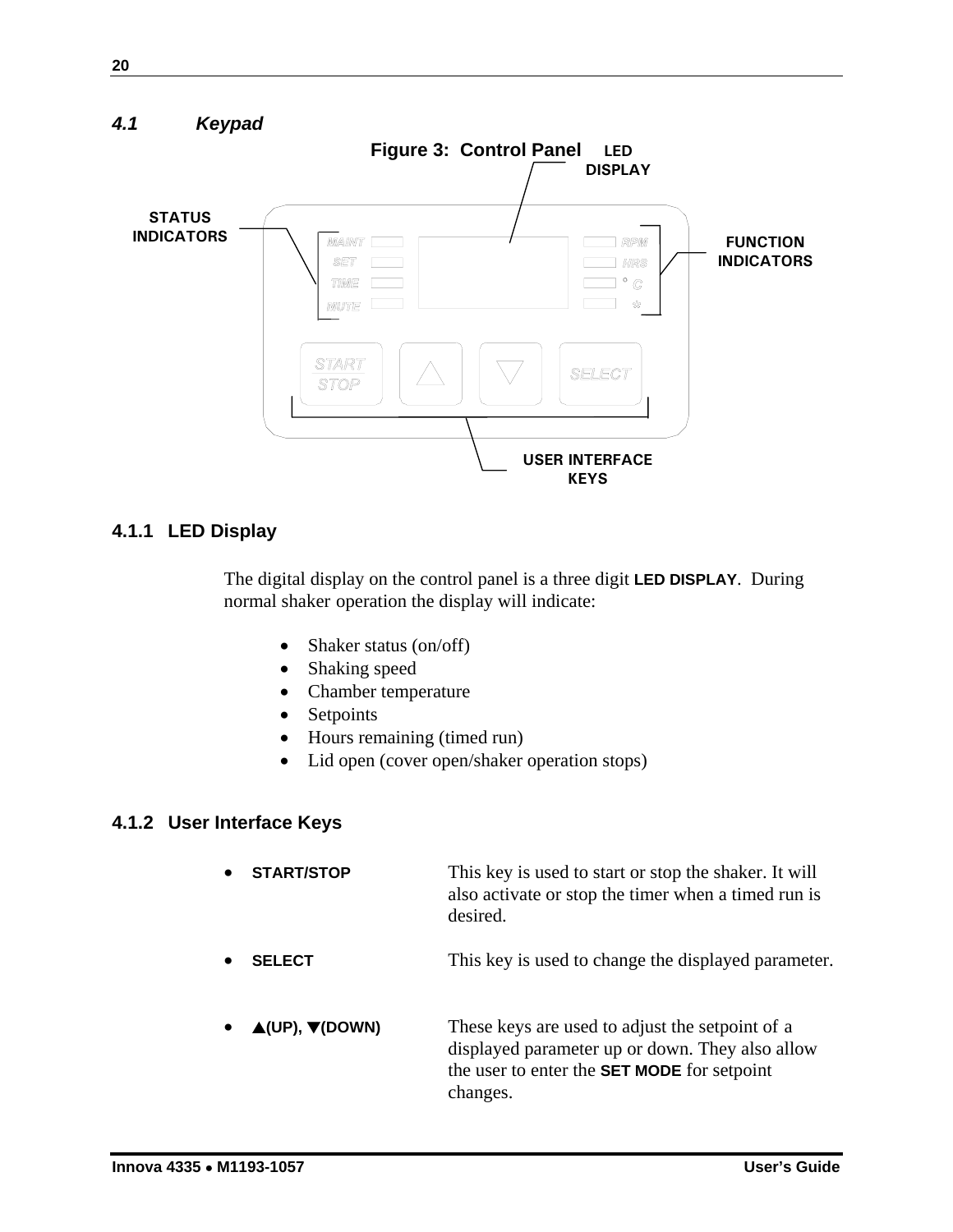#### **4.1.3 Status Indicators**

Four status indicator lights are located to the left of the **LED DISPLAY**. They are:

|     | MAINT       | Remains lit after 10,000 hours of use. Accumulated<br>running time is internally monitored and may be<br>displayed as a guideline.                                                             |
|-----|-------------|------------------------------------------------------------------------------------------------------------------------------------------------------------------------------------------------|
|     | SET         | Indicates that the shaker is in the <b>SET MODE</b> and<br>setpoints are being displayed and can be altered.                                                                                   |
| 0.1 | TIME        | Indicates that the timer is in operation. The shaker<br>can be programmed to run for a preset time from<br>hour to 99.9 hours. The timer can be disengaged<br>without stopping an ongoing run. |
|     | <b>MUTE</b> | Indicates the status of the audible alarm. When<br>illuminated, the audible alarm is disabled.                                                                                                 |

#### **4.1.4 Function Indicators**

The four function indicator lights are located to the right of the LED display. They indicate the current parameter being displayed.

• **RPM**

Revolutions per minute.

• **HOURS**

Time remaining when used in **INNOVA TIMER MODE**.

• **° C**

Used to display current incubator temperature and set primary temperature setpoint.

• **\***

Used to display current incubator temperature and set alternate or secondary temperature setpoint, which is used with the electronic timer.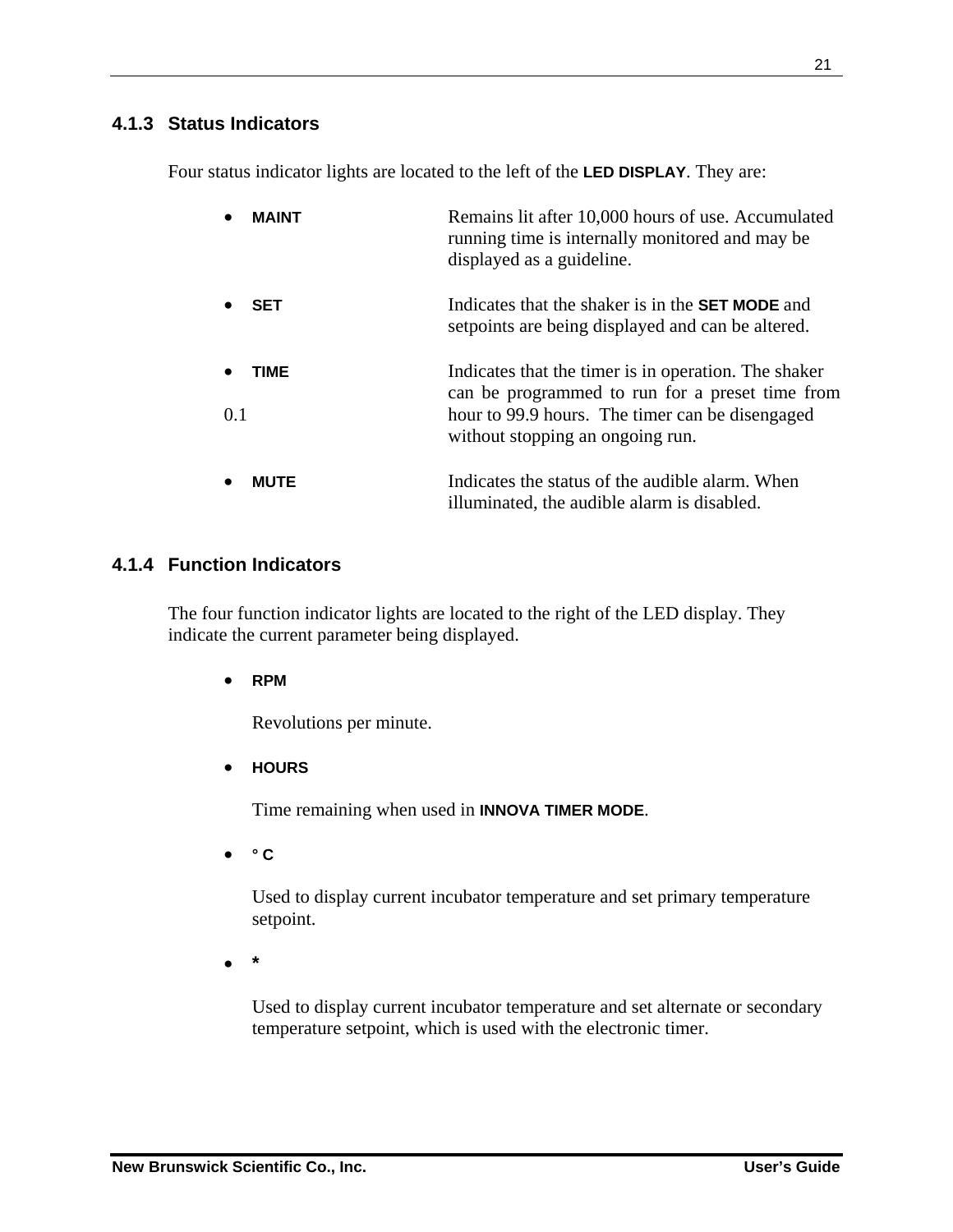#### <span id="page-21-0"></span>*4.2 Electronic Timer*

The electronic timer is used to set programmed times to control the operation of the shaker. **PROG1** enables the unit to alternate between primary (°C setting on the keypad) and secondary (\*) temperature setpoints at preset intervals (cycles) or at specific times. **PROG2** controls the operation of the shaker. The timer controls speed by stopping and starting the shaker at preset intervals (cycles) or at specific times.

Chapter 6 provides instructions for programming and using the electronic timer feature. This feature allows the operator to leave a culture unattended over a weekend, for example, and yet maintain a no-growth environment. By selecting the low temperature setpoint from end of day Friday until a pre-determined time Sunday night or Monday morning, the operator can ensure stasis while the culture is unsupervised. At the operator-selected time, the temperature will rise to the maximum setpoint, encouraging growth*. (See Section 6.3 for details.)*



**Figure 4: Electronic Timer Detail**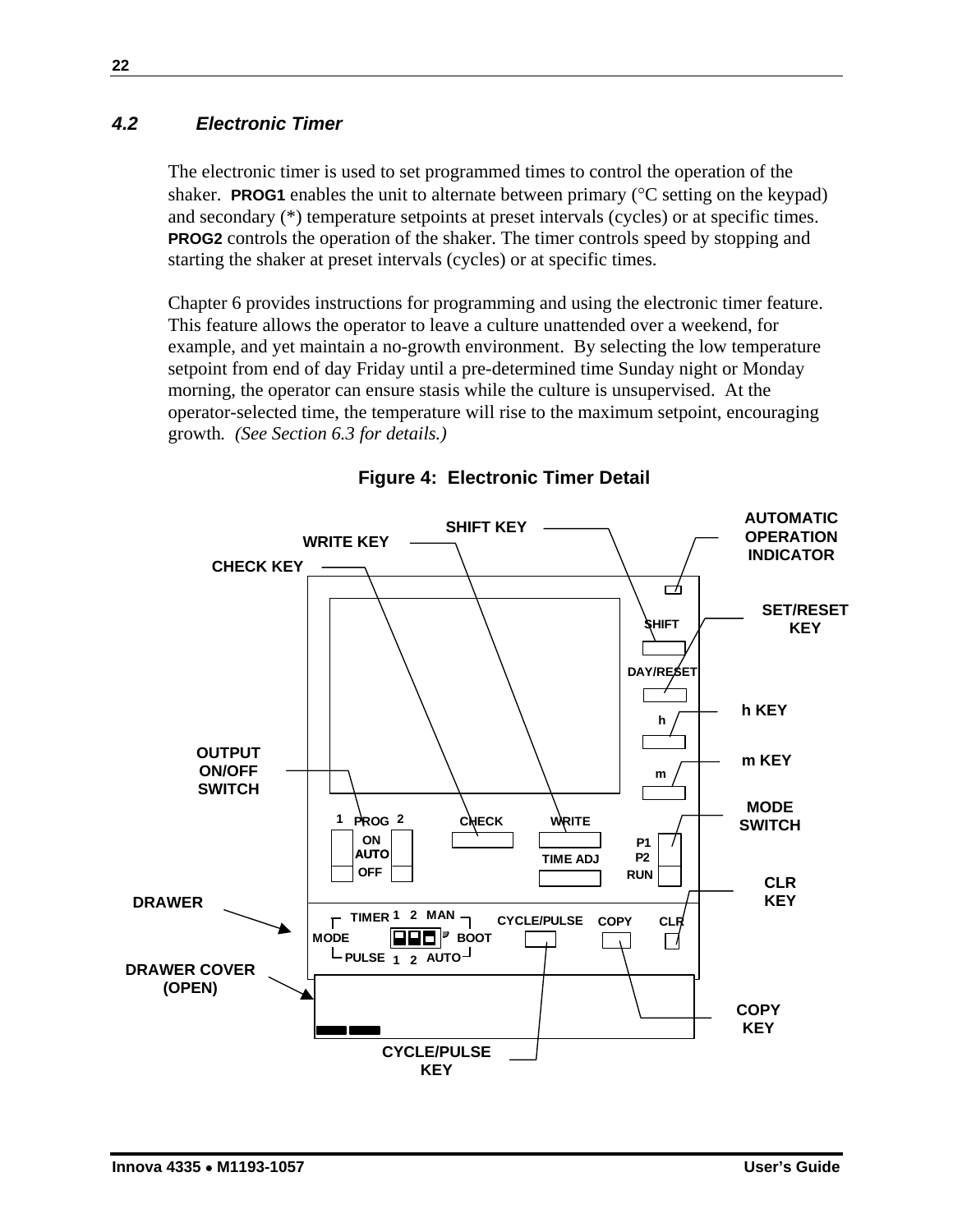| <b>Component</b>                               | <b>Function</b>                                                                                                                                                                                                                                                                                                                                                                                                                                                                                                                                                                                                                                         |
|------------------------------------------------|---------------------------------------------------------------------------------------------------------------------------------------------------------------------------------------------------------------------------------------------------------------------------------------------------------------------------------------------------------------------------------------------------------------------------------------------------------------------------------------------------------------------------------------------------------------------------------------------------------------------------------------------------------|
| <b>AUTOMATIC OPERATION</b><br><b>INDICATOR</b> | Illuminates during automatic operation                                                                                                                                                                                                                                                                                                                                                                                                                                                                                                                                                                                                                  |
| <b>CHECK KEY</b>                               | Allows the user to view the programmed timing                                                                                                                                                                                                                                                                                                                                                                                                                                                                                                                                                                                                           |
|                                                | operations in sequence.                                                                                                                                                                                                                                                                                                                                                                                                                                                                                                                                                                                                                                 |
| <b>CLR KEY</b>                                 | Clears the parameters set for each program and                                                                                                                                                                                                                                                                                                                                                                                                                                                                                                                                                                                                          |
|                                                | overrides day operation.                                                                                                                                                                                                                                                                                                                                                                                                                                                                                                                                                                                                                                |
| <b>COPY KEY</b>                                | Specifies an override day.                                                                                                                                                                                                                                                                                                                                                                                                                                                                                                                                                                                                                              |
| <b>CYCLE/PULSE KEY</b>                         | Specifies a cyclic operation.                                                                                                                                                                                                                                                                                                                                                                                                                                                                                                                                                                                                                           |
| h KEY                                          | Sets hours.                                                                                                                                                                                                                                                                                                                                                                                                                                                                                                                                                                                                                                             |
| m KEY                                          | Sets minutes.                                                                                                                                                                                                                                                                                                                                                                                                                                                                                                                                                                                                                                           |
|                                                | Sets the operating mode of the timer                                                                                                                                                                                                                                                                                                                                                                                                                                                                                                                                                                                                                    |
|                                                | P1: PROG1 SET MODE, allows the user to set timing<br>operations in PROG1.                                                                                                                                                                                                                                                                                                                                                                                                                                                                                                                                                                               |
| <b>MODE SWITCH</b>                             | P2: PROG2 SET MODE, allows the user to set timing<br>operations in PROG2.                                                                                                                                                                                                                                                                                                                                                                                                                                                                                                                                                                               |
|                                                | RUN: RUN MODE, normal operating mode of the<br>timer.                                                                                                                                                                                                                                                                                                                                                                                                                                                                                                                                                                                                   |
| <b>OUTPUT</b><br><b>ON/OFF SWITCH</b>          | Allows the user to operate PROG1 and PROG2<br>separately:<br>ON: The switch contact on the specified program is<br>closed. This position in PROG2 will cause the shaker<br>to run at setpoint speed and cause the unit to operate<br>at the alternate (*) temperature setpoint for PROG1.<br>OFF: The switch contact on the specified program is<br>open. This position in PROG2 will cause the shaker to<br>stop and, in PROG1, cause the unit operate at the<br>primary (°C) temperature.<br>AUTO: Each program will operate at its specified<br>timed settings. The AUTOMATIC OPERATION<br><b>INDICATOR</b> will illuminate when either switch is in |
|                                                | this position.                                                                                                                                                                                                                                                                                                                                                                                                                                                                                                                                                                                                                                          |
| <b>SET/RESET</b><br><b>KEY</b>                 | Selects or cancels the day selected by the SHIFT<br>KEY.                                                                                                                                                                                                                                                                                                                                                                                                                                                                                                                                                                                                |
|                                                |                                                                                                                                                                                                                                                                                                                                                                                                                                                                                                                                                                                                                                                         |
| <b>SHIFT KEY</b>                               | Moves the cursor $(\blacktriangledown)$ to specify a day.                                                                                                                                                                                                                                                                                                                                                                                                                                                                                                                                                                                               |
| <b>TIME ADJ</b>                                | Allows the user to adjust the time.                                                                                                                                                                                                                                                                                                                                                                                                                                                                                                                                                                                                                     |
| <b>WRITE</b>                                   | Sets in the specific time in RUN MODE or                                                                                                                                                                                                                                                                                                                                                                                                                                                                                                                                                                                                                |
| <b>KEY</b>                                     | <b>PROGRAMMING MODE.</b>                                                                                                                                                                                                                                                                                                                                                                                                                                                                                                                                                                                                                                |

The following is a brief description of the electronic timer's features and functions: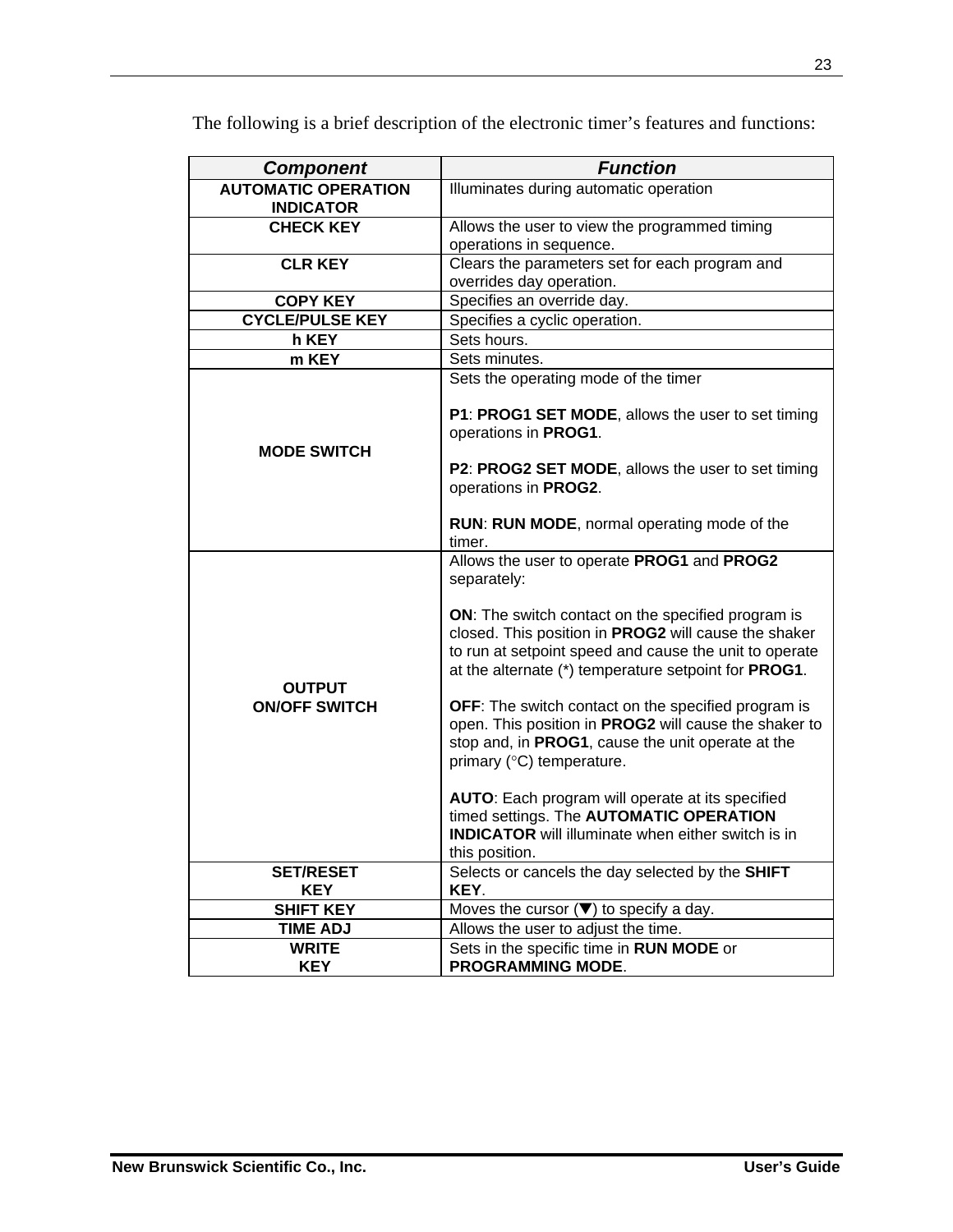

### **Figure 5: Electronic Timer Display Detail**

| <b>Component</b>                 | <b>Function</b>                                                 |
|----------------------------------|-----------------------------------------------------------------|
|                                  | Displays current set time when the <b>MODE SWITCH</b> is        |
|                                  | in the RUN position.                                            |
| <b>Current Time/Operation</b>    |                                                                 |
|                                  | Displays programmed time, and/or time width when                |
|                                  | the MODE SWITCH is in the P1 or P2 position.                    |
|                                  | Indicates that the timer is in TIME ADJUST MODE                 |
| <b>Time Adjustment Indicator</b> | when the TIME ADJUST KEY is pressed.                            |
|                                  |                                                                 |
| <b>Output</b>                    | When present on display, it indicates that the output is        |
| <b>Indicators</b>                | being produced by PROG1 or PROG2.                               |
|                                  | When the MODE SWITCH is in the RUN position, this               |
|                                  | indicates the current day and displays program                  |
| <b>Current Day/Operation Day</b> | operation when output is being produced                         |
| <b>Indicators</b>                |                                                                 |
|                                  | When the MODE SWITCH is in the P1 or P2 position,               |
|                                  | it displays the days of operation for each program.             |
|                                  | Displays the remaining number of available                      |
| <b>Step Display</b>              | programmable steps in the timer. The total number of            |
|                                  | programmable steps available is 24.                             |
|                                  | When the MODE SWITCH is in the RUN position, this               |
|                                  | displays the time at which the next operation will be           |
|                                  | performed.                                                      |
| <b>Timing Chart Display</b>      |                                                                 |
|                                  |                                                                 |
|                                  | When the MODE SWITCH is in the P1 or P2 position,               |
|                                  | it displays the set time and time width.                        |
|                                  | When the <b>MODE SWITCH</b> is in the <b>RUN</b> position, this |
|                                  | indicates that there are programmed operations for              |
| <b>Circuit Indicators</b>        | PROG1 or PROG2.                                                 |
|                                  |                                                                 |
|                                  | Indicates the position of the <b>MODE SWITCH</b> when it is     |
|                                  | in the P1 or P2 position.                                       |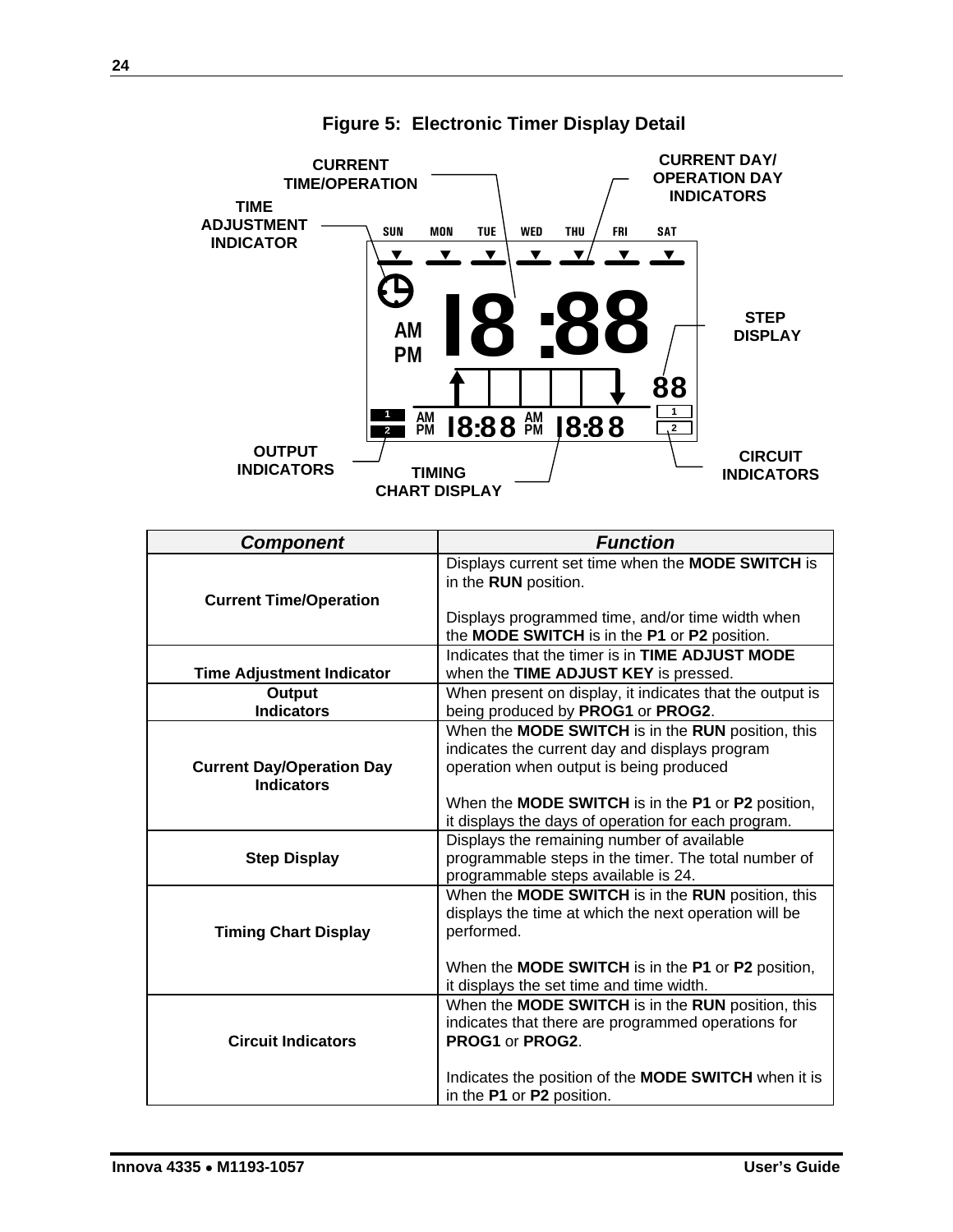#### <span id="page-24-0"></span>*4.3 Universal Power Capability*

A voltage selector incorporated in the power entry module and a frequency selector switch are used to select the appropriate voltage and frequency. This universal system adapts to worldwide power requirements. Voltage and frequency have been set prior to shipment. Innova shakers are available in 100V, 120V, 220V and 240V, and accommodate both 50 and 60 Hz frequencies.

#### *4.4 Platform Assemblies*

The Innova 4335 can be used with a wide variety of NBS 18" x 30" (46 cm x 76 cm) platforms which will accept a variety of clamps for flasks and test tubes.

#### *4.5 Quick Change Platform Kit*

This easy-load accessory (M1193-9931) enables the user to snap-in platforms without tools or hardware. With this accessory, Maximum Speed should be limited to 400 rpm.

#### *4.6 Construction*

#### **4.6.1 Triple Eccentric Drive**

The Triple Eccentric Drive used in the Innova Shakers employs the same proven technology which has driven New Brunswick Scientific's shakers for over 30 years. This drive mechanism utilizes a counterweight system to stabilize the rotary motion produced during operation. When the workload moves in one direction, opposing forces are generated to stabilize the shaker. This action will help eliminate the problem of "walking" which may occur with less precisely balanced instruments. Vibration is minimized and the life of the unit is extended.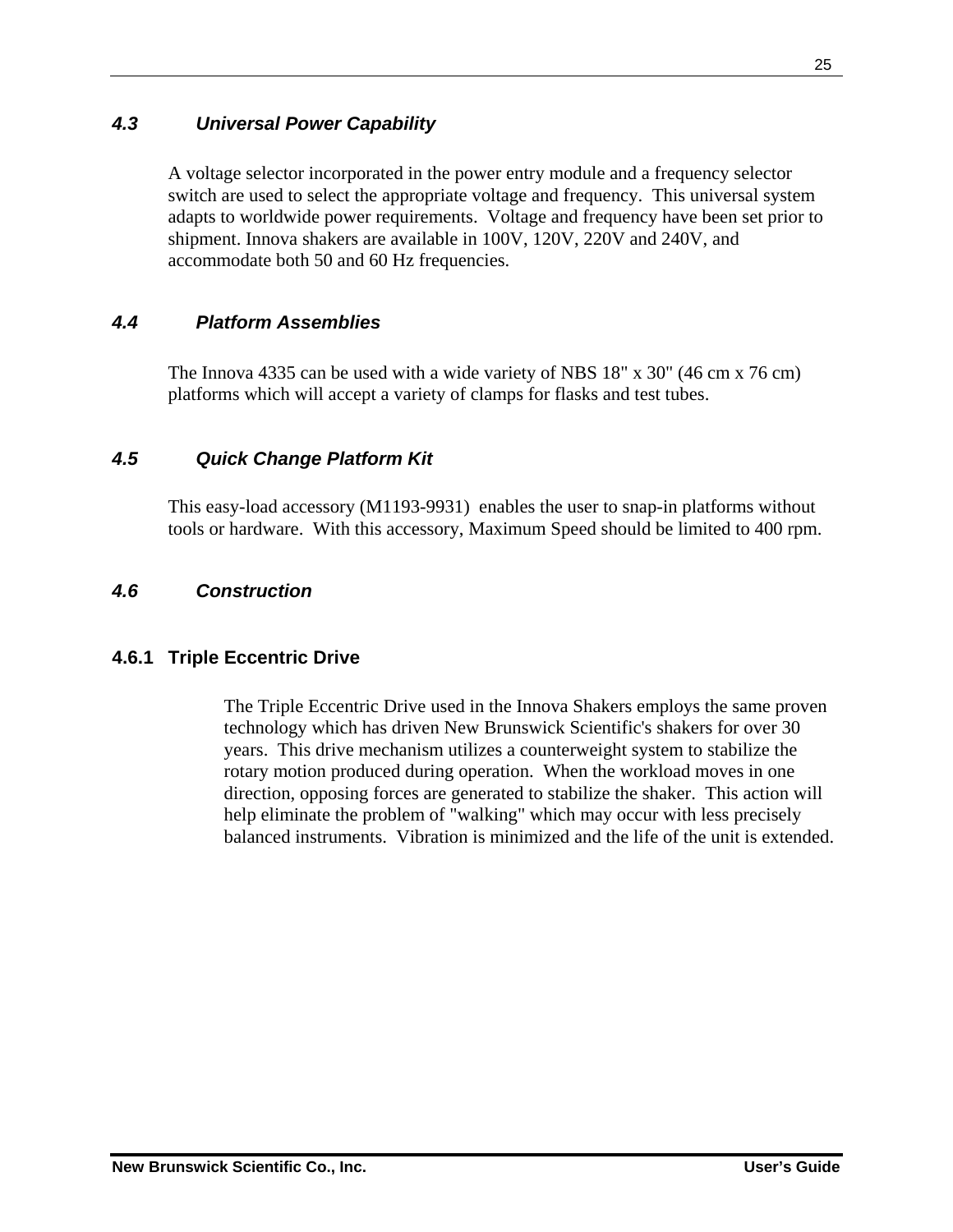<span id="page-25-0"></span>

#### **Figure 6: Counterbalanced Drive Mechanism**

#### **4.6.2 Bearings**

Innova shakers employ shielded lubricated ball bearings of the highest quality. Shielded bearings minimize the generation of airborne particulate which may be disadvantageous in clean rooms or controlled environment areas. These bearings require no maintenance.

#### **4.6.3 Motor**

The Innova 4335 uses a 3-phase brushless ball bearing DC motor. This low profile motor provides high torque along with quiet, efficient operation and low maintenance. This motor has a rating of 1/8 horsepower.

#### *4.7 Refrigeration System*

The Innova 4335 shaker is equipped with a 1/5 HP refrigeration system. The condensing unit is hermetically sealed and the evaporating temperature is closely regulated to prevent coil icing. The refrigeration system is automatically started and stopped by the digital control system based on the temperature setpoint and ambient temperature conditions.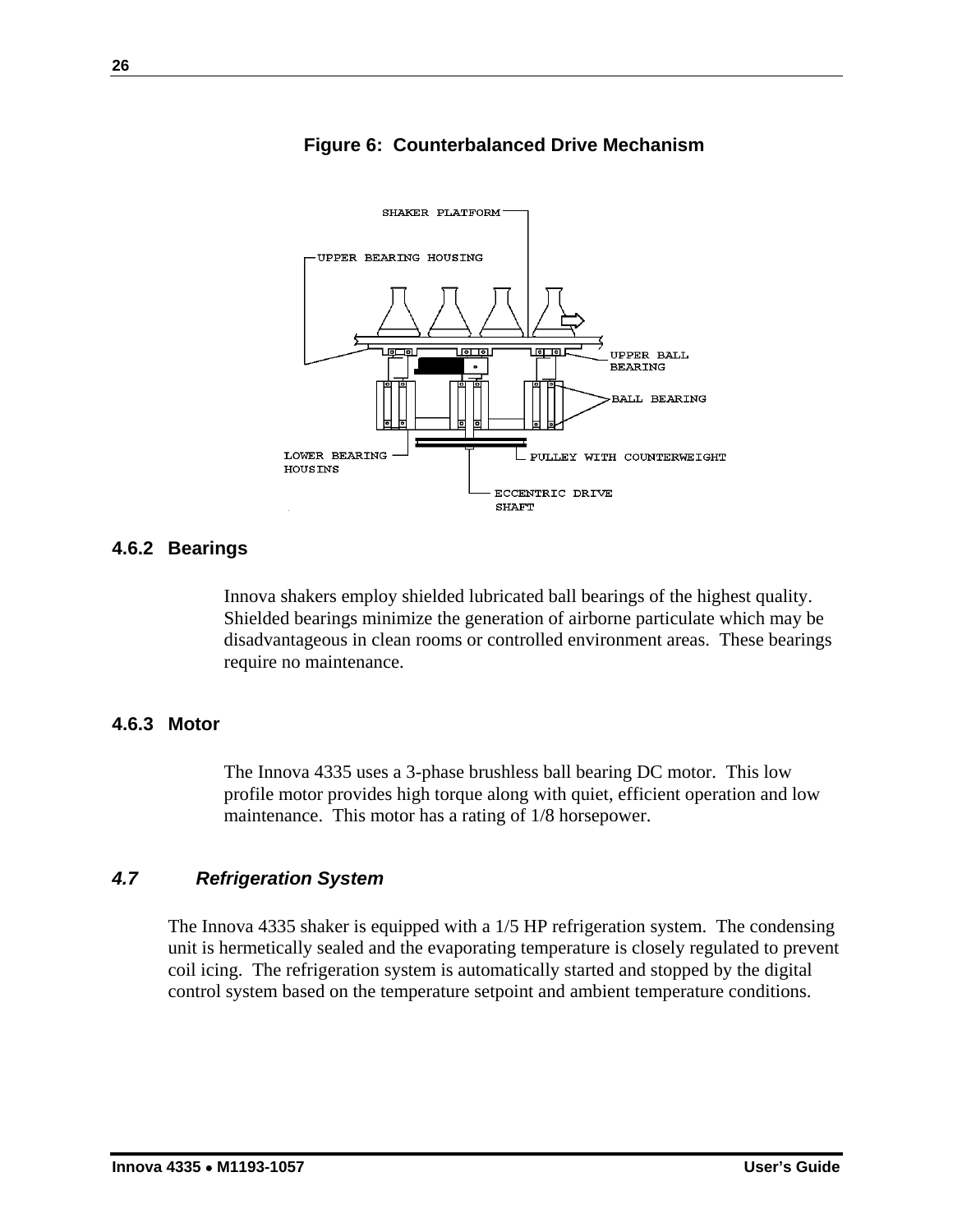<span id="page-26-0"></span>The Temperature Control module for the Innova shaker has the following functions:

- Control of analog power supplies;
- Rectification and regulation for analog power supplies;
- Provides signal conditioning circuitry and A/D conversion for the RTD based temperature measurement;
- Provides remote monitoring capabilities by supplying analog output for speed and temperature which are compatible with chart recorders and analog data acquisition system;
- Controls the heater:
- Control of the refrigeration system.

#### *4.8 Vent*

The Innova 4335 is provided with a vent to exhaust gas or allow small amounts of ambient air into the chamber. The vent is located in the left side of the cabinet. When the knob is tight in a clockwise position then the vent holes are sealed. Rotating the knob counter-clockwise opens the vent.



#### **Figure 7: Innova 4335 Side Panel**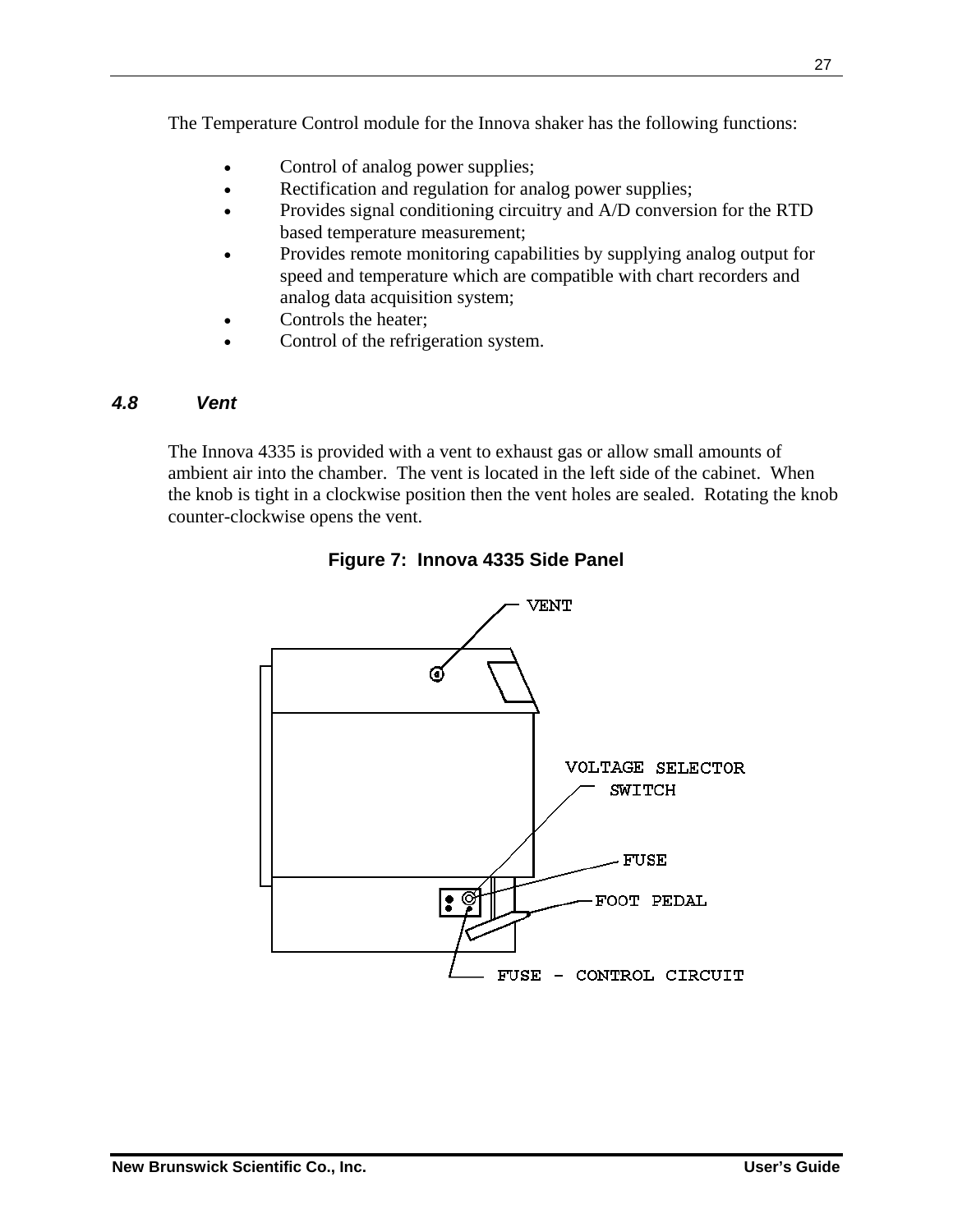#### <span id="page-27-0"></span>*4.9 Recorder Output*

To record speed and temperature, a recorder (not supplied) can be used that has the following capabilities:

For speed and temperature, two channels are required. Each channel should have signal conditioning which accepts a 0-5 volt DC input.

The pin-out diagram and scale below identify the application.

A mating connector is required on the recorder cable (not supplied). This is a 9-pin male D subminiature connector, which is AMP Amplimite HDP-20 series or equivalent.





**As seen from the back of the unit.** 

| Pin No. | <b>Signal Name</b> | <b>Scale</b>       |
|---------|--------------------|--------------------|
|         | Speed              | $1V = 100$ rpm     |
|         | Ground             |                    |
|         | Temperature        | $1V = 20^{\circ}C$ |
|         | Ground             |                    |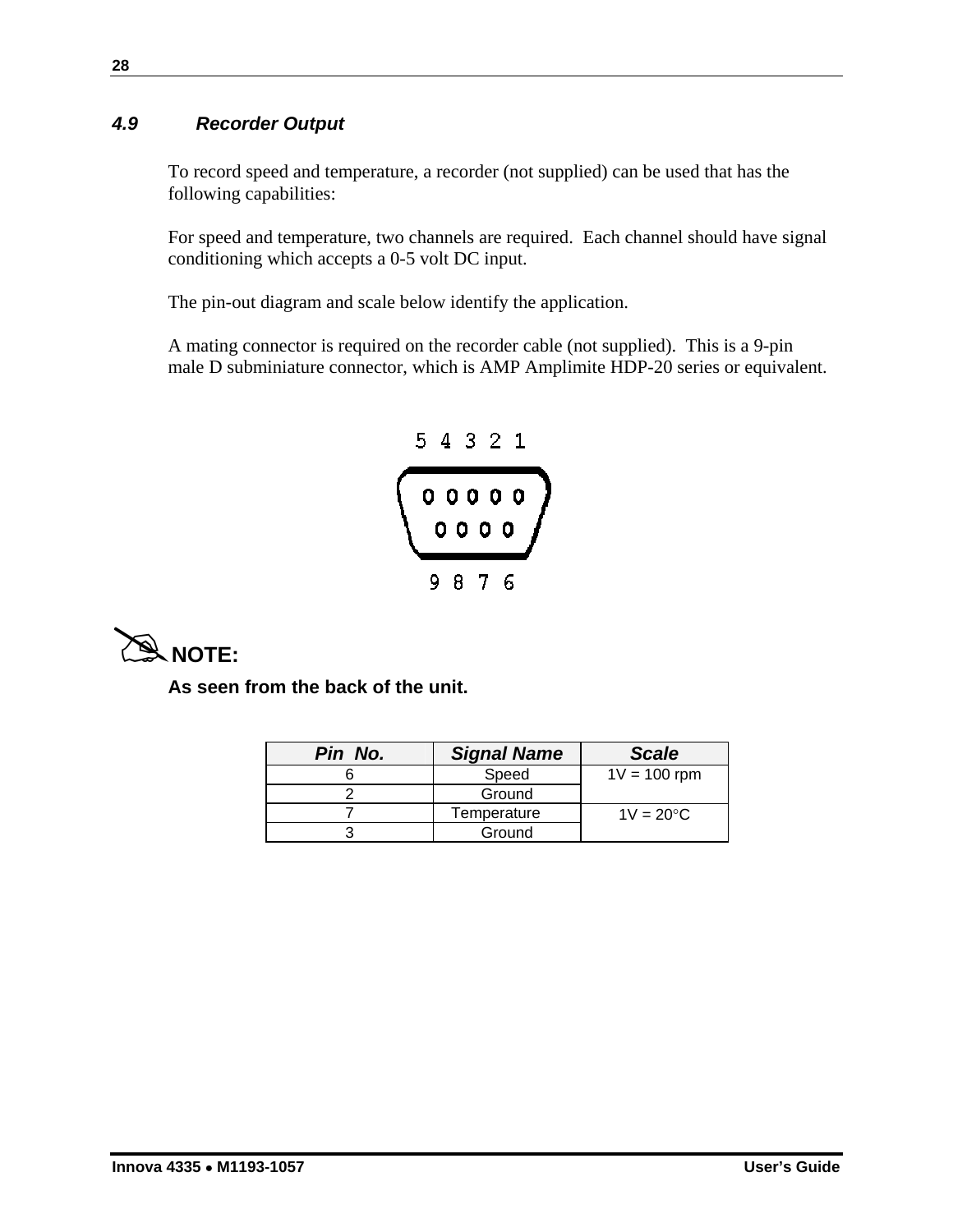# 5 GETTING STARTED

#### <span id="page-28-0"></span>*5.1 Leveling the Unit*

The Innova 4335 should be installed on a smooth, sturdy surface, and must be leveled before operation. The eight feet can be adjusted for leveling by loosening the locking nuts on the threaded studs attached to the feet and retighten when the level condition is attained.

#### *5.2 Voltage Selection*

The Innova 4335 is set to the appropriate line voltage prior to shipment. The **VOLTAGE SELECTOR** is on the back panel of the unit and is a universal power-entry device that can adapt to worldwide power requirements. If you need to reset the voltage for the Innova 4335, perform the following steps.



#### **Figure 8: Innova 4335 Rear Panel**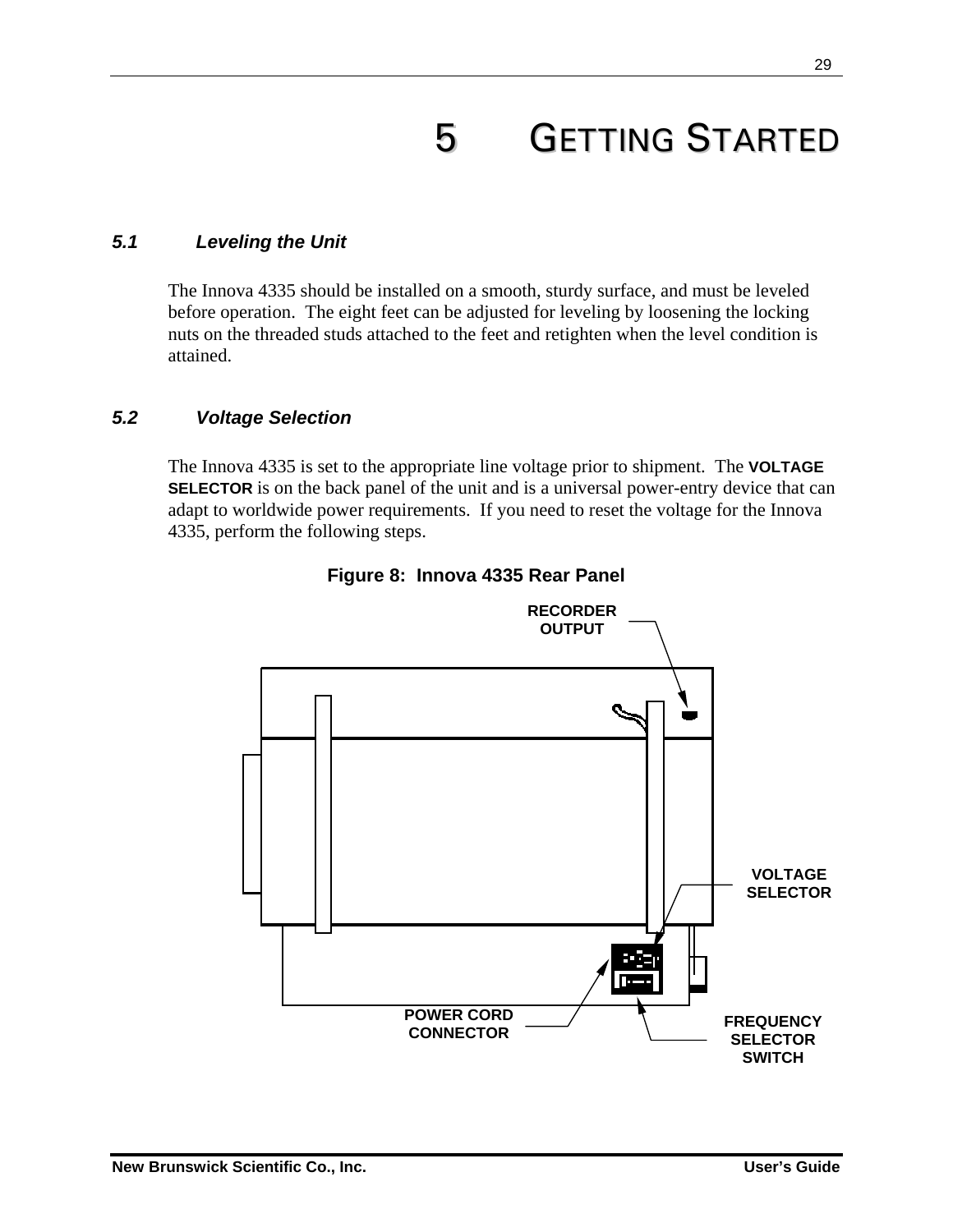

### *CAUTION!*

**If the Innova 4335 is being operated in Europe, CE Labeling requires that the following procedure be performed only by a qualified Electrical or Service Engineer.** 

- 1. Verify that the unit is disconnected from the power source.
- 2. Use a flat-bladed screwdriver to push the **FUSE DRAWER LOCK TAB** down and pull out the **FUSE DRAWER**.



#### **Figure 9: Voltage Selector**

3. Remove the **VOLTAGE SELECTOR INSERT** and rotate the selector until the desired voltage is found. Use the following table to set the correct voltage for your unit:

| <b>NBS Part Number</b> | Voltage    | <b>Electrical Service</b><br>Package |
|------------------------|------------|--------------------------------------|
| M1193-1015             | 100V 50 Hz | M1193-0072                           |
| M1193-1014             | 120V 60 Hz | M1193-0072                           |
| M1193-1016             | 220V 50 Hz | M1193-0073                           |
| M1193-1017             | 240V 50 Hz | M1193-0073                           |

- 4. Place the **VOLTAGE SELECTOR INSERT** back into the **FUSE DRAWER**. Verify that the correct voltage is displayed through the **VOLTAGE WINDOW**.
- 5. Slide the **FUSE DRAWER** back into the **FUSE HOUSING** and verify that it locks into place.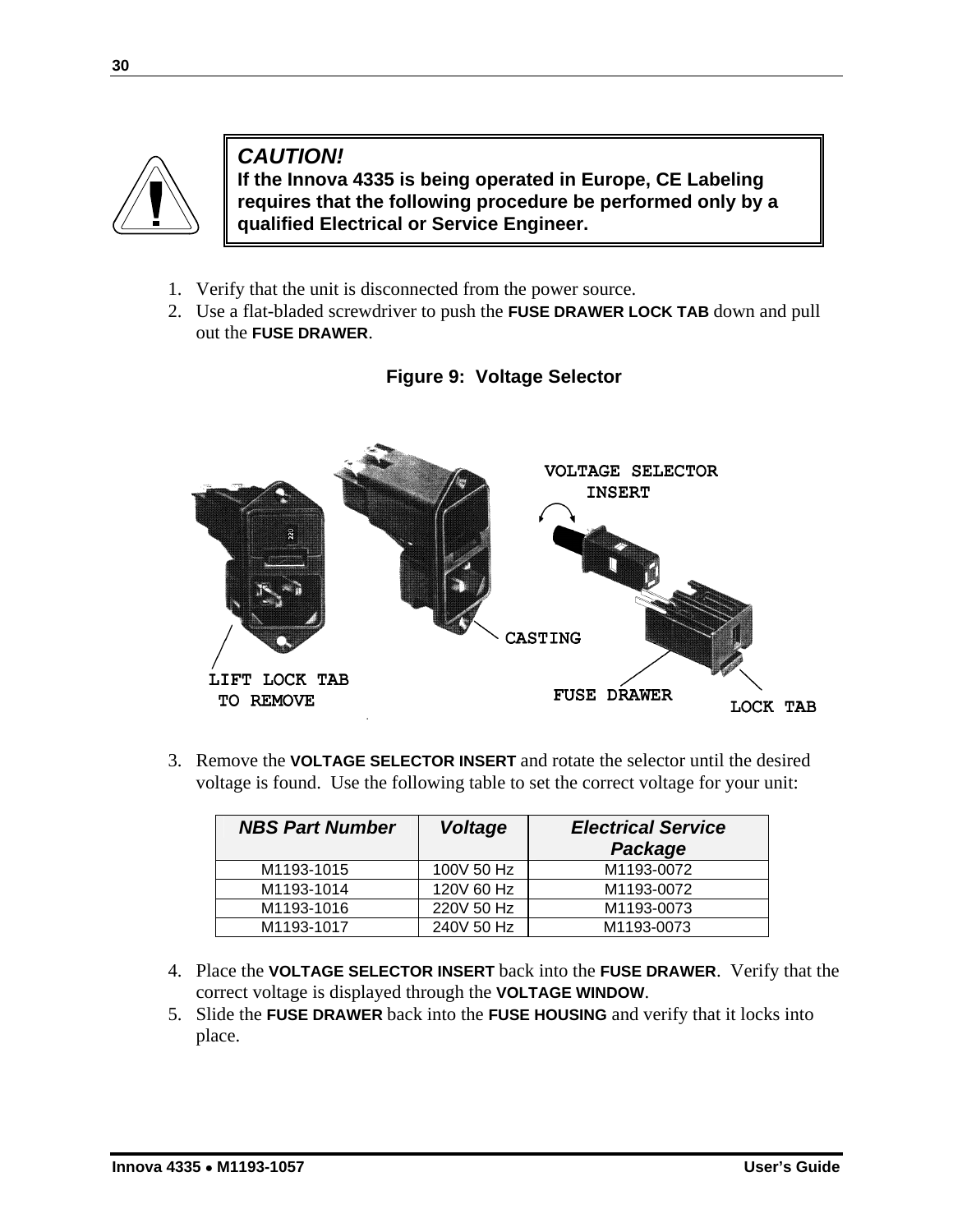### **Figure 10: Frequency Selector detail**

1. Verify that the unit is disconnected from the power source.

The Innova 4335 is set to the appropriate frequency prior to shipment. The **FREQUENCY SELECTOR** is on the back panel of the Shaker. If you need to reset to the frequency prior

2. Facing the rear panel of the unit, slide the switch all the way to the right for 50 Hz, or



#### *5.4 Electrical Connections*

<span id="page-30-0"></span>*5.3 Frequency Selector* 

to operation, perform the following steps:

all the way to the left for 60 Hz.



#### *WARNING!* **Verify that the voltage and frequency settings of the unit match the supply voltage and frequency before connecting the unit to a power source.**

- 1. Check the voltage and frequency selector switches on the rear of the unit to ensure that they are set to the appropriate voltage and frequency.
- 2. Remove the caution label from the rear of the unit.
- 3. Set the circuit breaker on the front side of the unit to the **OFF** position.
- 4. **ONLY AFTER STEP 3:** Connect the line cord to the power cord connection and to a grounded electrical outlet.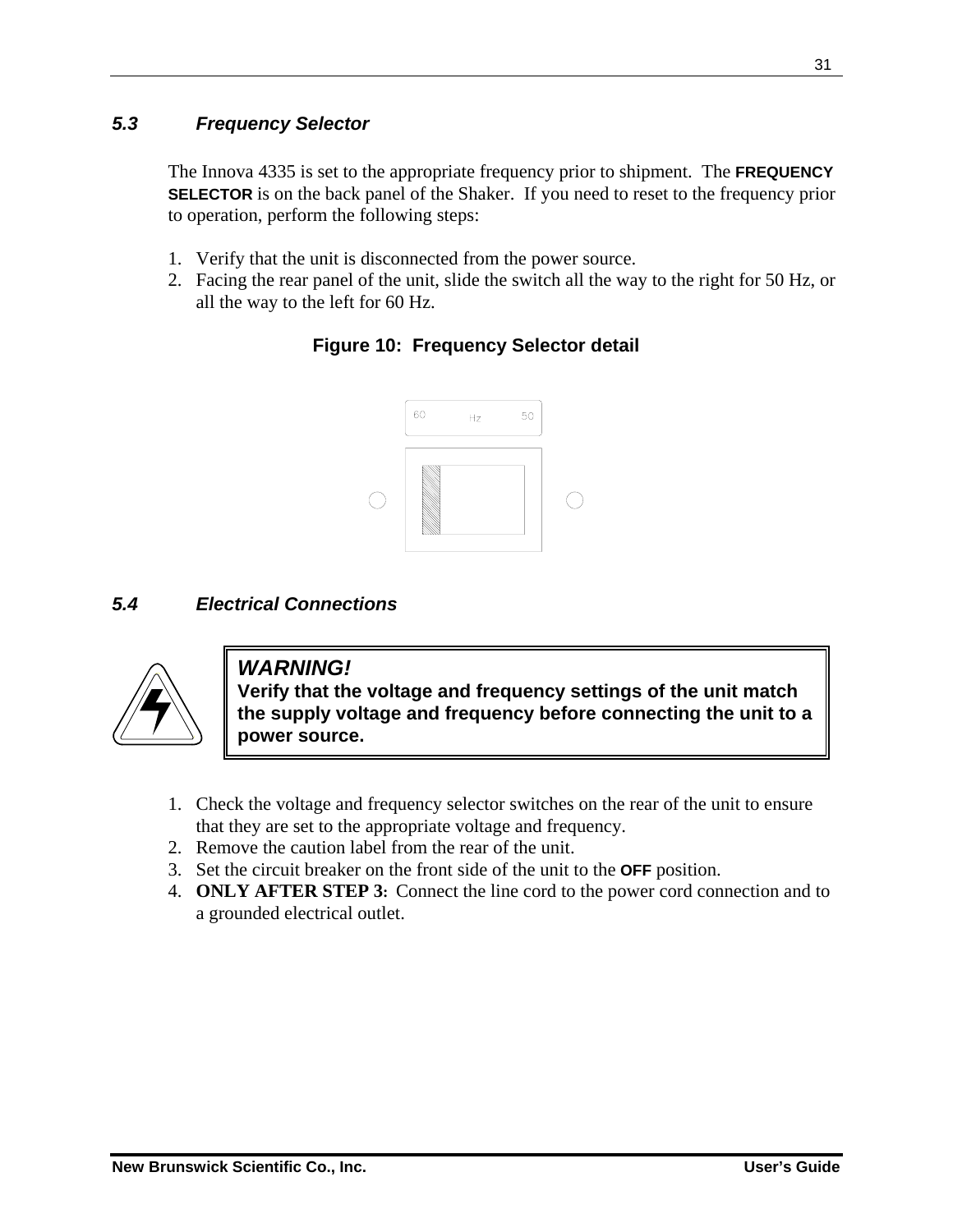#### <span id="page-31-0"></span>*5.5 Installation of Platforms*

A platform must be installed on the unit prior to use.

- 1. Set the **POWER SWITCH** in the **OFF** position. Open the cover.
- 2. The unit is shipped with the four **PLATFORM SCREWS** installed in the **SUBPLATFORM** of the bearing housing. These screws must be removed before a platform can be installed. Using the 7/32" hex wrench provided, loosen and remove the platform screws from the bearing housing.
- 3. Place the platform on the subplatform of the bearing housing.
- 4. Reinstall and secure the four Allen head platform screws, with the 7/32" hex wrench provided, to secure the platform.

#### **If the Quick Change Option is installed:**

- 5. Slip the platform between the side guides and push the platform to the rear retainer.
- 6. Press down on the front edge of the platform. The platform should snap down into the place and be retained by the springs. Check that the rear edge of the platform is engaged under the bend of the rear clip.

# $\triangle$  NOTE:

#### **When the Quick Change Platform is installed, recommended maximum speed is 400 rpm.**

#### *5.6 Quick Change Platform Option*

The Easy Loading Platform Kit (M1193-9931) enables user to change or mount the series of 18" x 30" (46 cm x 76 cm) platforms without the use of tools or hardware.

The following parts are required to make this upgrade or change. They included in the kit:

| <b>Description</b>                                                     | <b>Quantity</b> |
|------------------------------------------------------------------------|-----------------|
| Plastic subplatform with springs, retainers and friction pads attached |                 |
| Counterweight with tapped holes                                        |                 |
| Counterweight with clearance holes                                     |                 |
| 1/4-20 x 2" long pan head Phillips screws and lock washers             |                 |
| 3/8-16 x 1" long Allen socket flat head screws                         |                 |
| 7/32" Allen key wrench                                                 |                 |

#### **5.6.1 Installation**

- 1. Turn the power **OFF** using the power switch and disconnect the line cord.
- 2. Check the parts in the M1193-9931 kit.
- 3. Remove the existing platform if one is on the machine.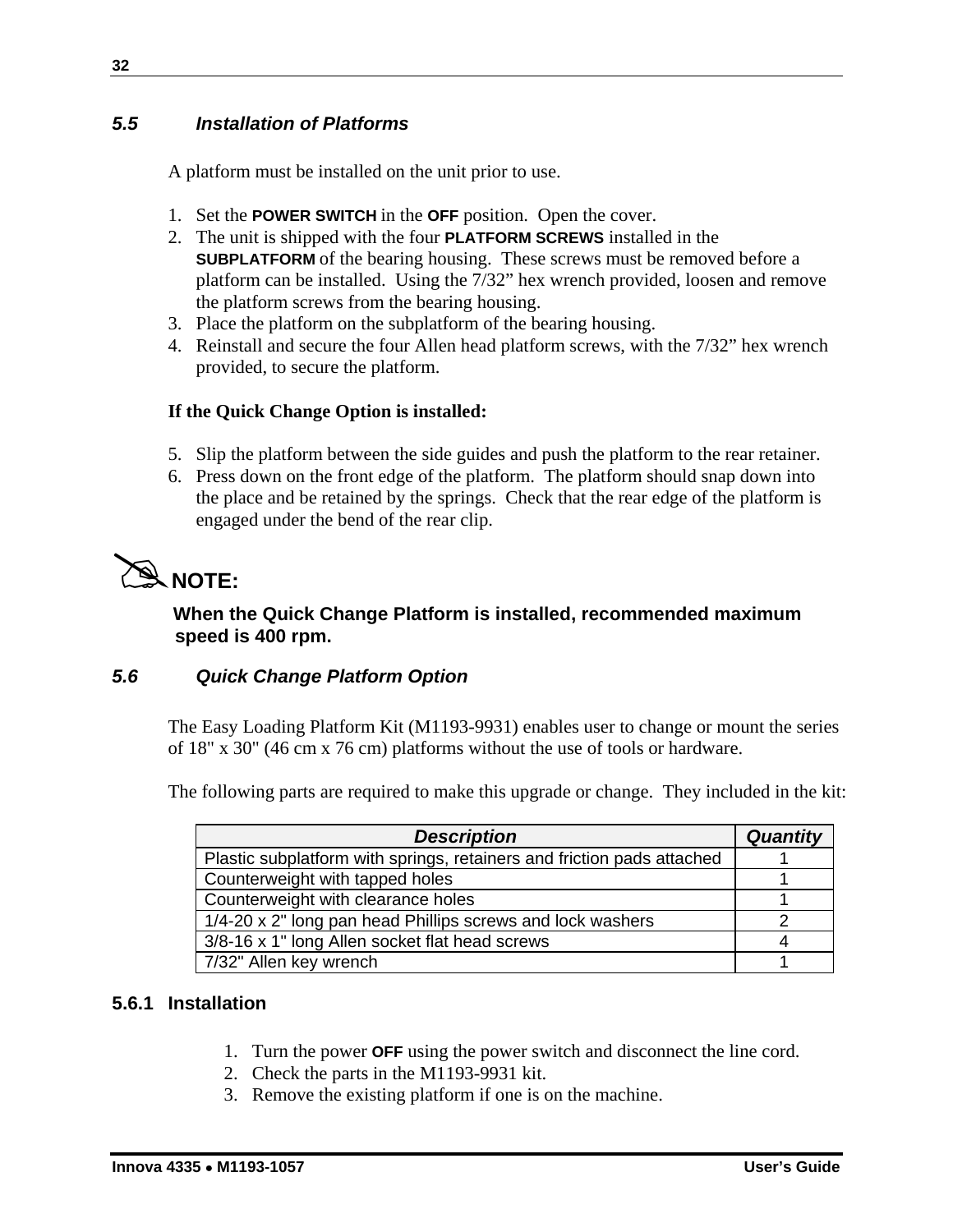- 4. Rotate the counterweight so that the heavy section is in the extreme right position.
- 5. Slip the set of counterweights under the unit counterweight keeping the part with the clearance holes on top and the one with the tapped holes below. Mount with the two 1/4" x 2" long screws and lock washers supplied. Be sure to tighten the screws securely.

**Figure 11: Quick Change Platform Installation** 



- 6. Mount the subplatform with the four flat head Allen screws, keeping the side with the two springs to the front of the machine. Tighten the screws securely.
- 7. Slip an 18" x 30" (46 cm x 76 cm) platform between the side guides, push the platform to the rear retainer and press down on the front edge of the platform. It should snap down into place and be retained by the springs. Check that the rear edge of the platform is engaged under the bend of the rear retainer.
- 8. Reconnect the power cord to the unit and to a grounded electrical outlet.

# $\mathcal{R}$  NOTE:

#### **When the Quick Change Platform is installed, recommended maximum speed is 400 rpm.**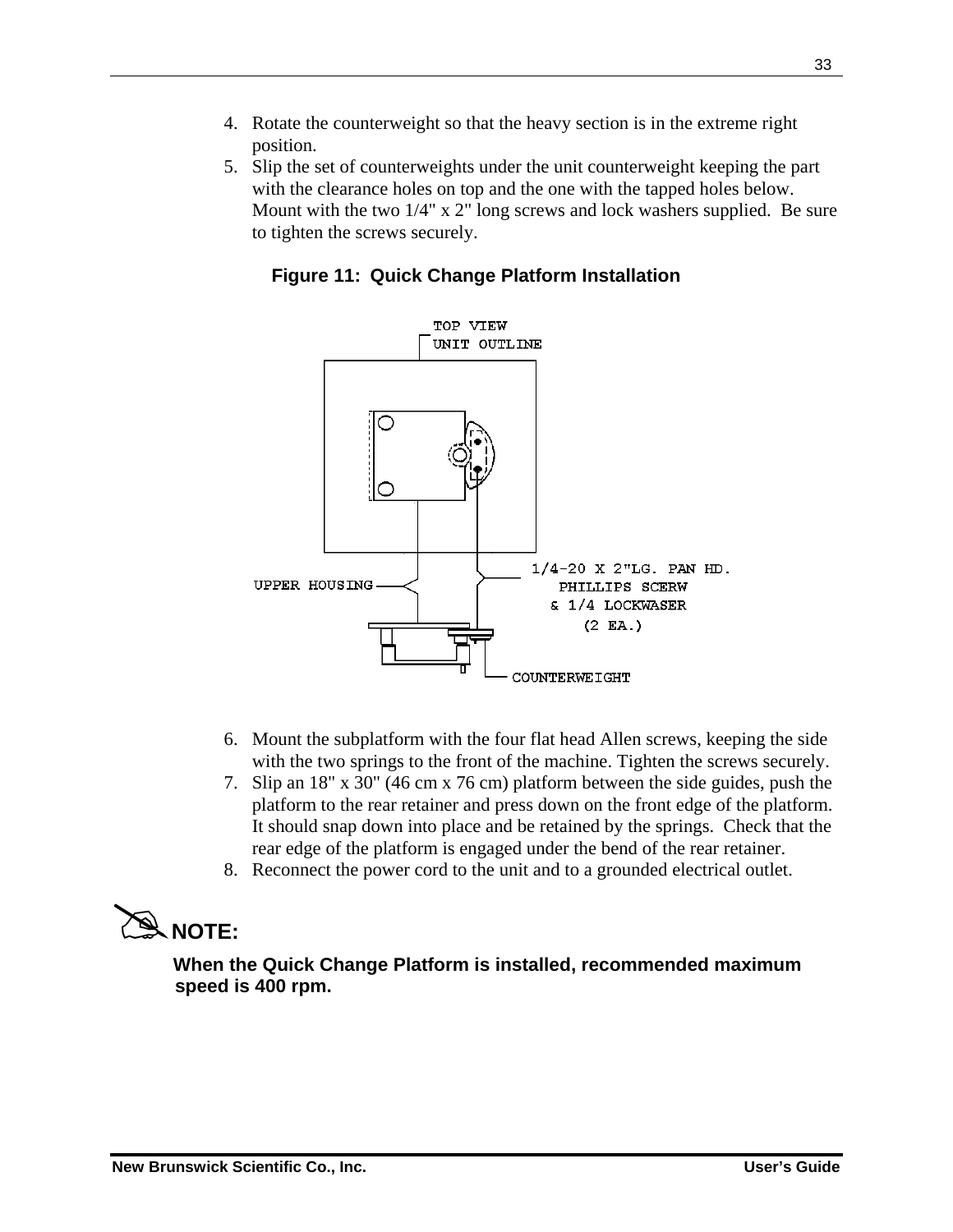#### <span id="page-33-0"></span>**5.6.2 Removal**

- 1. Stop the machine by pressing the **START/STOP KEY**.
- 2. Face the machine squarely.
- 3. Put your index fingers under each front corner of the platform. Note that there is a relief in these corners on the subplatform. With your thumbs, press the two corner springs toward your body and, with an upward pressure of your index fingers, lift the platform from its retained position.

#### *5.7 Initial Startup*

Before initially turning on the unit, verify the following:

- The lid is in the closed position.
- Set the **OUTPUT ON/OFF SWITCH** for **PROG1** to the **OFF** position and **PROG2** to the **ON** position.



**Figure 12: Electronic Timer Program On/Off Switches** 

- 1. Turn on the unit by pushing the **ON/OFF SWITCH** on the front of the shaker to the **ON** position.
- 2. Using the **KEYPAD**, verify that the shaker is **OFF** by pressing the **SELECT KEY** until the **RPM** is lit.
- 3. If the word **OFF** appears in the display, the shaker is **OFF**.
- 4. If a numeric value appears in the display, press the **START/STOP KEY** to stop the shaker.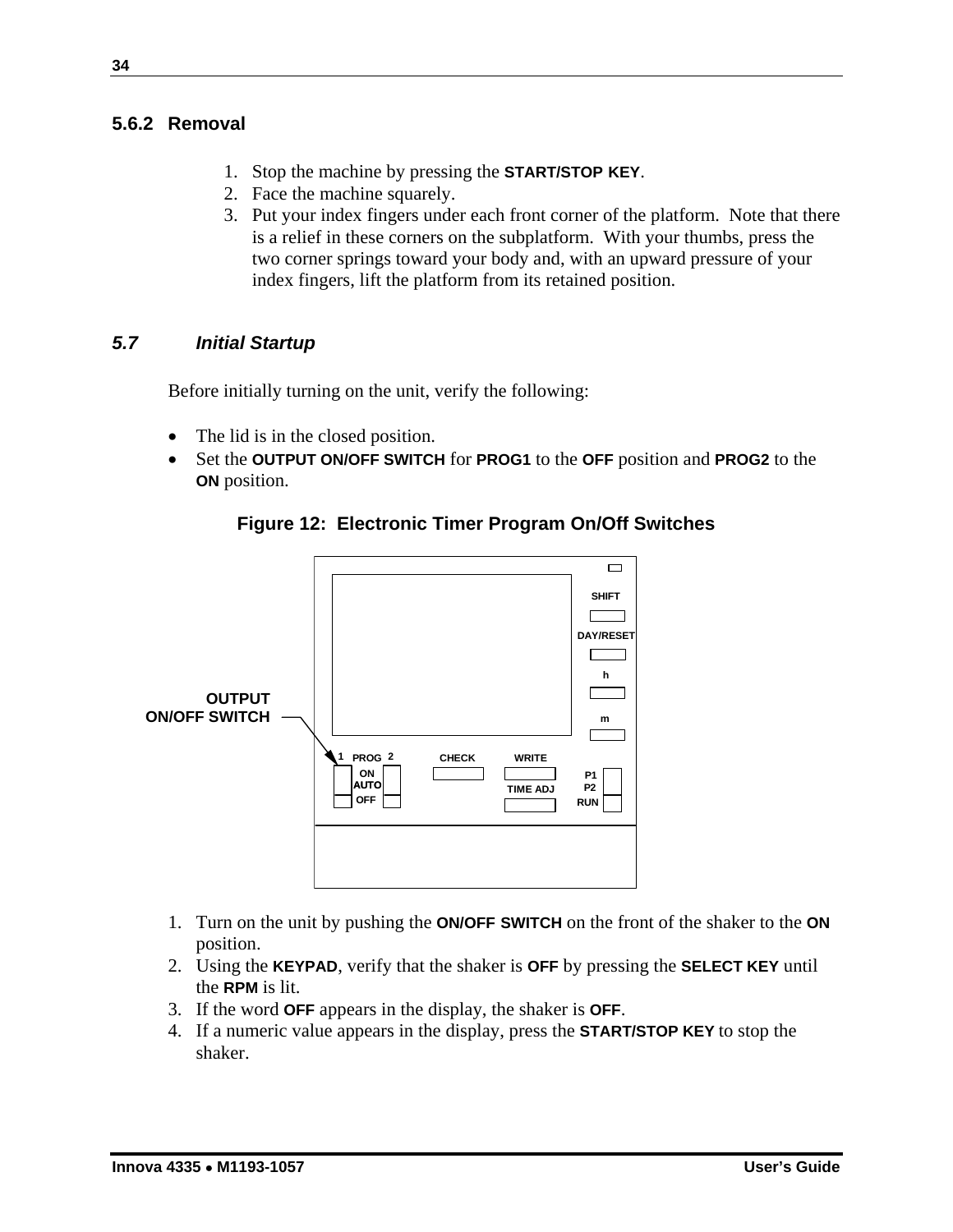# 6 THE ELECTRONIC TIMER

#### <span id="page-34-0"></span>*6.1 Setting the Electronic Timer*

Before operation, verify that the **ELECTRONIC TIMER** is displaying the current day of the week and time. If it is not, the timer must be set to the current day/time in the order of "**DAY OF THE WEEK**", "**HOUR**", and "**MINUTE**". If the day/time settings are correct, proceed to the next section to view the program settings.

Once the timer is set, it does not have to be continually reset, only periodically checked to verify that the timer is functioning properly. The **ELECTRONIC TIMER** is equipped with a built-in battery that stores the day/time settings in memory when the Innova 4335 is turned **OFF**.

To change the day/time settings of the **ELECTRONIC TIMER**, perform the following:

1. Verify that the Innova 4335 is in the "initial startup" condition as described in the previous section.



2. Hold down the **TIME ADJ KEY** for one second or more. An arrow and a flashing clock will appear under the word **SUN** in the display to signify that the timer is in **TIME ADJUST MODE**. The timer will stay in this mode for approximately one minute if no adjustments are made.

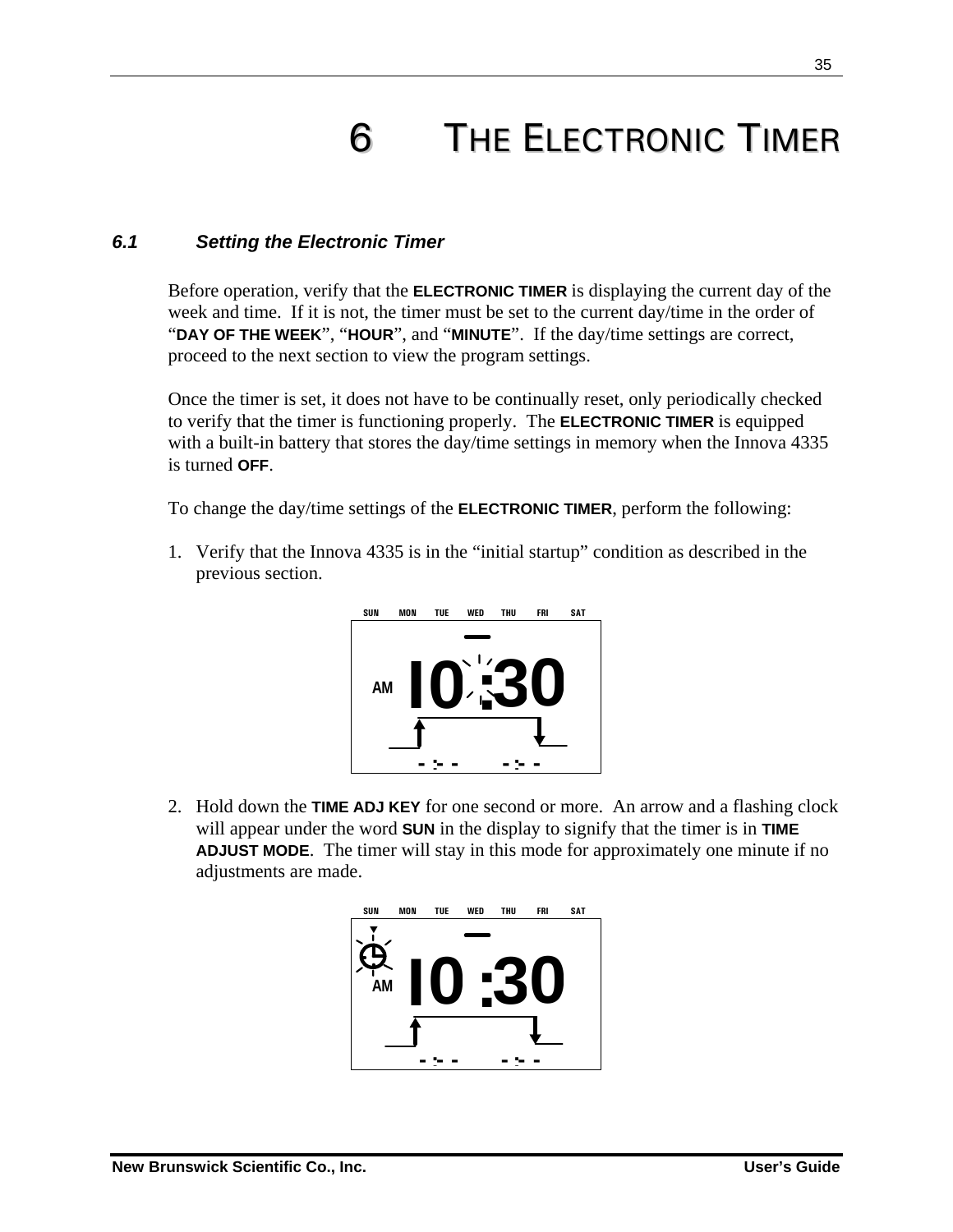- <span id="page-35-0"></span>3. Select the current day of the week by pressing the **SHIFT** and **SET** keys. The **SHIFT KEY** allows you to move the cursor  $(\nabla)$  through the days of the week (from **SUN** to **SAT**). Holding down this key rapidly advances the cursor. The **SET** key turns the day of the week on by placing a bar in the display.
- 4. **SET** the hour of the day (**0-11 AM** and **0-11 PM**) by pressing the **h KEY**. Holding down this key rapidly advances the hour.
- 5. Select the minute of the hour (**00** through **59**) by pressing the **m KEY**. Holding down this key rapidly advances the minute.



6. Verify that the settings entered are correct, and press the **WRITE KEY** to set the day and time. When the **WRITE KEY** is pressed, the arrow and flashing clock disappear from the display, and the timer is set to the displayed time at 0 seconds.



#### *6.2 Ordinary Timer Operation*

Remember that **PROG1** controls temperature and **PROG2** controls shaker operation. In the following example, **PROG1** will operate at 8:30 am and stop at 5:15 pm from Monday through Friday. To accomplish this, perform the following:

1. Enter the set **PROG1 SET MODE** by setting the **MODE SWITCH** in the **P1** position. The initial **PROG1** display will appear: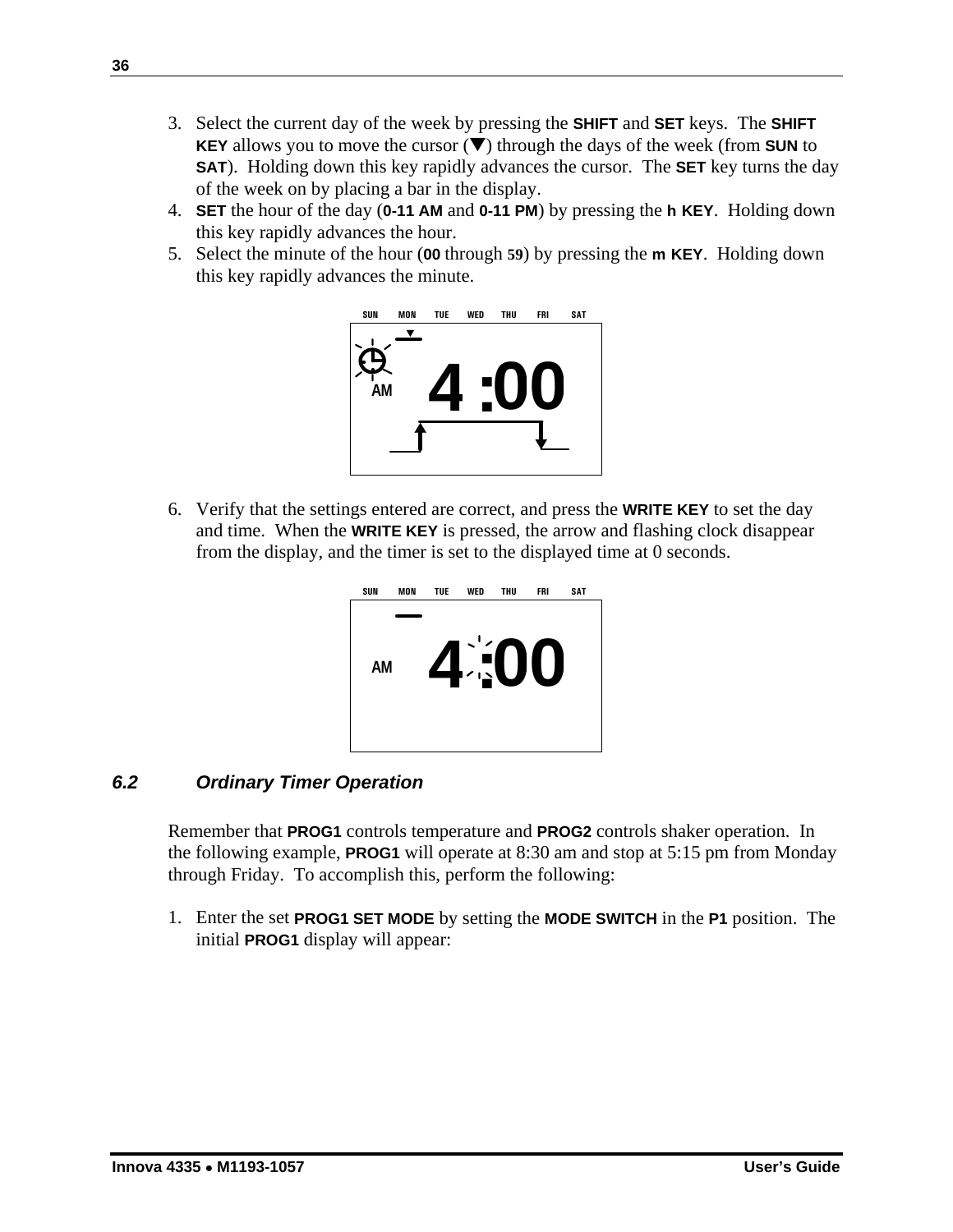

2. Using the **SHIFT** and **SET** keys, select Monday through Friday. All bars at the positions of Monday through Friday indicate that they are turned on.



3. Using the **h** and **m KEYS**, set the time the program will begin to operate to 8:30 am.



4. Press the **WRITE KEY** to enter this setting into memory. If the day, hour, or minute have not been set, the specified time and day will not be entered into memory when the **WRITE KEY** is pressed. Once the **WRITE KEY** is pressed, the timer will display the next available setting in **PROG1**. In this case, the timer will display the time the operation will stop.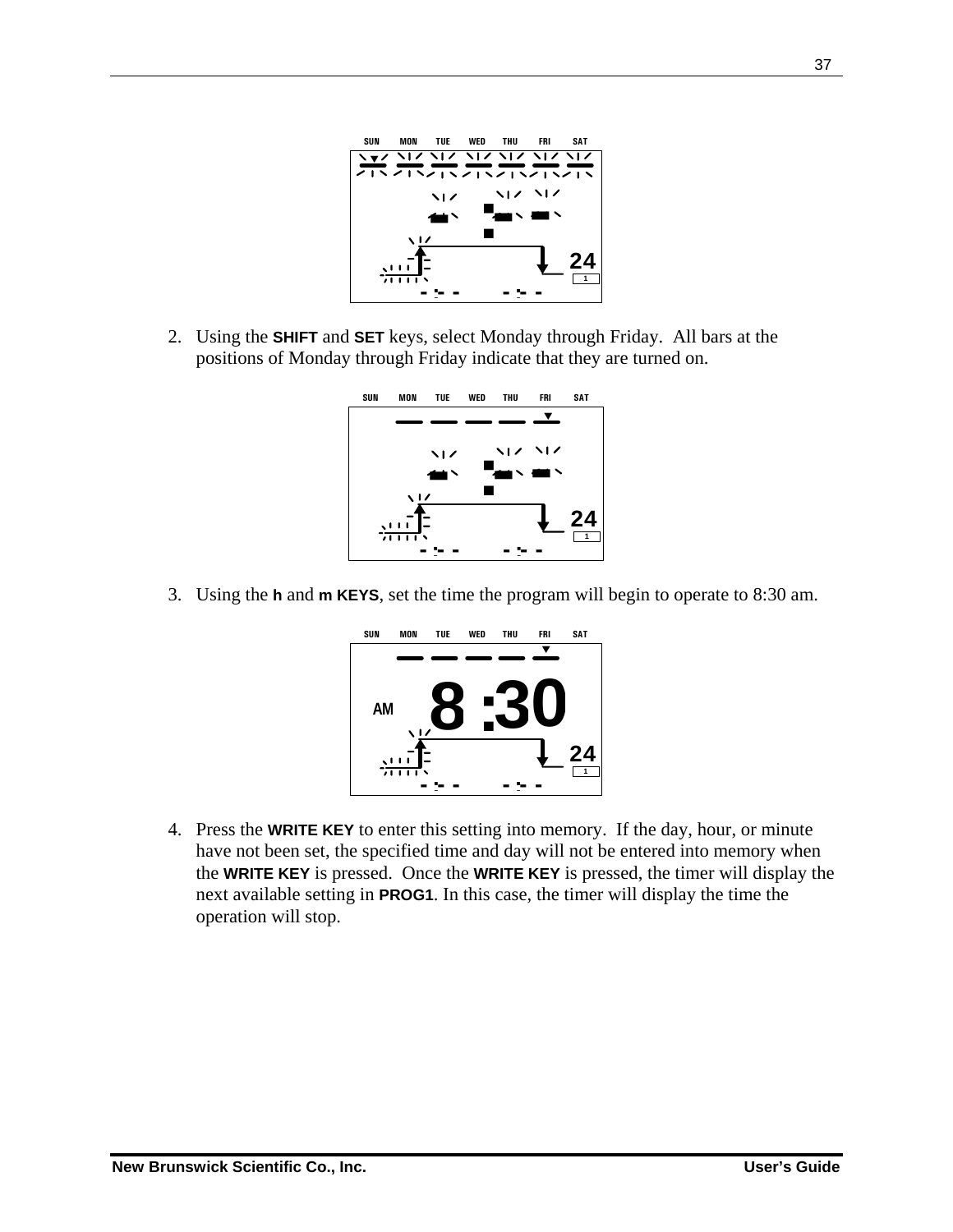

5. In **PROG1** or **PROG2 SET MODE**, when either the **h** or **m KEY** is pressed after setting a time, the previously set time will be displayed first. Using the **h** and **m KEYS**, set the time (5:15 pm) you want the program to stop. Press the **WRITE KEY** to enter this time into memory. Once the **WRITE KEY** is pressed, the complete operation will be displayed for one second, after which the display will return to the initial **PROG1 SET MODE DISPLAY**. The number of programmable operation steps remaining displayed in the lower right hand corner.





**The procedure for PROG2 is identical. To perform this procedure for PROG2, set the MODE SWITCH in the P2 position.**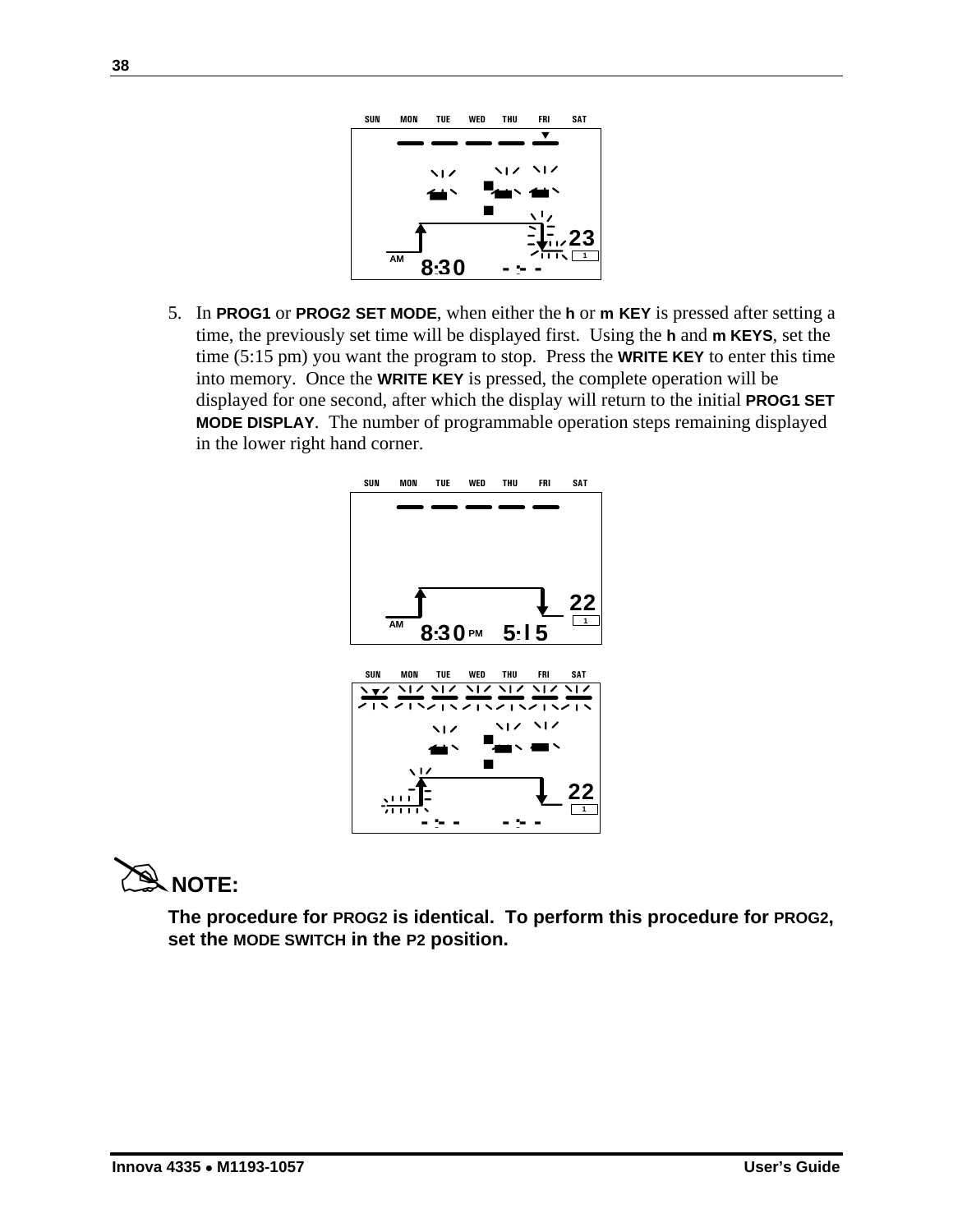

**Return the OUTPUT SWITCH to the AUTO position for PROG1 and PROG2, and set the MODE SWITCH to the RUN position. When the MODE SWITCH is set to the P1 or P2 position, the timer does not operate automatically and the output of the timer turns off.** 

# *6.3 Sample Program*

One of the most frequently used electronically timed programs permits an operator to leave a culture unattended over a weekend or for some other period of time. It is desirable to maintain a viable culture while minimizing metabolic activity during that period. A simple application of Multiday Programming *(see also Section 6.4)* will meet those needs.

In the following example, at 4:45 pm Friday, **PROG1** will automatically decrease the incubator temperature to the lower setpoint (4ºC) which you have pre-programmed. Then, at 7:45 Monday morning, **PROG1** will raise the temperature to your default setpoint (37ºC). We will allow time for the temperature to change setpoint, so **PROG2** will stop the shaker at 5:00 pm Friday and start it again at 8:00 Monday morning. In this way, a healthy no-growth environment will be created and maintained during the absence of the operator.



- 1. Check or Reset Alternate Temperature (\*)
- 2. Press the SELECT KEY on the CONTROL PANEL KEYPAD until the \* FUNCTION INDICATOR illuminates.
- 3. Press the  $\triangle$  or the  $\nabla$  KEY once.
- 4. If it does not display 4, press the  $\Delta$  or the  $\nabla$  KEY until it says 4.
- 5. Check or Reset Default Temperature (ºC)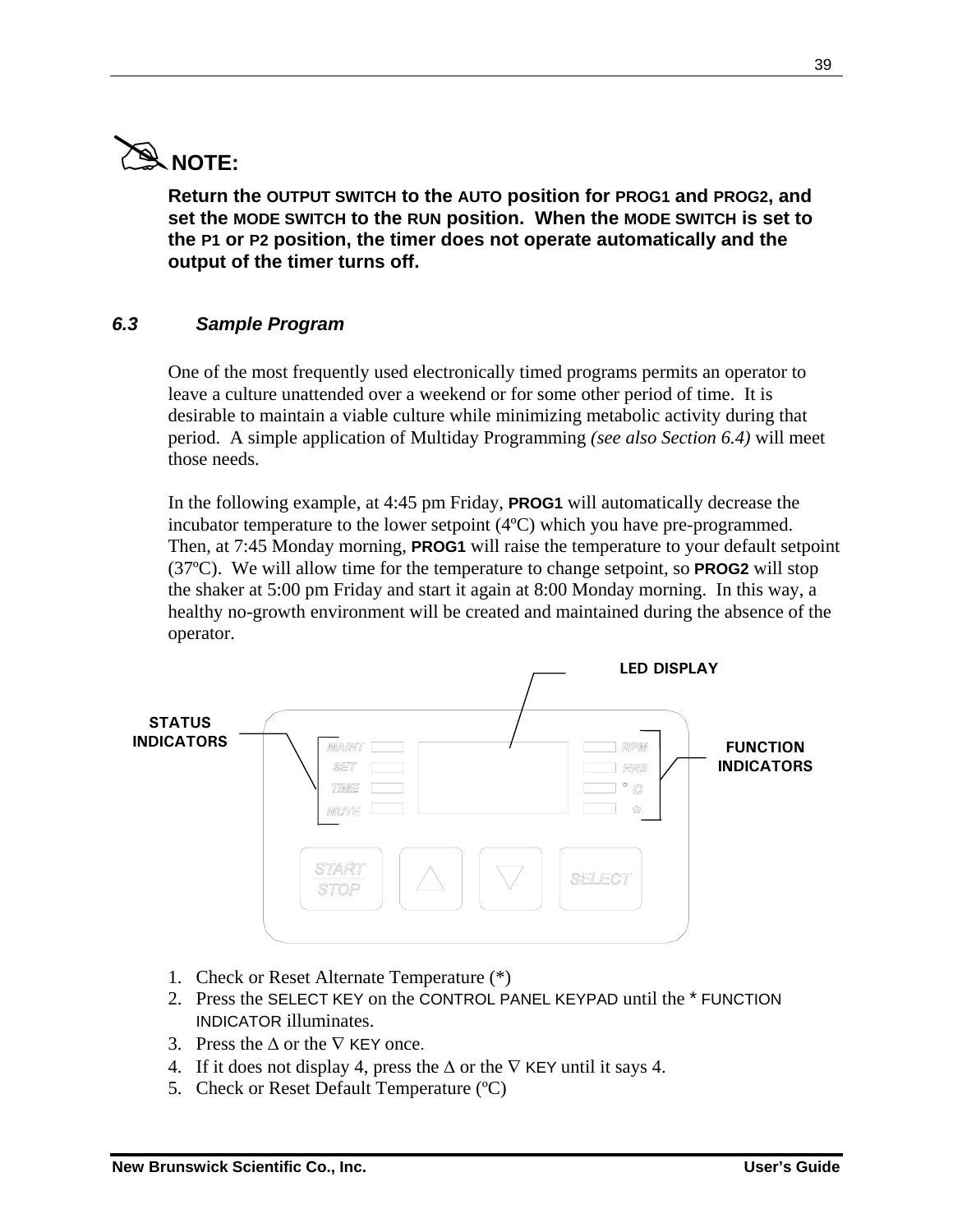- 6. Press the SELECT KEY on the CONTROL PANEL KEYPAD until the ºC FUNCTION INDICATOR illuminates.
- 7. Press the  $\wedge$  or the  $\nabla$  KEY once.
- 8. If it does not display 37, press the  $\Delta$  or the  $\nabla$  KEY until it says 37.
- 9. Make sure that the HOUR TIMER is off.
- 10. Press the SELECT KEY on the CONTROL PANEL KEYPAD until the HRS FUNCTION INDICATOR illuminates.
- 11. Press either the  $\Delta$  KEY or the  $\nabla$  KEY until the SET STATUS INDICATOR is lit.
- 12. Press the START/STOP KEY. The TIME STATUS INDICATOR will go out and the LED DISPLAY will read OFF.



### **6.3.1 Set Program 1**

- 1. Set the electronic timer's **MODE SWITCH** in the **P1** position to enter the **PROG1 SET MODE**.
- 2. Press the **SHIFT KEY** until the cursor  $(\star)$  arrives at Friday.
- 3. Press the **SET KEY**. A bar will appear in the Friday position.
- 4. Press **h** until **pm 4:--** appears in the timer display.
- 5. Press **m** until **45** appears.
- 6. Press the **WRITE KEY** to enter your choices into memory.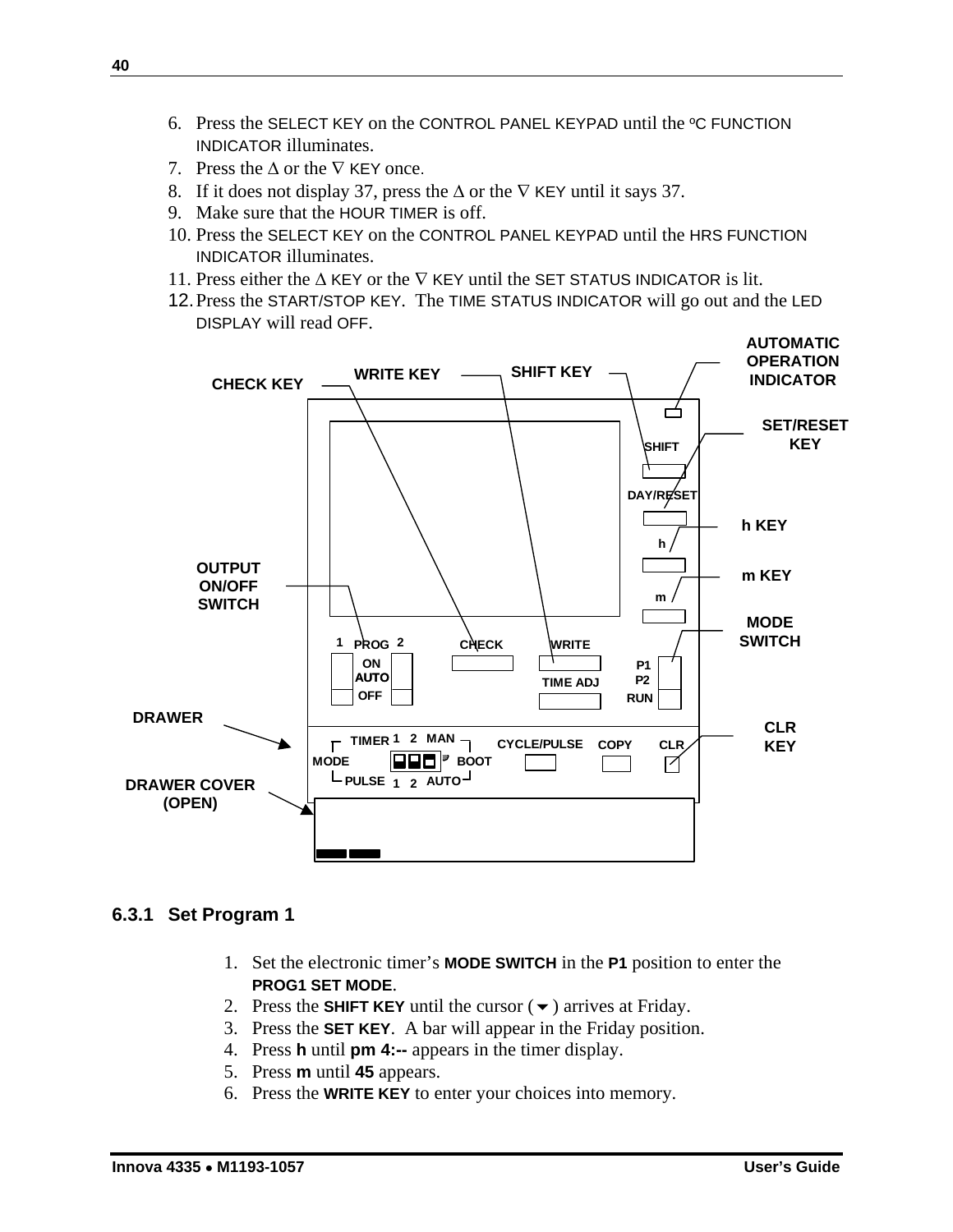- 7. Press the **SET KEY** once, then press the **SHIFT KEY** until the cursor  $(\star)$  arrives at Monday.
- 8. Press the **SET KEY**. A bar will appear in the Monday position.
- 9. Press **h** until **am 7:--** appears in the timer display.
- 10. Press **m** until **45** appears.



- 11. Press the **WRITE KEY** to enter your choices into memory. **PROG1** programming is now complete.
- 12. Set the **PROG1 OUTPUT** to the **AUTO** position.

# #**NOTE:**

**When the electronic timer is programmed and turned on, it shows the current time in large numbers, in the center of the display is current. The blinking day bar above and the blinking time in the timing chart display below indicate the next operation** *according to the sequence the operations were entered into the program***. This may not be the next operation to occur in time. To check the settings, see Sections 6.3 and 6.6.** 

### **6.3.2 Set Program 2.**

When **PROG2** is on, the shaker is on. We are now going to program the shaker to be on during the week and off over the weekend.

- 1. Set the **MODE SWITCH** in the **P2** position to enter the **PROG2 SET MODE**.
- 2. Press the **SHIFT KEY** until the cursor  $(\blacktriangleright)$  arrives at Monday.
- 3. Press the **SET KEY.** A bar will appear in the Monday position.
- 4. Press **h** until **am 8:--** appears in the timer display.
- 5. Press **m** until **00** appears.
- 6. Press the **WRITE KEY** to enter your choices into memory.
- 7. Press the **SET KEY** once, then press the **SHIFT KEY** until the cursor  $(\star)$  arrives at Friday.
- 8. Press the **SET KEY**. A bar will appear in the Friday position.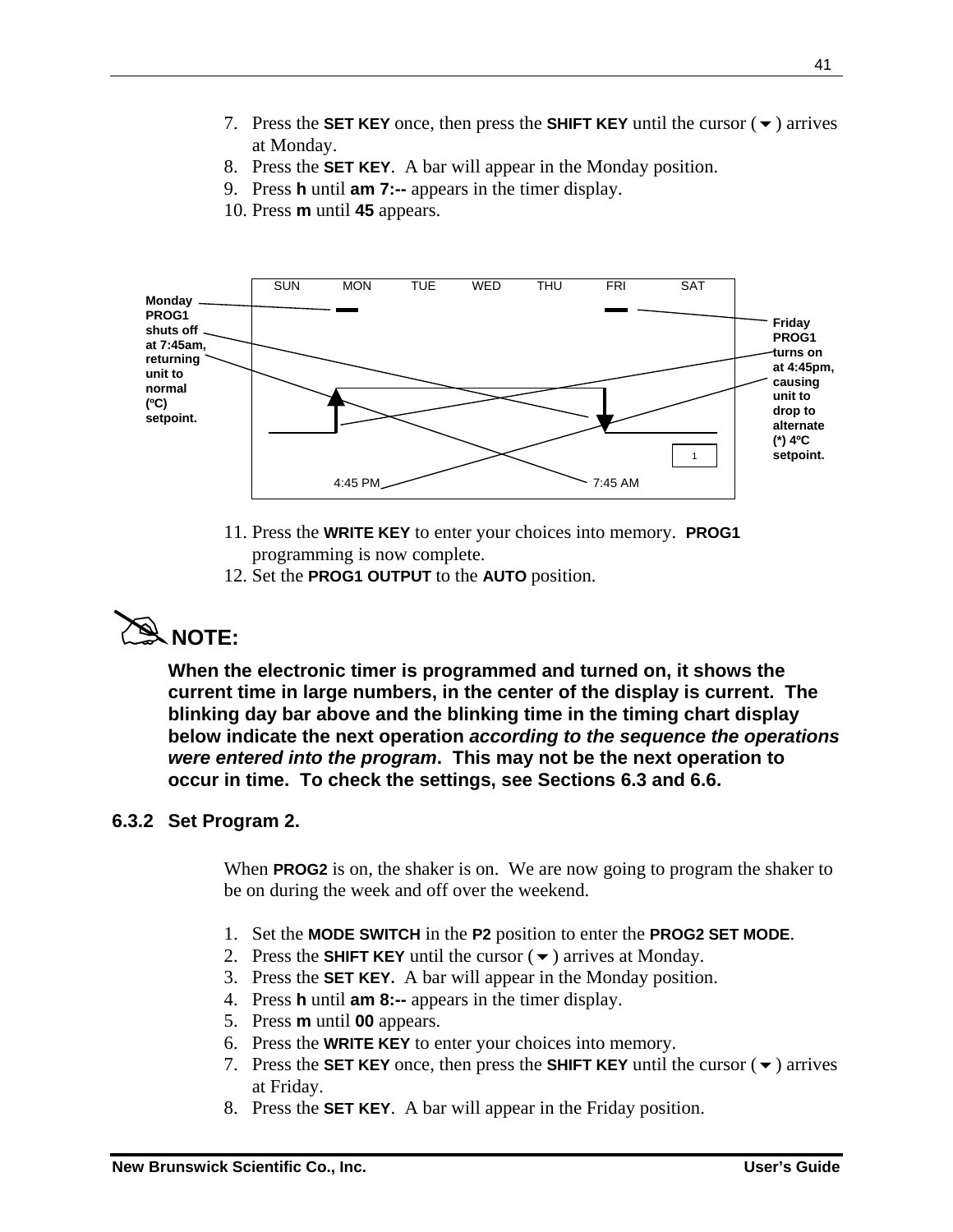- 9. Press **h** until **pm 8:--** appears in the timer display.
- 10. Press **m** until **00** appears.
- 11. Press the **WRITE KEY** to enter your choices into memory. **PROG1** programming is now complete.



12. Set the **PROG2 OUTPUT SWITCH** to the **AUTO** position.

#### **6.3.3 Activate Programmed Control**

#### Set the **MODE SWITCH** to **RUN**.

The 4335 conditions should revert to normal settings if your current time is not between Friday 4:45pm and Monday 7:45am. If the shaker should be on but is not, use the **KEYPAD** to check the **RPM FUNCTION INDICATOR**. If it reads **OFF**, press the **START/STOP KEY** to restart the shaker. If it reads **lid**, either the lid is ajar or the electronic timer setting is incorrect. Make appropriate corrections.

If the alarm is activated, it will sound at 4:45 pm on Friday until the alternate temperature setpoint is reached. To mute the alarm, follow the simple steps in Section 7.5.

When **PROG2** turns off and the shaker stops, the console **LED** display for RPM will read **lid**. This is normal. On Monday morning, when the program turns itself back on, the shaker will return to its setpoint speed, and the **lid** message will disappear.

If you wish to view your program settings in time sequence, press the **CHECK** key. This is for viewing only. Each time the key is pressed, the pre-set operations are displayed in sequence, beginning with **PROG1**. After scrolling through all the operations in **PROG1**, the display will scroll through **PROG2** operations. Finally, it will return to the real time (current) display.

If you wish to view your program settings in sequence with the possibility of making corrections or changes, see Section 6.6.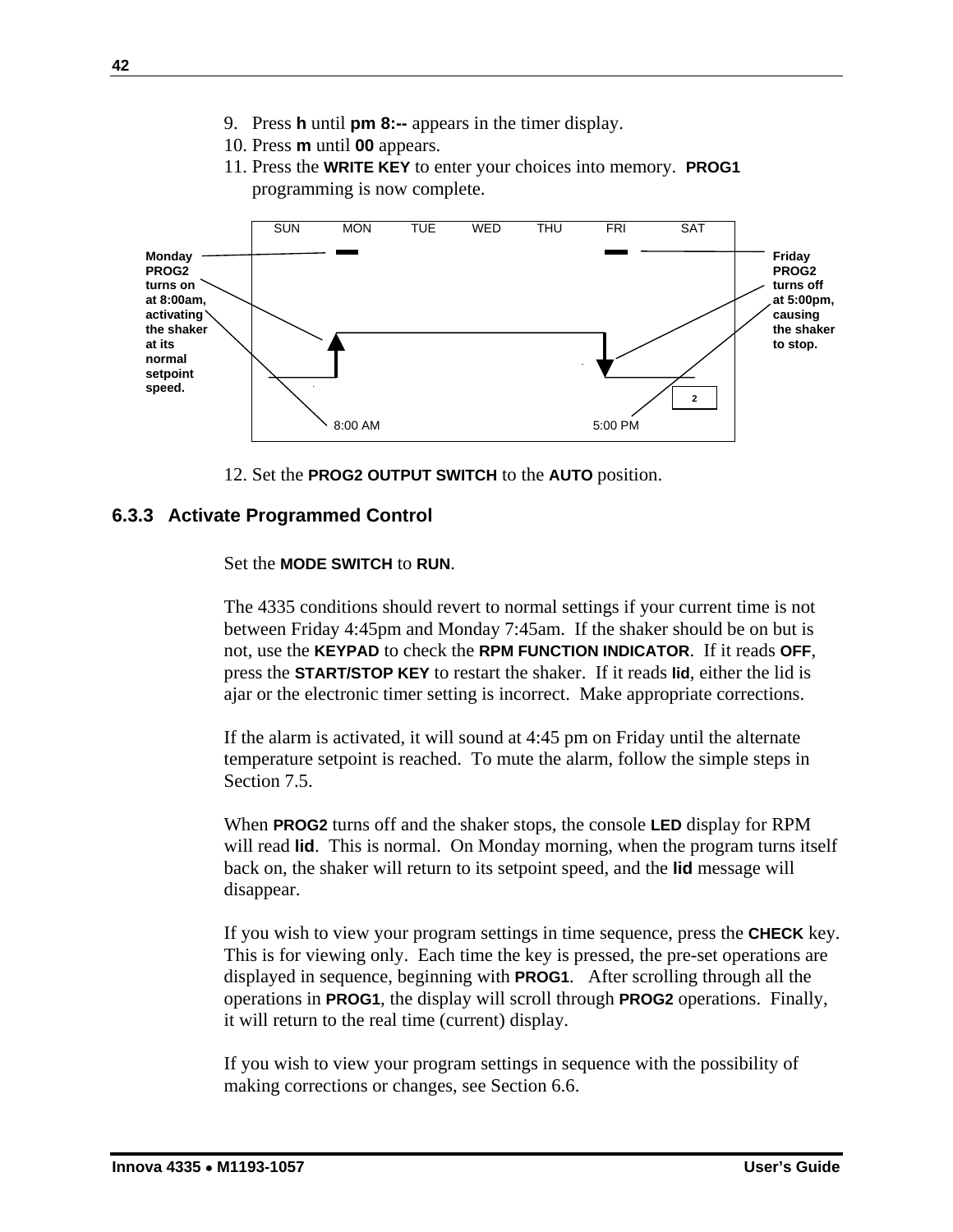At any time you can clear programs by setting the **MODE SWITCH** to the desired program (**P1** or **P2**), opening the timer drawer, and pressing the **CLEAR** button until the display reads **Clr**. *(See also Section 6.8)*

# *6.4 Multiday Operation*

In this example, **PROG1** will operate at 8:30 am on Monday and stop at 0:00 pm on Saturday. To accomplish this, perform the following:

1. Enter the set **PROG1 SET MODE** by setting the **MODE SWITCH** in the **P1** position. The initial **PROG1** display will appear:



2. Using the **SHIFT** and **SET KEYS**, select Monday as the day of the week that this operation will start. A bar displayed in the Monday position signifies that the day of the week is turned on. Using the **h** and **m KEYS**, set the time the program will begin to operate to 8:30 am.



3. Press the **WRITE KEY** to enter this operation in memory. The timer will display the next operation to be programmed.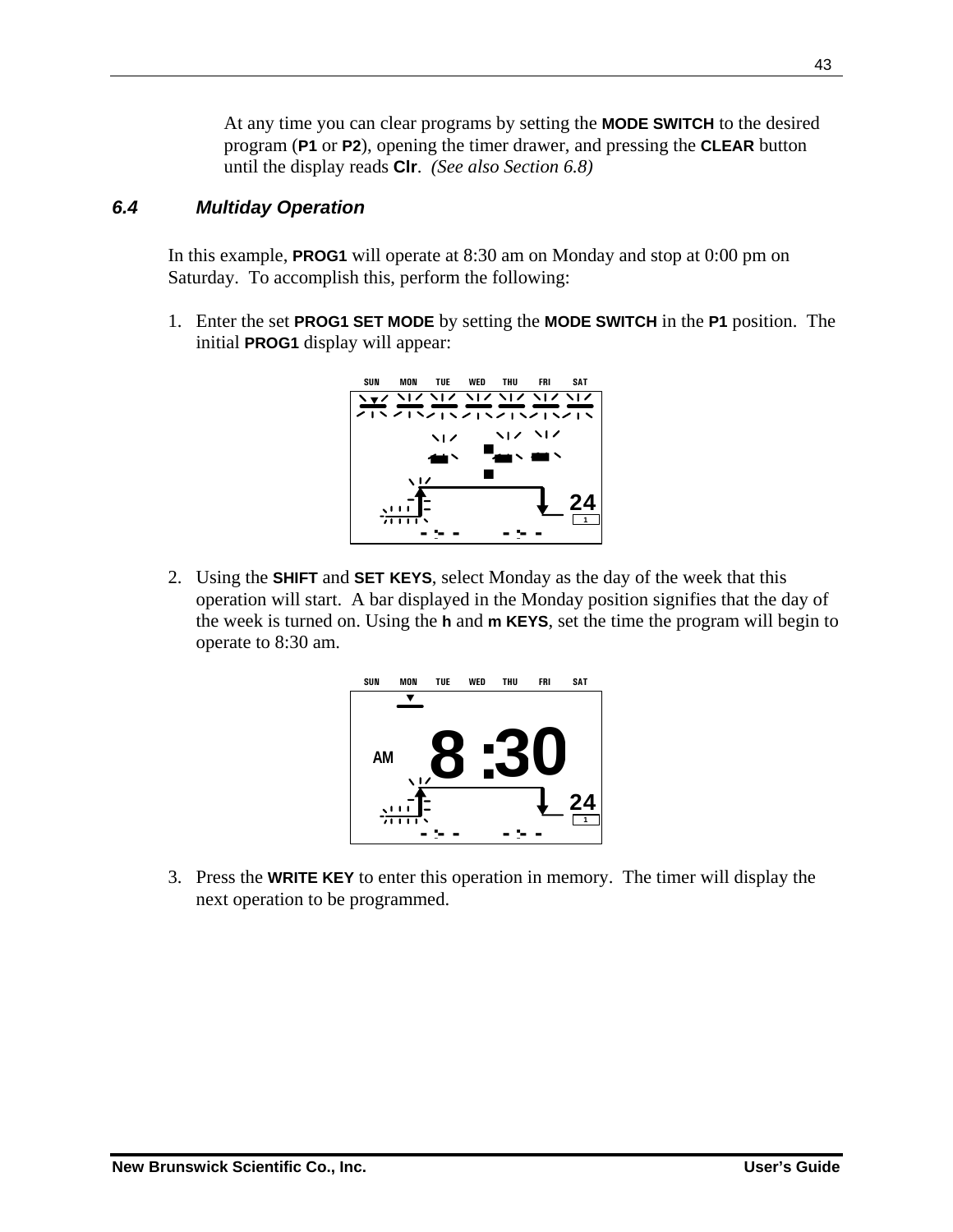

4. Press the **SET KEY** to cancel Monday. Use the **SHIFT** and **SET KEYS** to select Saturday.



5. Using the **h** and **m KEYS**, set the time to 0:00 pm. Press the **WRITE KEY** to enter this setting into memory. The timer will display the complete operation for approximately one second, then the display will return to the initial **PROG1 SET MODE DISPLAY**, with the number of programmable operation steps remaining displayed in the lower right hand corner.



**44**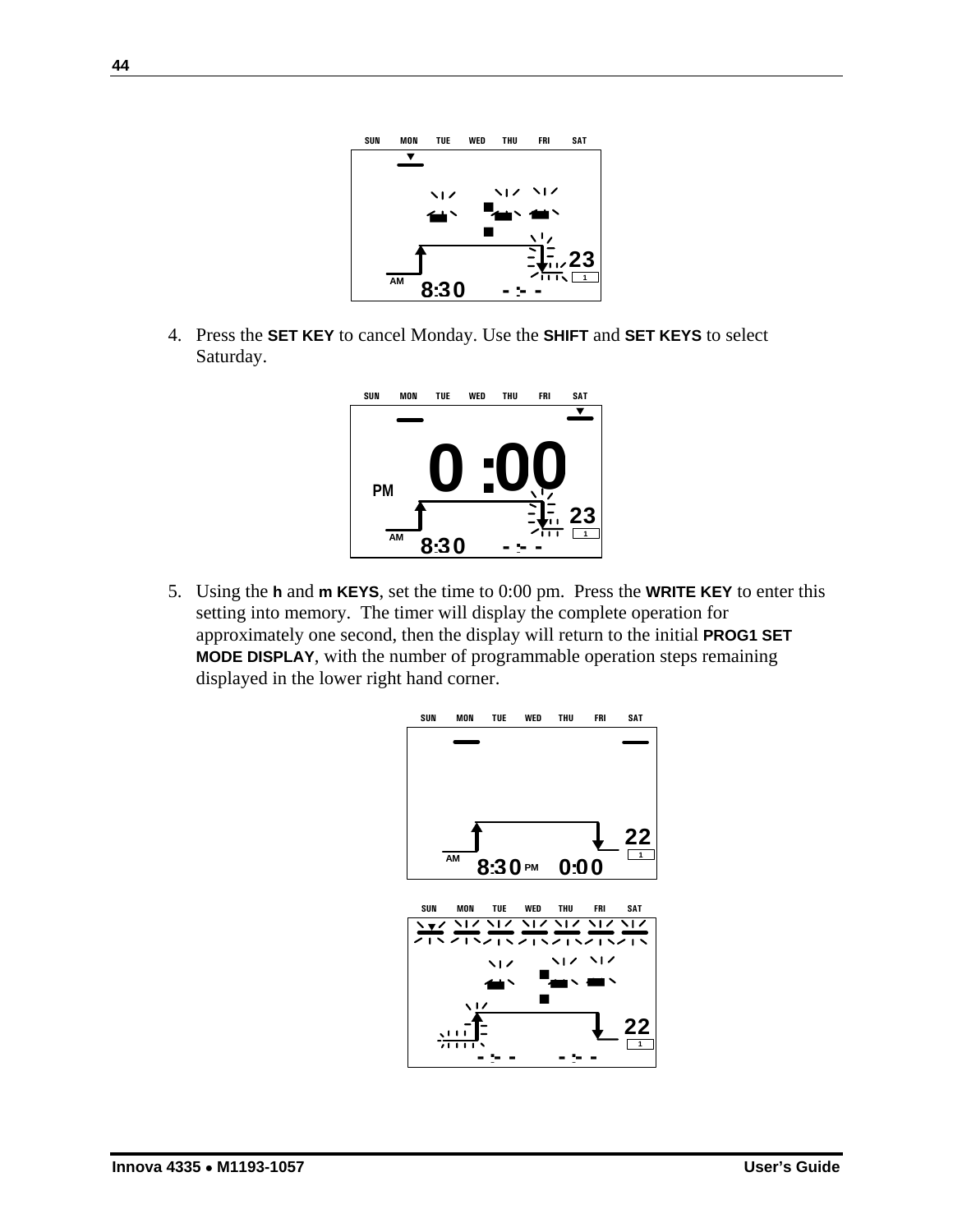

**The procedure is identical for PROG2. To perform this procedure for PROG2, set the MODE SWITCH in the P2 position.** 

6. After setting **PROG1** and **PROG2**, set the **OUTPUT SWITCH** to **AUTO** for **PROG1** and **PROG2**, and set the **MODE SWITCH** to the **RUN** position to run the unit with programmed control.

### *6.5 Cyclic Operation*

The **ELECTRONIC TIMER** can programmed for cyclic operations. In other words, the timer can be programmed to turn on and off at predetermined intervals repeatedly over a given time period. In this example, **PROG1** will be set to turn **ON** for 2 minutes and **OFF** for one minute repeatedly from 8:30 am to 5:30 pm on Monday. To program the electronic timer for this operation, perform the following:

1. Enter the set **PROG1 SET MODE** by setting the **MODE SWITCH** in the **P1** position. The initial **PROG1** display will appear:



2. Open the lower drawer of the timer by pulling the cover down, and press the **CYCLE KEY**. The timer will enter the **CYCLE PROGRAM MODE**.

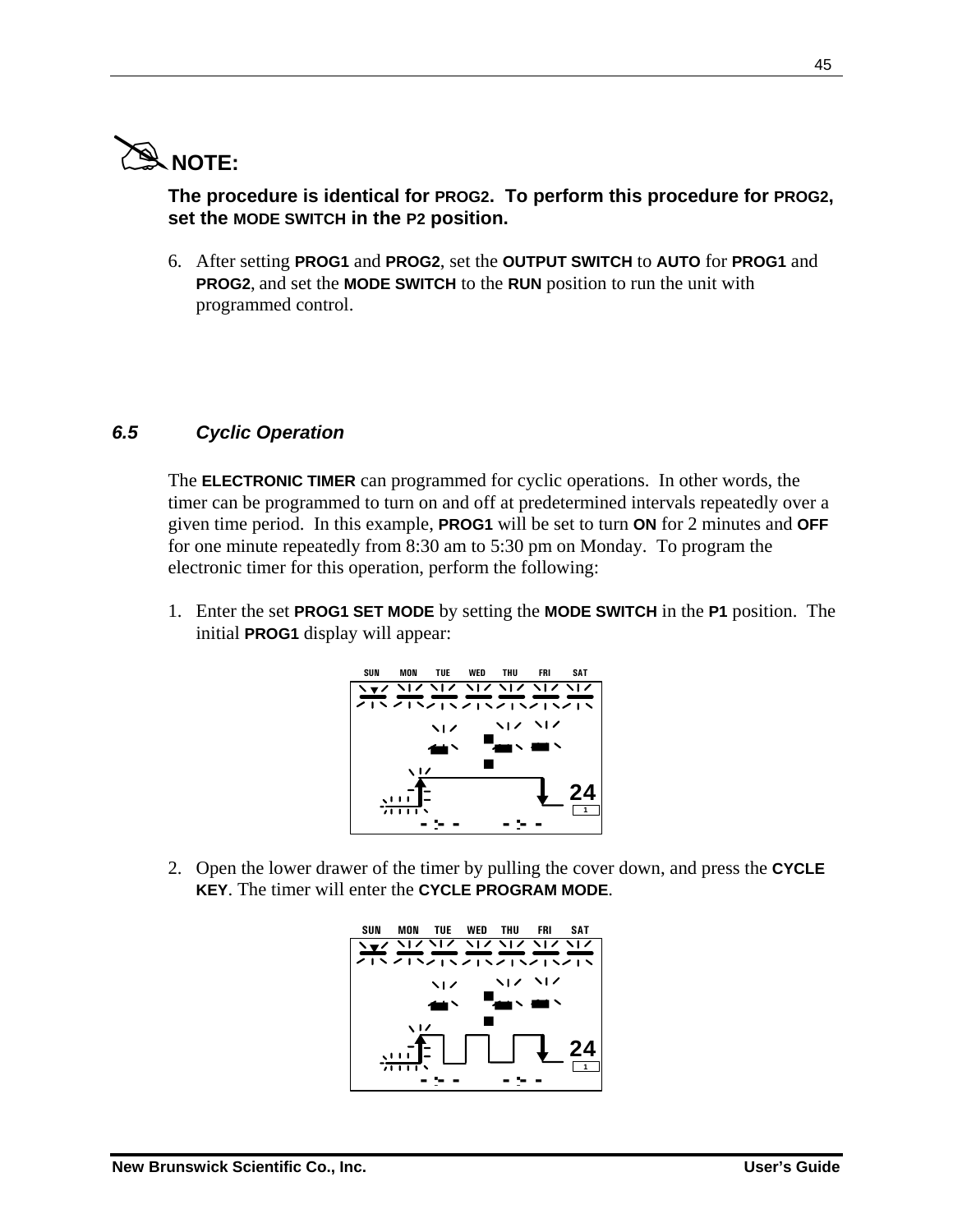3. Using the **SHIFT** and **SET KEYS**, select the day of the week that the cycle operation is to start. In this example, the cycle is to be performed on Monday. Using the **h** and **m KEYS**, set the time the cycle operation will begin on Monday to 8:30 am. Press the **WRITE KEY** to enter this setting into memory.



4. Using the **SHIFT**, **SET**, **h** and **m KEYS**, set the day and time the timer will stop the cycle operation. In this example, the timer will cease to cycle on Monday at 5:15 pm. Press the **WRITE KEY** to enter these settings into memory. The timer will then prompt you to enter in the on-cycle time.



5. Using the **h** and **m KEYS**, set the span of time that the switch will be on to 0:02 (2 minutes). Please note that the cycle-on or cycle-off time cannot be set to 0:00. Press the **WRITE KEY** to enter this value into memory. The timer will then prompt for the off-cycle time.



6. Using the **h** and **m KEYS**, set the span of time that the switch will be off 0:01 (1 minute). Press the **WRITE KEY** to enter this value into memory. Please note that the cycle-on or cycle-off time cannot be set to 0:00. The timer will display the complete operation for approximately one second, then the display will return to the initial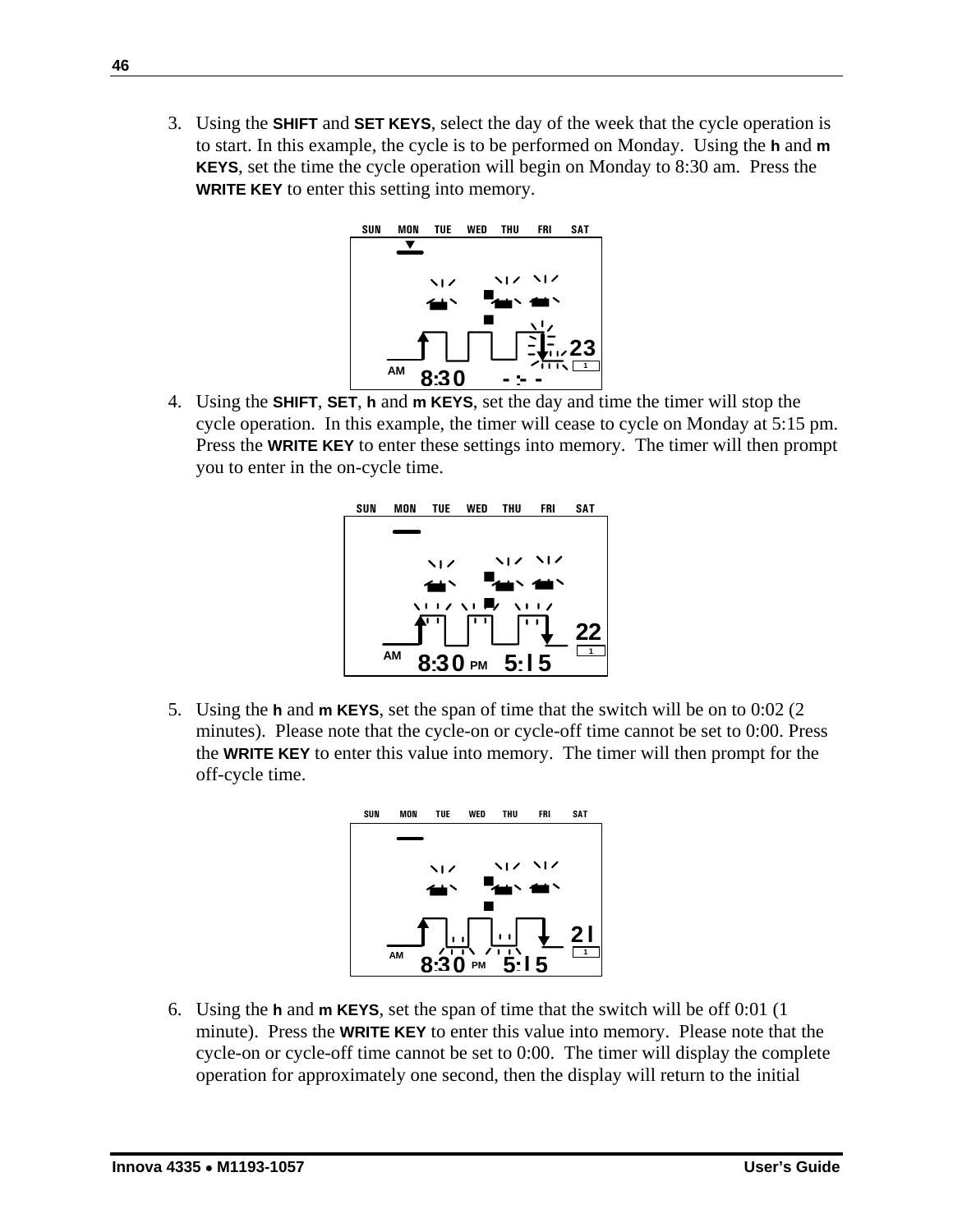**- :- - AM <sup>2</sup> 8:30 PM 5:l 5 <sup>1</sup> 20 SUN MON TUE WED THU FRI SAT**

7. Set the **MODE SWITCH** to the **RUN** position to exit the **PROG1** set mode.

# $\triangle$  NOTF $\cdot$

**The procedure is identical for PROG2. To perform this procedure for PROG2, set the MODE SWITCH in the P2 position.** 

8. Set the **OUTPUT SWITCH** to the **AUTO** position to run the unit with programmed control.

## *6.6 Viewing Programs*

The timed operations for **PROG1** or **PROG2** can be viewed in either the **PROG1** and **PROG2 SET MODE**, or in **RUN MODE.** To view previously set programs in the **ELECTRONIC TIMER**, perform the following:

### **6.6.1 PROG1 or PROG2 Set Mode**

1. Enter the set **PROG1 SET MODE** by setting the **MODE SWITCH** in the **P1** position. The initial **PROG1** display will appear:



2. Press the **WRITE KEY**. If it is necessary to change the setting, do so with the necessary keys and press the **WRITE KEY** to enter these values into memory.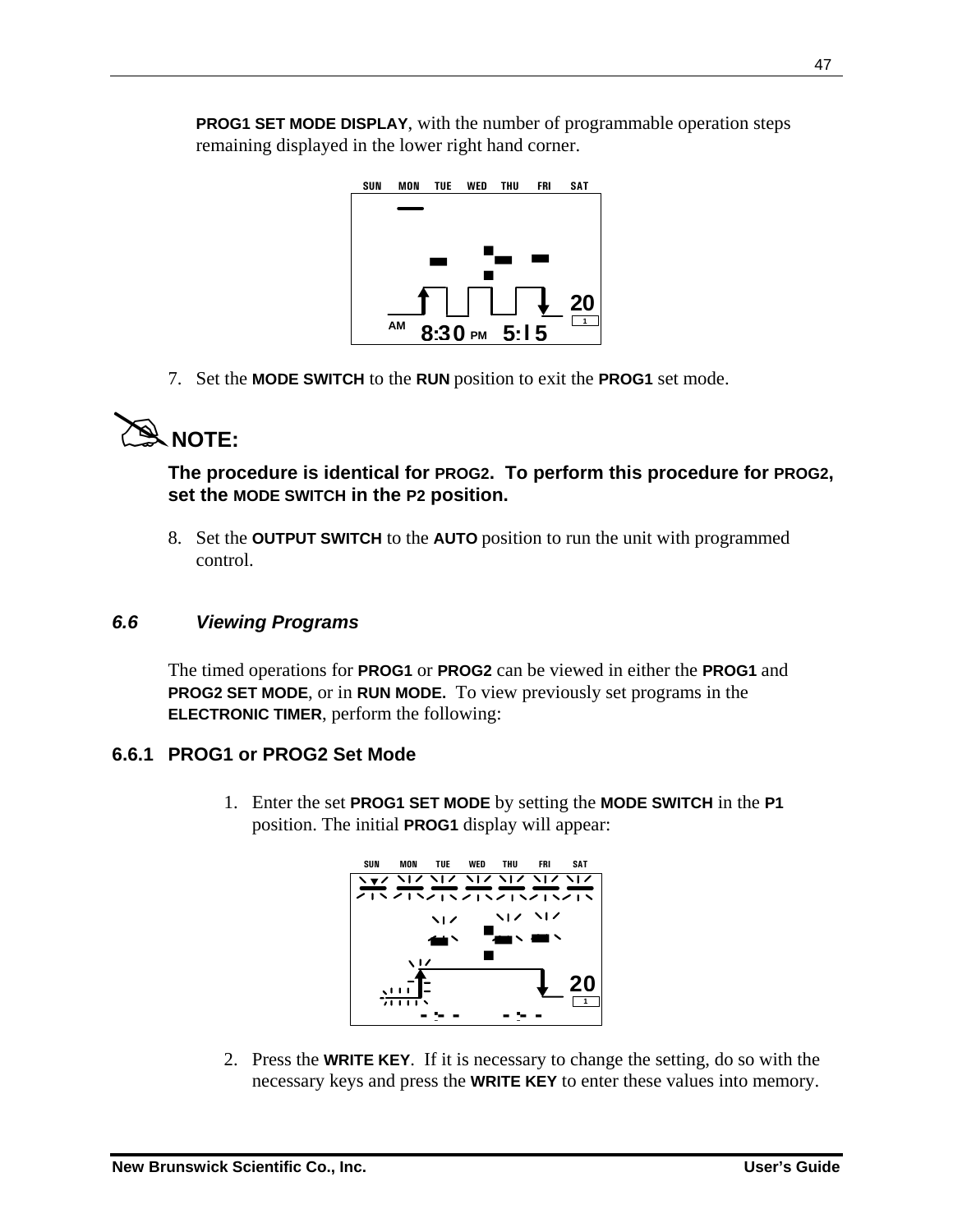

Each time the **WRITE KEY** is pressed, the programmed times are displayed in the order that they were set.

3. Continue to press the **WRITE KEY** to view the programmed (set) times. After all the operations have been displayed, the initial **PROG1** display will appear in the display.





**This procedure is identical for PROG2. To perform this procedure for PROG2, set the MODE SWITCH in the P2 position.** 

### **6.6.2 RUN Mode**

In **RUN MODE**, the operations for both **PROG1** and **PROG2** can be viewed by the day. In the following example, the current day of the week is Wednesday, and the timer operations to be performed on Thursday will be checked.

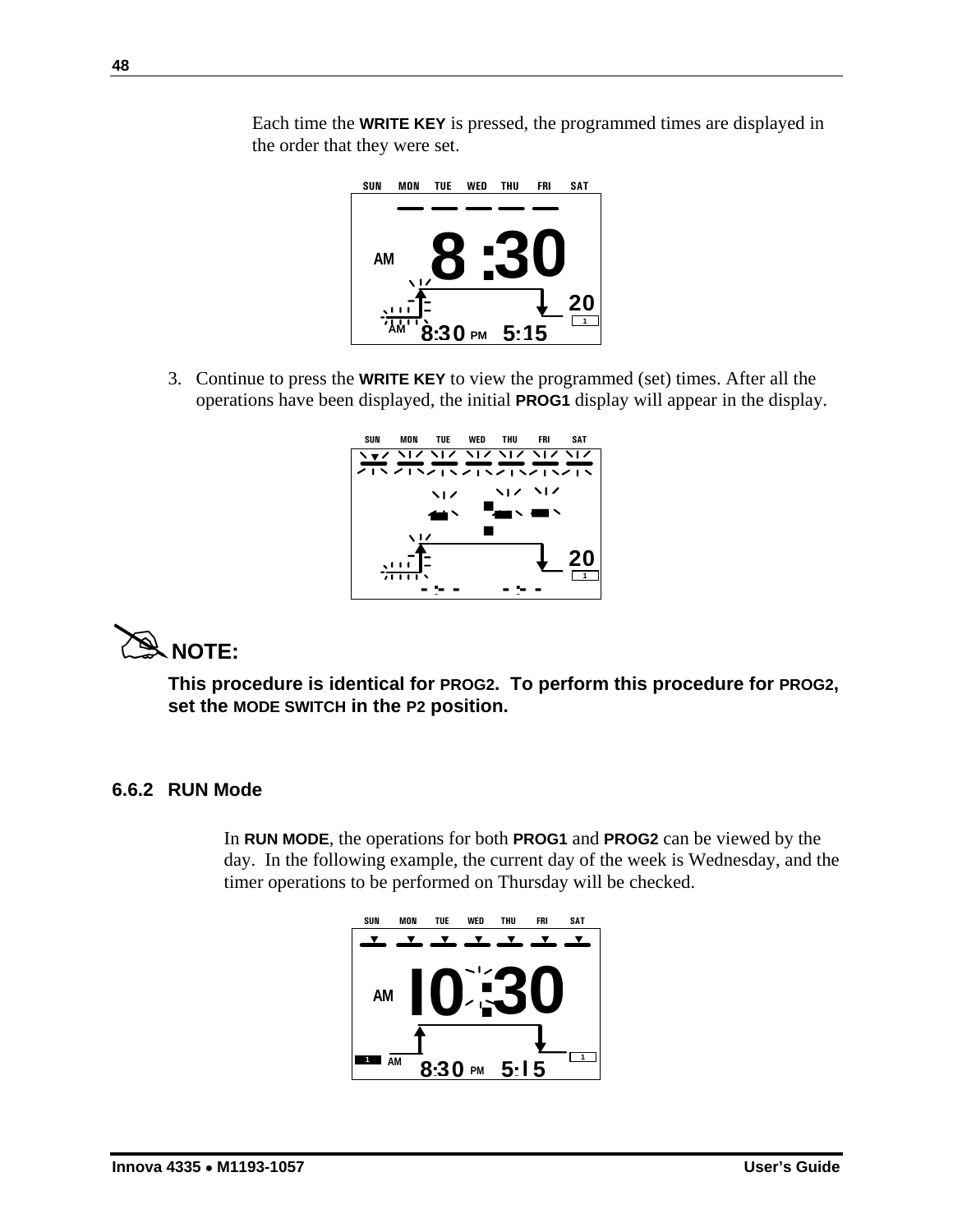1. Press the **SHIFT KEY**. The cursor (denoted by a solid  $\nabla$ ) will initially appear in the Sunday position. In all other days of the week the  $\nabla$  will be blinking.



2. Press the **SHIFT KEY** to stop the blinking of the cursor  $(\nabla)$  at the Thursday position, and press the **SET KEY**.



3. Open the lower drawer of the timer and press the **CHECK KEY**. Each time this key is pressed, the operation schedule is displayed in the sequence the operations are to be executed. The **ON** and **OFF** times for **PROG1** are displayed, starting with the earliest **ON** time. Then the times set for **PROG2** are displayed. After all the set times of both programs have been displayed, the timer returns to the **RUN** display.

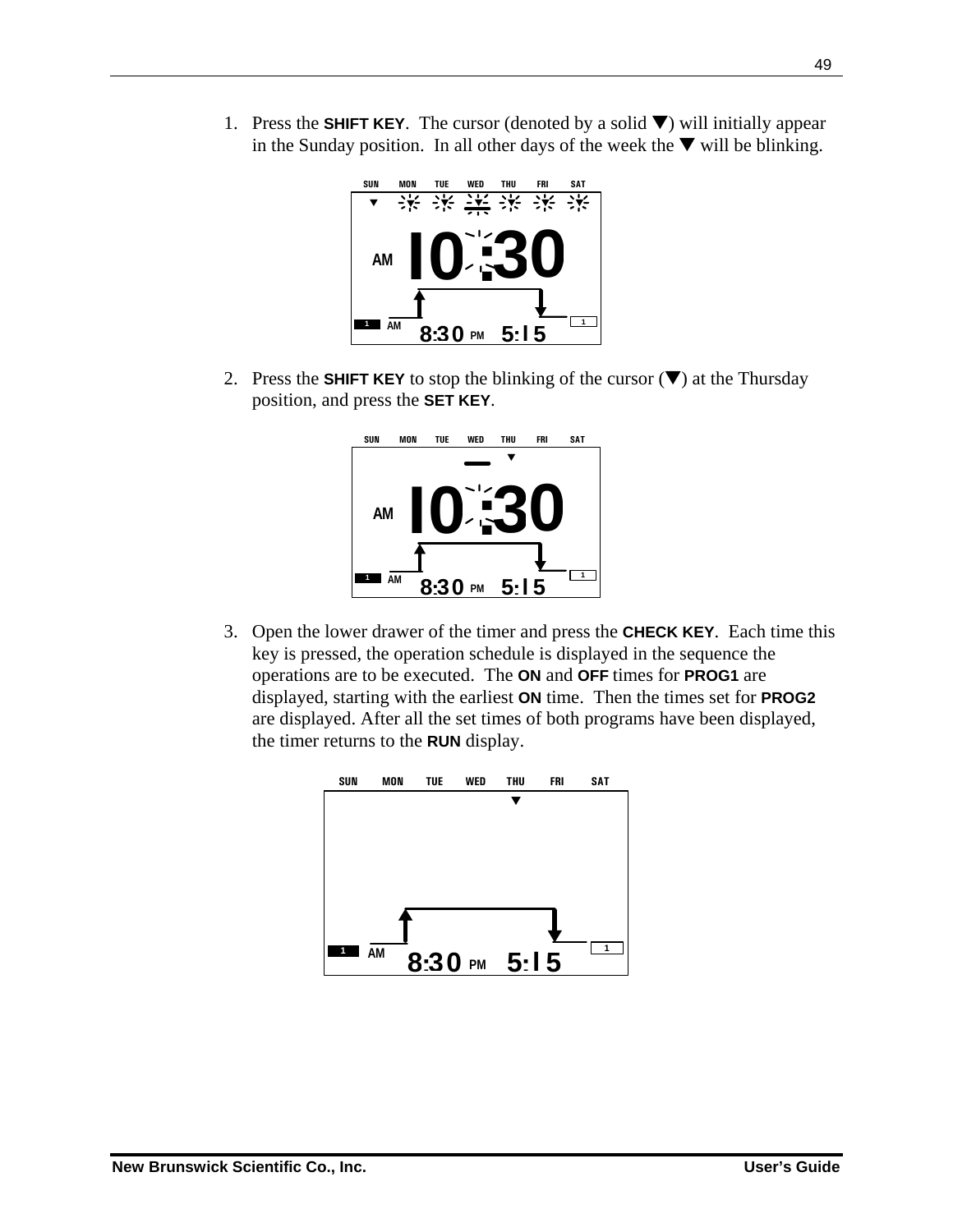## *6.7 Day Override*

Circumstances may require that the timer operations for a given day be executed on another. The override function affects both **PROG1** and **PROG2**. If an override is executed for a particular day, the settings of both programs are transferred to that day.

When you use the day override function, the operation that is transposed to another takes precedence. For example, consider the following control scheme:



It is desired to perform Sunday-Monday's programming on both Tuesday and Friday. Using the day override function, the control scheme becomes:



In this case, the programmed operation of Sunday-Monday is transposed upon Tuesday and Friday. On Tuesday, the switch output of the timer is turned on at 8:00 am (Sunday's time) instead of the original programmed time of 8:00 pm. The switch output of the timer is then turned off the following day, Wednesday, at 4:00 am. The same occurs for Friday.

When the day override function is used, the timer executes the newly set program for only one week from the day next to when the program is set. In other words, if the override function is set on Monday, it will execute and stay in memory until Tuesday. Afterward, the timer operates to the previous programming scheme.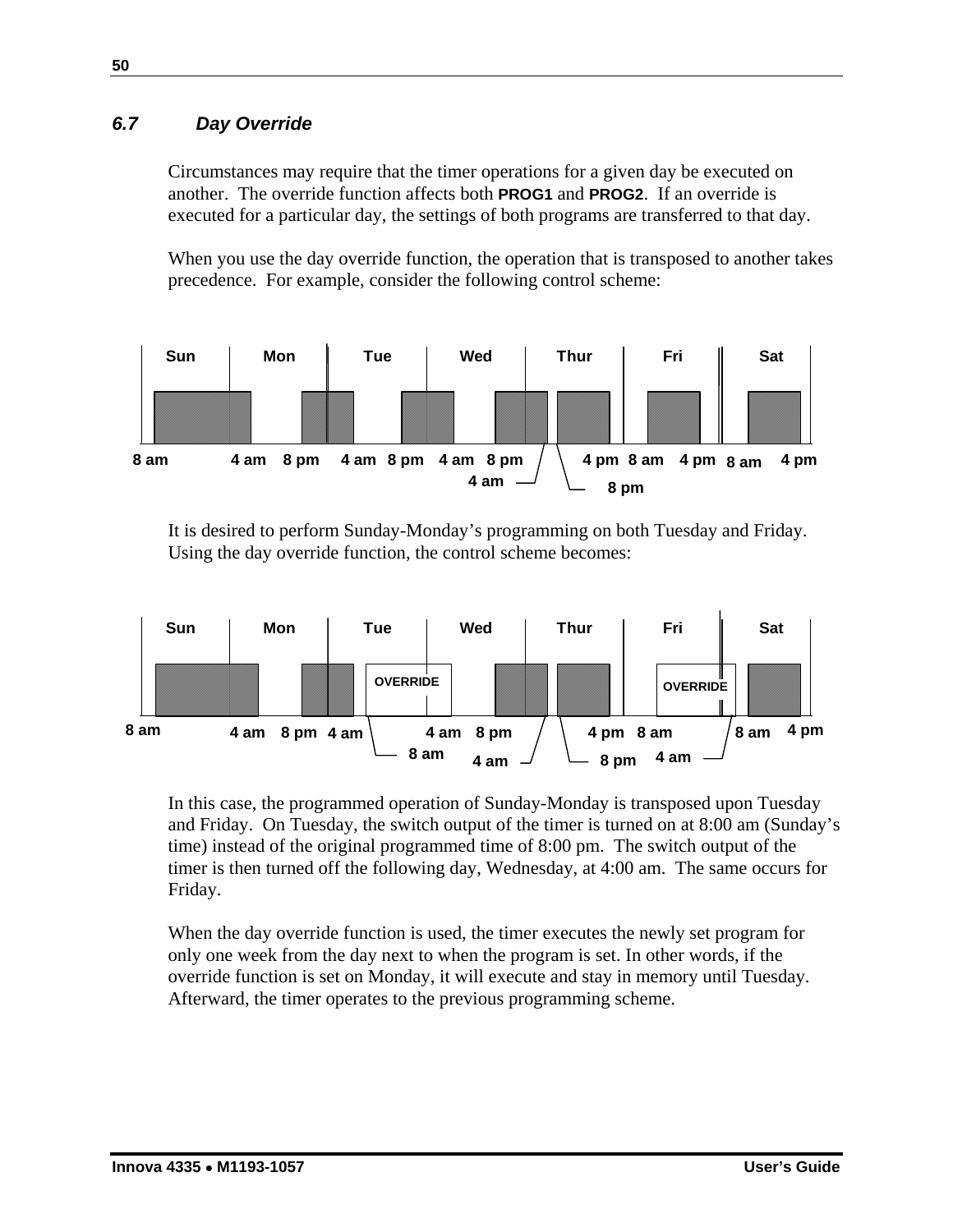## **6.7.1 Setting an Override**

In the following example, the timer operations for Wednesday and Thursday will be overridden with Sunday's. To transpose Sunday's operations onto Wednesday and Thursday, do the following:

1. Verify that the timer is in **RUN MODE**. If it is not, place the **MODE SWITCH** in the **RUN** position.



- 2. Open the lower drawer of the timer and hold down the **COPY KEY** for one second or more.
- 3. If an override has been previously set, the following display will appear. To change the setting of that day, cancel it once and specify the new setting using the **SHIFT** and **SET KEYS**.



4. If no override has been previously set, the following display will appear:

| <b>SUN</b>          | <b>MON</b> | <b>TUE</b>           | <b>WED</b>               | <b>THU</b> | <b>FRI</b>                | <b>SAT</b>         |
|---------------------|------------|----------------------|--------------------------|------------|---------------------------|--------------------|
| $\frac{1}{2}$       |            |                      |                          |            | علم اعتما عنم عنم عنم عنم |                    |
| $\overline{\cdots}$ | - 18       | $\overline{\cdot}$ . | $\overline{\phantom{a}}$ | - 18       | $\overline{\cdot}$ .      | $\overline{\cdot}$ |
|                     |            |                      |                          |            |                           |                    |
|                     |            |                      |                          |            |                           |                    |
|                     |            |                      |                          |            |                           |                    |
|                     |            |                      |                          |            |                           |                    |
|                     |            |                      |                          |            |                           |                    |
|                     |            |                      |                          |            |                           |                    |
|                     |            |                      |                          |            |                           |                    |

5. Using the **SHIFT** and **SET KEYS**, select both Wednesday and Thursday as the days to be overridden.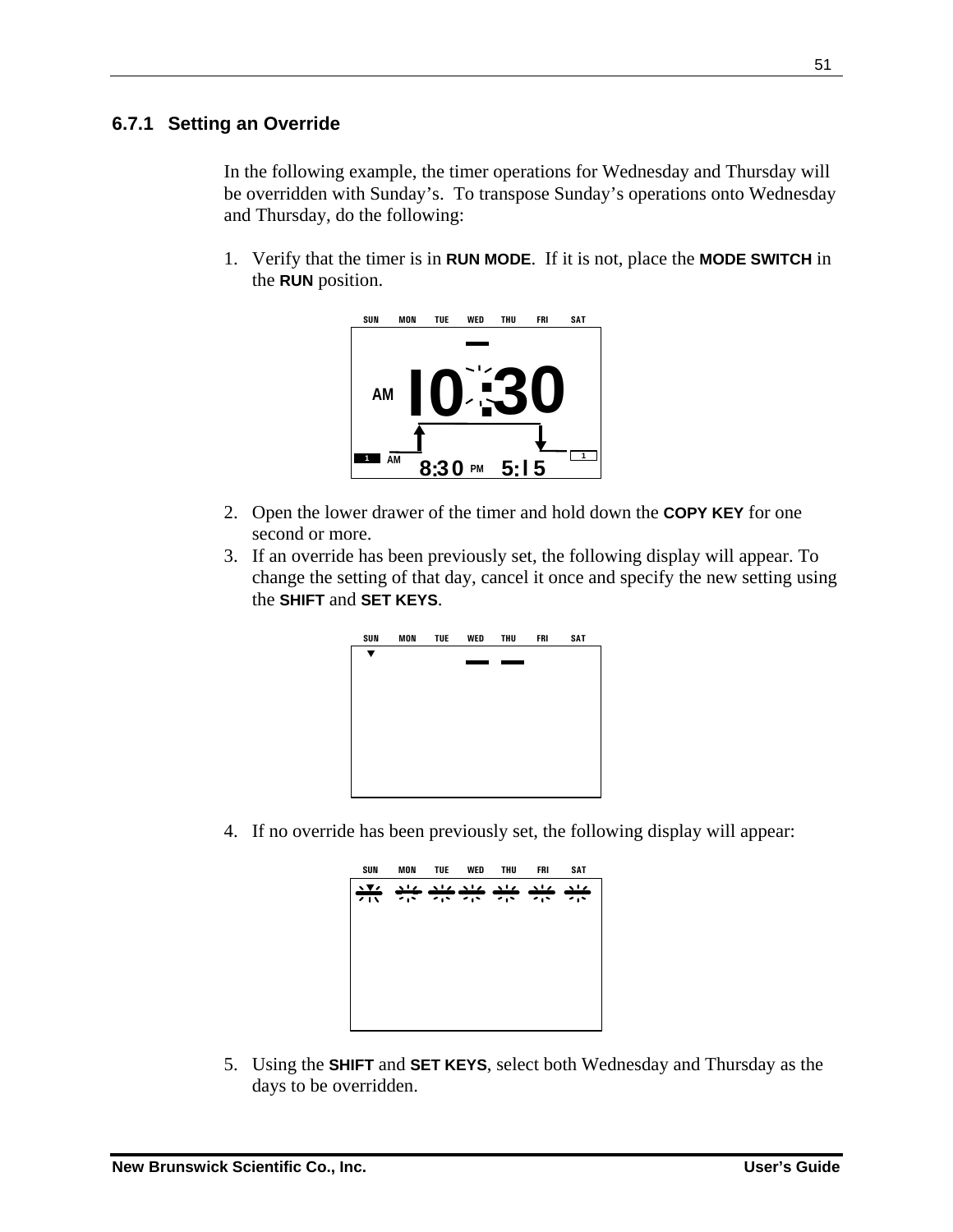

6. Using the **SHIFT** and **SET KEYS**, select Sunday as the program that will be used on Wednesday and Thursday.



7. Press the **WRITE KEY** to enter this override into memory. The override will stay in the timer's memory for one week and a day (until the following Monday). Afterward, the timer will operate at its previously set programming scheme.



#### **6.7.2 Cancelling an Override**

To cancel a day override, do the following:

1. Verify that the timer is in **RUN MODE**. If it is not, place the **MODE SWITCH** in the **RUN** position.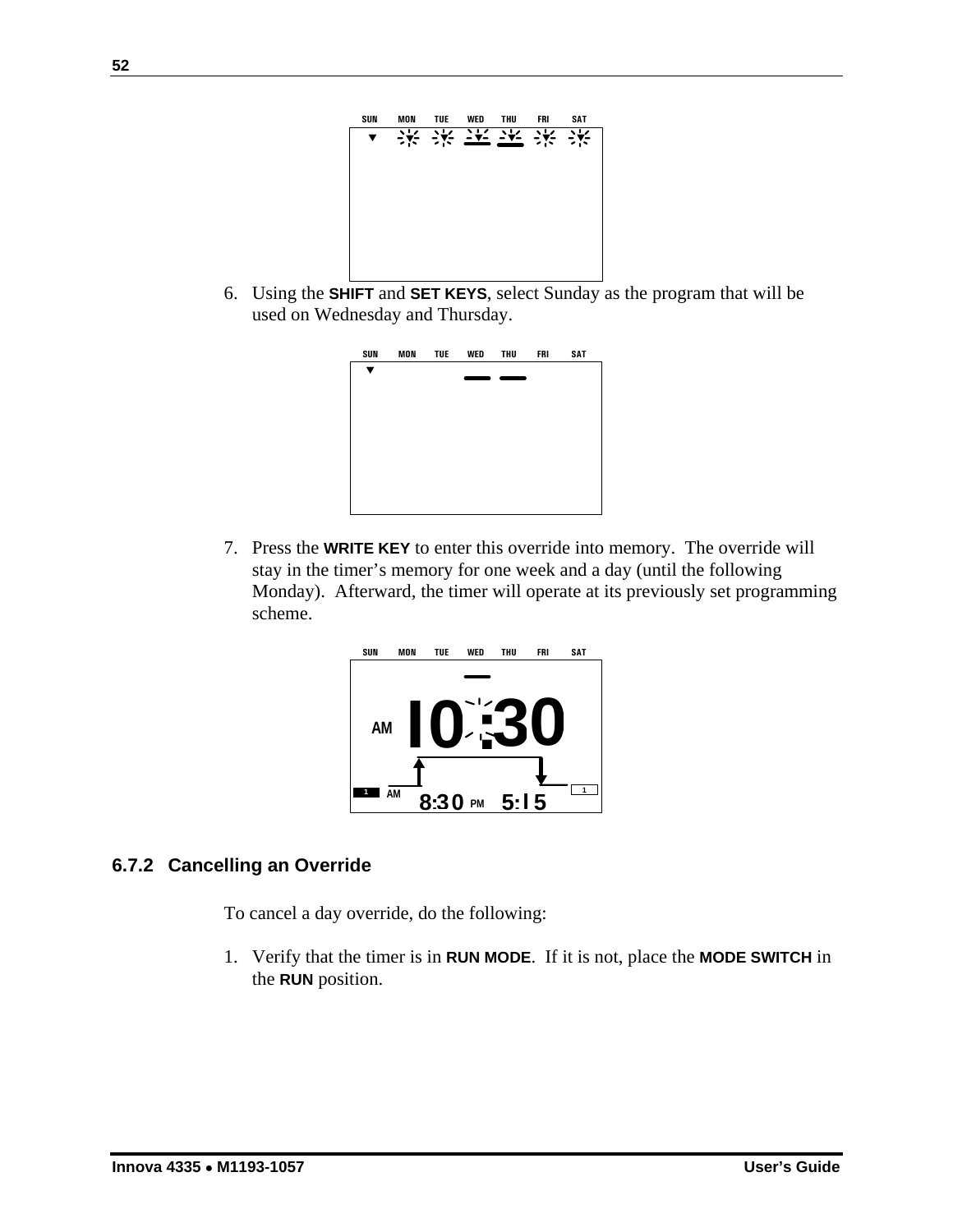

2. Open the lower drawer of the timer, and hold down the **COPY KEY** for one second or more.



3. Press the **CLR KEY**. The display will return to **RUN MODE**.



# *6.8 Clearing/Canceling Programs*

To clear previously set programs in the **ELECTRONIC TIMER** memory, do the following:

# **6.8.1 PROG1 or PROG2 Setting**

1. Enter the **PROG1 SET MODE** by setting the **MODE SWITCH** in the **P1** position.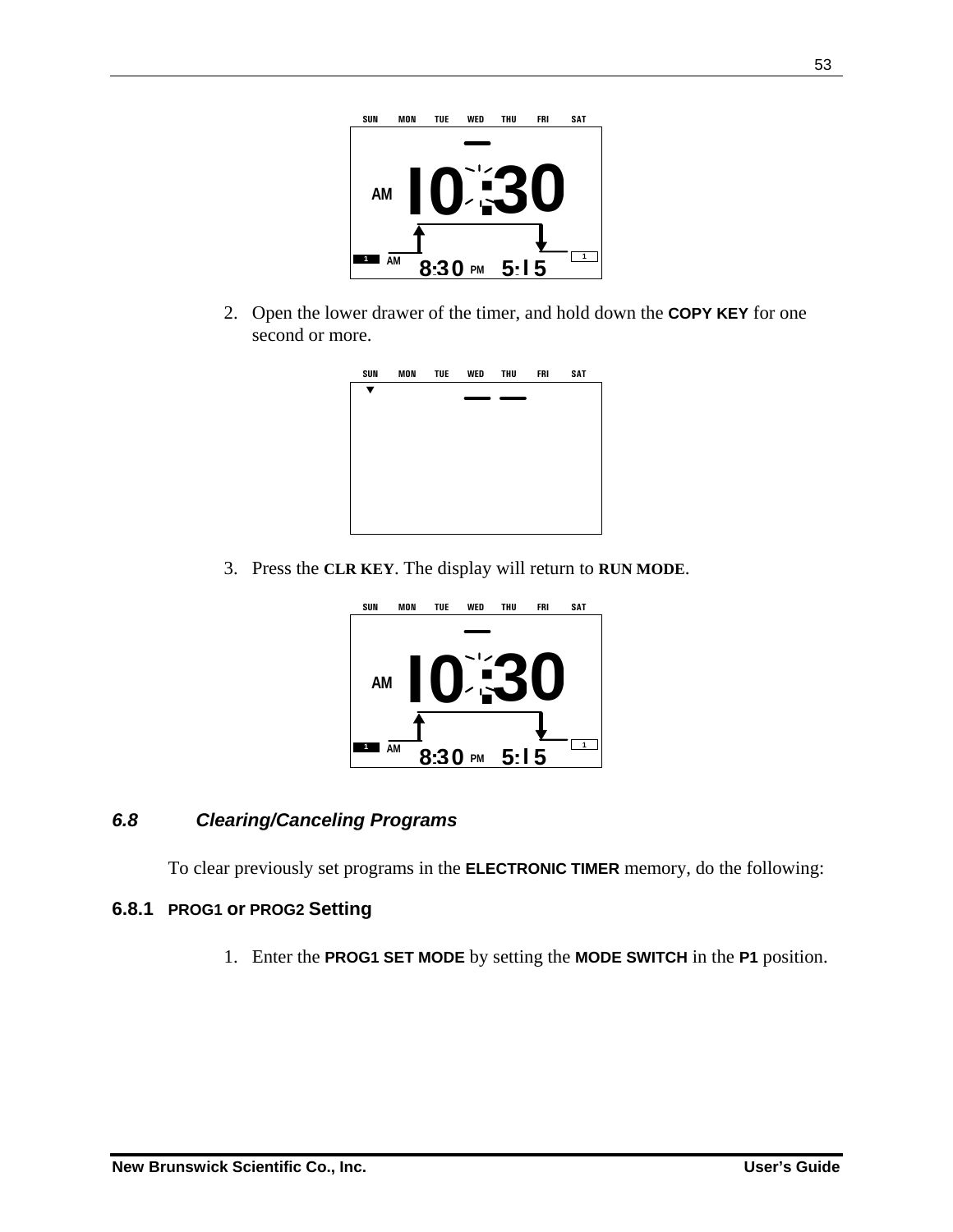

2. Open the lower drawer of the timer, and press the **CLR KEY**. The display will revert to the initial **PROG1 SET MODE DISPLAY**, and the number of steps remaining will be increased by the number of steps cleared in Program 1.





**This procedure is identical for PROG2. To perform this procedure for PROG2, set the MODE SWITCH in the P2 position.**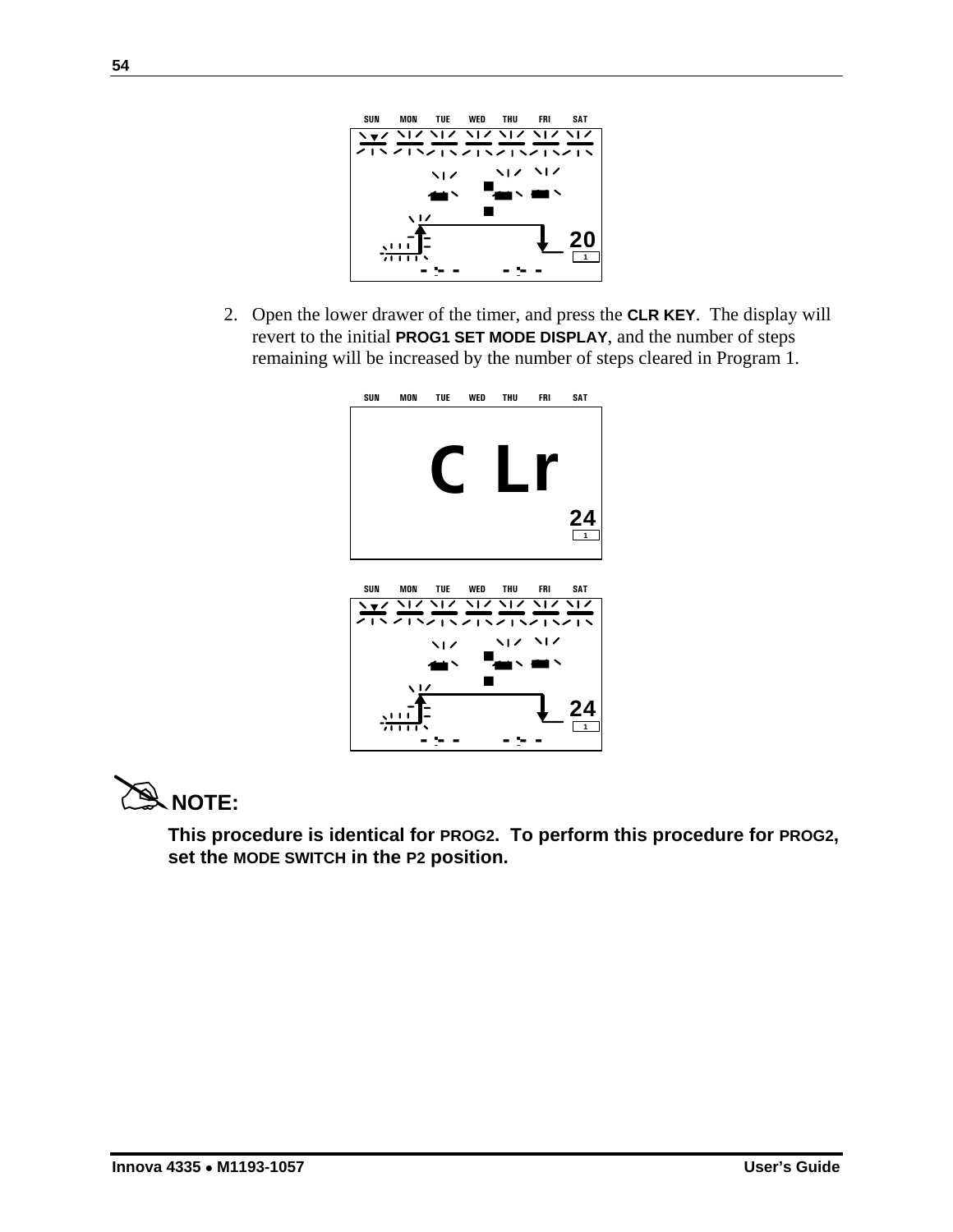# 7 OPERATION

The Innova 4335 can be operated in four different modes depending upon the application. The modes incorporate the various features that are unique to the Innova 4335, and are dependent upon timed operation. They are as follows:

| <b>Control</b>          | <b>Output On/Off Switch</b> | <b>Keypad</b>     |              |
|-------------------------|-----------------------------|-------------------|--------------|
| <b>Mode</b>             | Prog1                       | Prog <sub>2</sub> | <b>HRS</b>   |
| Continuous              | Off                         | Dn.               | Off          |
| Innova Timer*           | Off                         | ( )n              | $0.1 - 99.9$ |
| Programmed Temp         | Auto                        | ∩ff               | Off          |
| <b>Programmed Shake</b> | ∩ff                         | Auto              | ገff          |

\* Not a recommended mode of operation

# *7.1 Starting the Shaker*

To initially start the shaker, close the lid and turn the **ON/OFF SWITCH** on the front panel of shaker to the **ON** position. If the Shaker begins to operate, the **LED DISPLAY** will track the speed as it accelerates to the last entered setpoint. The shaking action may be stopped or started by pressing the **START/STOP KEY**.

# $\mathcal{R}$  NOTE:

**The Shaker will not operate if the lid is open. This is indicated by the word LID appearing in the LED DISPLAY.** 

### *7.2 Continuous Mode*

**CONTINUOUS** or **UNLIMITED MODE** is when the unit is operated as a shaker for an unspecified time. To run the unit in continuous mode, do the following:

- 1. Close the lid.
- 2. Verify that the **OUTPUT ON/OFF SWITCH** on the **ELECTRONIC TIMER** for **PROG1** is in the **OFF** position and in the **ON** position for **PROG2**.
- 3. Turn on the Innova 4335 by setting the **ON/OFF SWITCH** of the shaker to the **ON** position.
- 4. Using the **KEYPAD**, verify that the shaker is **OFF** by pressing the **SELECT KEY** until the **RPM** indicator is illuminated. If the word **OFF** appears in the display, the shaker is **OFF**. If a numeric value appears in the display, press the **START/STOP KEY** to stop the shaker.
- 5. Press the **SELECT KEY** until **HRS** indicator is illuminated. Verify that the word **OFF** appears on the **LED DISPLAY**. If not, press the **START/STOP KEY** to disable the **HRS** function.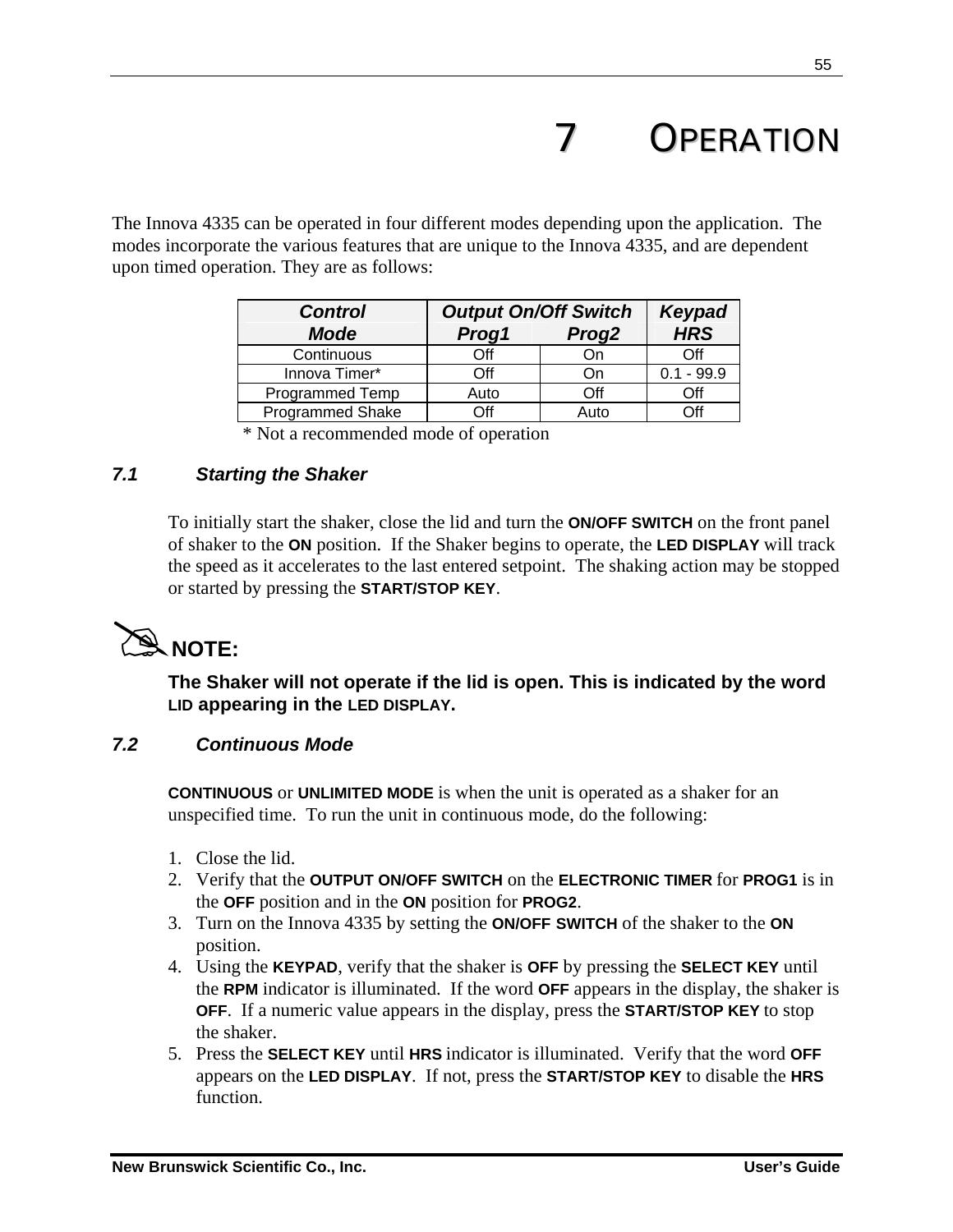- 7. Press either **△** or ▼ KEYS to enter the SET MODE (the SET INDICATOR will illuminate).
- 8. Set the speed by using the  $\triangle$  or  $\nabla$  **KEYS** until the desired setpoint is displayed.
- 9. Press the **START/STOP KEY** to start the shaker. A numeric value will appear in the display indicating that the shaker is operating.



**The setpoint may be changed during a run without stopping the shaker by following steps 2-4. During speed changes, a visual alarm (flashing RPM INDICATOR) will flash and an audible alarm will sound until the speed returns to within 5 rpm of the setpoint.** 

# *7.3 Checking Any Setpoint*

- 1. Press **SELECT** until the desired indicator is illuminated.
- 2. Press either  $\triangle$  or  $\nabla$  KEYS to enter the **SET MODE** and display the current setpoint.



*CAUTION!* Holding the **▲ or ▼** for more than 0.5 seconds causes the **speed setpoint to change. Should this occur, resetting will be necessary.**

# *7.4 Innova Timer Mode*

The **INNOVA TIMER MODE** utilizes the keypad **HRS** function to automatically stop after a preset time period of 0.1 hour - 99.9 hours. In order to set the **HRS** function, the **OUTPUT ON/OFF SWITCH** of the **ELECTRONIC TIMER** for **PROG2** must be set to the **ON** position. The following instructions illustrate how to set the **HRS** function with the shaker stopped. However, a timed run can be initiated while the unit is either shaking or stopped. To set the **HRS** function with the shaker stopped, do the following:

# $\triangle$  NOTE:

**To avoid confusion between the ELECTRONIC TIMER and the timer function on the KEYPAD, it is recommended that the INNOVA TIMER MODE should not be used for timed experiments.** 

1. Verify that the **OUTPUT ON/OFF SWITCH** on the **ELECTRONIC TIMER** for **PROG1** is in the **OFF** position and in the **ON** position for **PROG2**.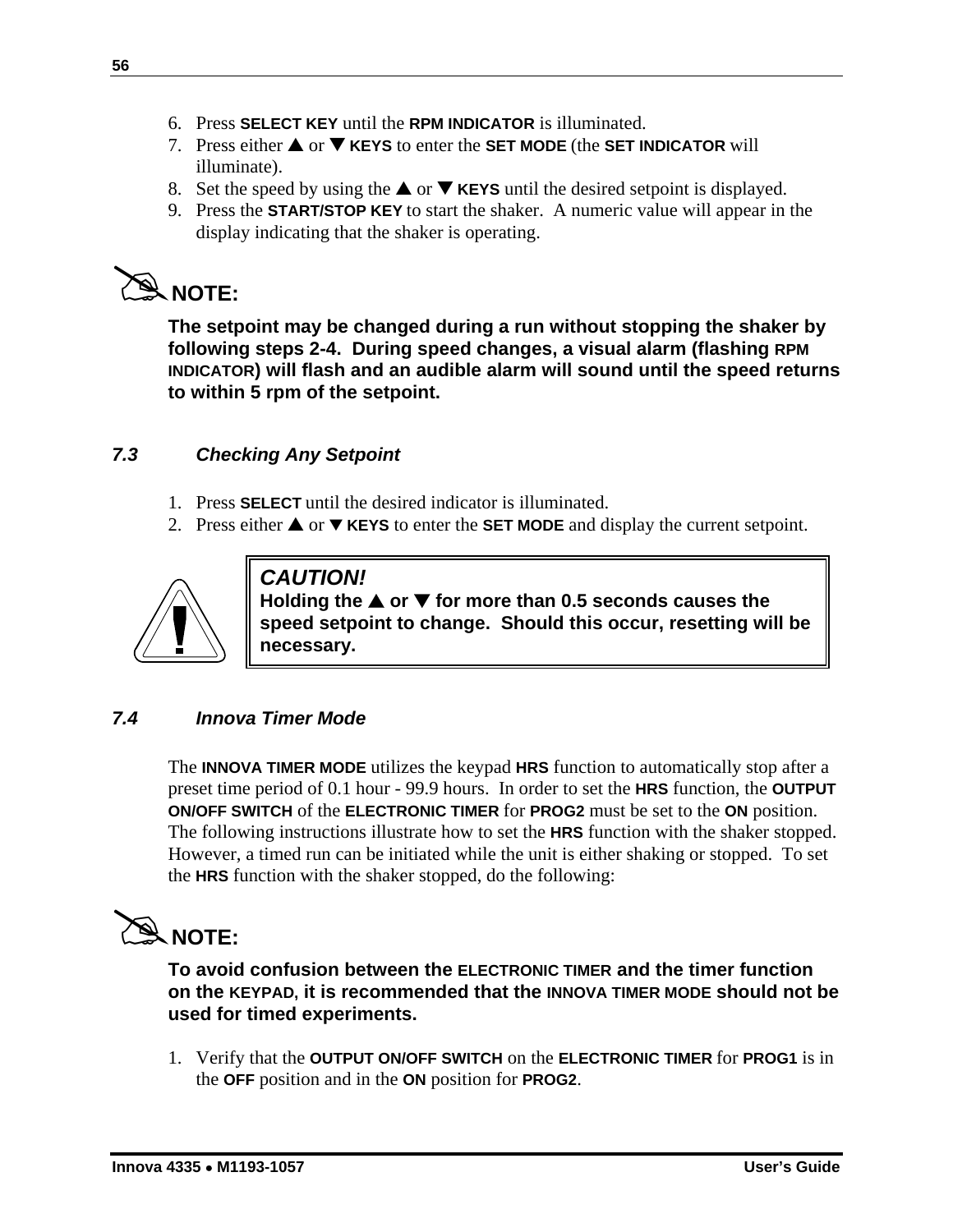- 2. Using the **KEYPAD**, verify that the shaker is **OFF** by pressing the **SELECT KEY** until the **RPM** indicator is illuminated. If the word **OFF** appears in the display, the shaker is **OFF**. If a numeric value appears in the display, press the **START/STOP KEY** to stop the shaker.
- 3. Press either **△** or ▼ **KEYS** to enter the **SET MODE** (the **SET INDICATOR** will illuminate).
- 4. Set the speed by using the  $\triangle$  or  $\nabla$  **KEYS** until the desired setpoint is displayed.
- 5. Press the **SELECT KEY** until the **HRS INDICATOR** is illuminated.
- 6. Press either  $\triangle$  or  $\nabla$  KEYS to enter the **SET MODE** and set HRS to any value between 0.1 - 99.9 hours.
- 7. While the **SET INDICATOR** is illuminated, press the **START/STOP KEY** to program the time (and start the run). The **TIME INDICATOR** will light and remain on for the duration of the run. At the end of the timed run the display will read **OFF**, the **TIME INDICATOR** will flash and the audible alarm will "beep".
- 8. To disable the visual alarm (flashing **TIME INDICATOR**), press the **SELECT KEY** and change to any other function on the keypad.

# **To cancel the timer without stopping the shaker:**

- 1. Press the **SELECT KEY** until the **HRS INDICATOR** is illuminated.
- 2. Press either  $\triangle$  or  $\nabla$  **KEYS** to enter the **SET MODE**, then immediately press the **START/STOP KEY**. The **TIME INDICATOR** will cease to flash and the display will read **OFF**.

# *7.5 Alarm Functions*

The Innova 4335 is equipped with an audible and visual alarm that is activated at predetermined times. It may be deactivated in the following way:

- 1. Press **SELECT** until the **HRS INDICATOR** is illuminated.
- 2. **Simultaneously** press the **START/STOP KEY**. The **SET** and **MAINT INDICATORS** will flash.
- 3. While the **SET** and **MAINT INDICATORS** are flashing press the **START/STOP KEY**.

The alarm may be reactivated by repeating the previous steps. The **MUTE INDICATOR** will turn off when the alarm has been reactivated.

### **To disable the visual alarm:**

• Press the **SELECT KEY** and change to any other function.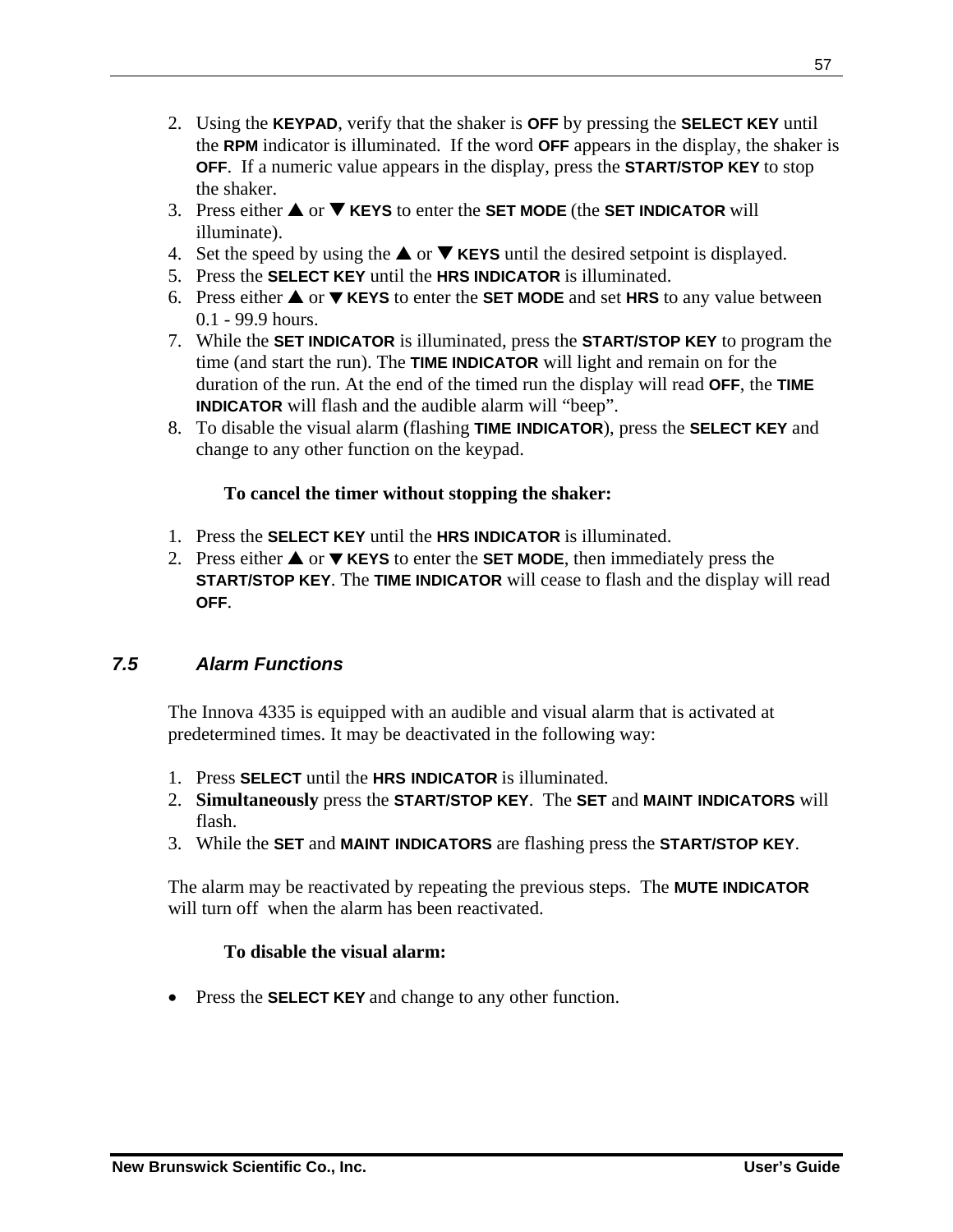# *7.6 Primary Temperature Setpoint*

Press the **SELECT KEY** until the function °**C INDICATOR** illuminates. The temperature can be set from 17°C below the current ambient temperature up to 60.0°C. Increasing or decreasing the setpoint is accomplished with the  $\triangle$  or  $\nabla$  **KEYS**.

During operation, if the temperature of the chamber is more than 1.0°C higher or lower than the temperature setpoint, an alarm is triggered. This alarm consists of a flashing °**C INDICATOR** and audible beep. The alarm will automatically deactivate as the unit achieves the set temperature.

If desired, the temperature control system of the may be shut off during set-up for special investigations. To deactivate the temperature control system, do the following:

- 1. To deactivate the temperature control system press and hold the  $\nabla$  **KEY** until the setpoint is at 4.0°C.
- 2. Holding the  $\nabla$  **KEY**, press the **START/STOP KEY**. The temperature setpoint display shows **OFF** and both the heater and the refrigeration system are deactivated.
- 3. To reactivate the temperature controller, press the  $\triangle$  **KEY** until the desired temperature setpoint is displayed.

# *7.7 Programmed Temp Mode*

This Innova 4335 allows a secondary or alternate temperature setpoint to be entered. **PROG1** of the programmable **ELECTRONIC TIMER** determines whether the Innova 4335 operates at a primary or alternate/secondary temperature setpoint. When the status indicator of **PROG1** is **ON** the unit is operating at the alternate temperature setpoint. In this mode, the primary temperature setpoint (°C) must be the lower temperature and the alternate/secondary temperature (\*) must be the higher temperature setpoint.

This is accomplished by setting the **OUTPUT ON/OFF SWITCH** for **PROG1** of the **ELECTRONIC TIMER** to the **ON** or **AUTO** position. If the switch is in the **ON** position, the unit will operate entirely at the alternate temperature setting. If the switch is in the **AUTO**  position, the unit will operate at the primary temperature setpoint until programmed to run at the alternate. To operate the unit in **PROGRAMMED TEMP MODE**, do the following:

- 1. Turn the unit on.
- 2. Verify that the shaker is **OFF**.
- 3. Verify that the **HRS** function on the keypad is **OFF**.
- 4. Create a timed or cycle program for the alternate temperature setpoint on **PROG1** of the **ELECTRONIC TIMER**.
- 5. Set the **OUTPUT ON/OFF SWITCH** for **PROG1** of the **ELECTRONIC TIMER** to either the **ON** or **AUTO** position, depending upon the application.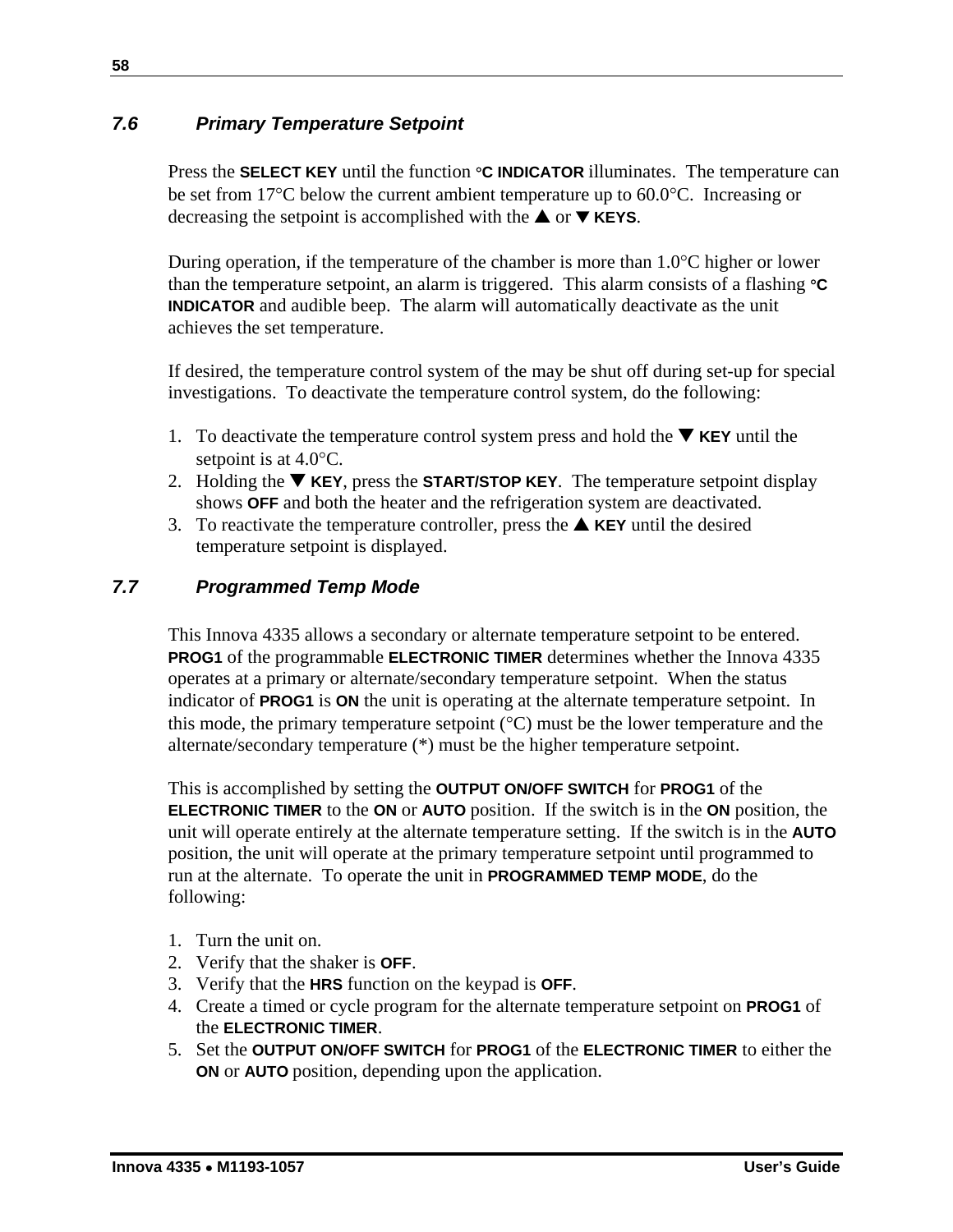- 6. Press the **SELECT KEY** on the keypad until the **\*** function indicator lights. The keypad display will show the current incubator temperature.
- 7. Press the  $\triangle$  or  $\nabla$  KEY to display the alternate temperature setpoint. Use the  $\triangle$  or  $\nabla$ **KEYS** while the **SET INDICATOR** is illuminated to adjust the alternate temperature setpoint to the desired value.
- 8. Start the shaker.

# *7.8 Programmed Shake Mode*

The **PROGRAMMED SHAKE MODE** utilizes the electronic timer to start and stop the shaker at preset intervals (cycles) or at specific times. **PROG2** of the **ELECTRONIC TIMER** controls this function.

To operate the unit in **PROGRAMMED SHAKE MODE**, do the following:

- 1. Turn the unit on.
- 2. Verify that the shaker is **OFF**.
- 3. Verify that the keypad **HRS** function on the keypad is **OFF**.
- 4. Create a timed or cycle program for the shaker to be turned on and off in **PROG2** of the electronic timer.
- 5. Set **OUTPUT ON/OFF SWITCH** for **PROG2** of the **ELECTRONIC TIMER** to the **AUTO** position. If this switch is in the **ON** position, the timer will bypass all programming, and the shaker will operate. If the switch is in the **OFF** position, the unit will operate as though the lid were not closed. The shaker will not operate and the word **LID** will appear in the **LED DISPLAY**.
- 6. Press **SELECT KEY** until the **RPM INDICATOR** is illuminated
- 7. Press either  $\triangle$  or  $\nabla$  KEYS to enter the **SET MODE** (SET INDICATOR will illuminate).
- 8. Set the speed by using the  $\triangle$  or  $\nabla$  **KEYS** until the desired setpoint is displayed.
- 9. Press the **START/STOP KEY** to start the shaker.

# $\rightarrow$  NOTE:

**The Innova 4335 can be operated in both PROGRAMMED SHAKE and PROGRAMMED TEMP MODES simultaneously. To operate the unit in this mode, follow the procedures for both modes. Set OUTPUT ON/OFF SWITCH for both PROG1 and PROG2 of the ELECTRONIC TIMER to the AUTO position.** 

# *7.9 Temperature Offset Calibration*

The temperature probe and the temperature controller are calibrated together at the factory. The temperature probe measures the temperature of the air at the probe's location, near the heat exchanger return vent. The controller uses the probe input to adjust air temperature, up or down, to match the temperature setpoint.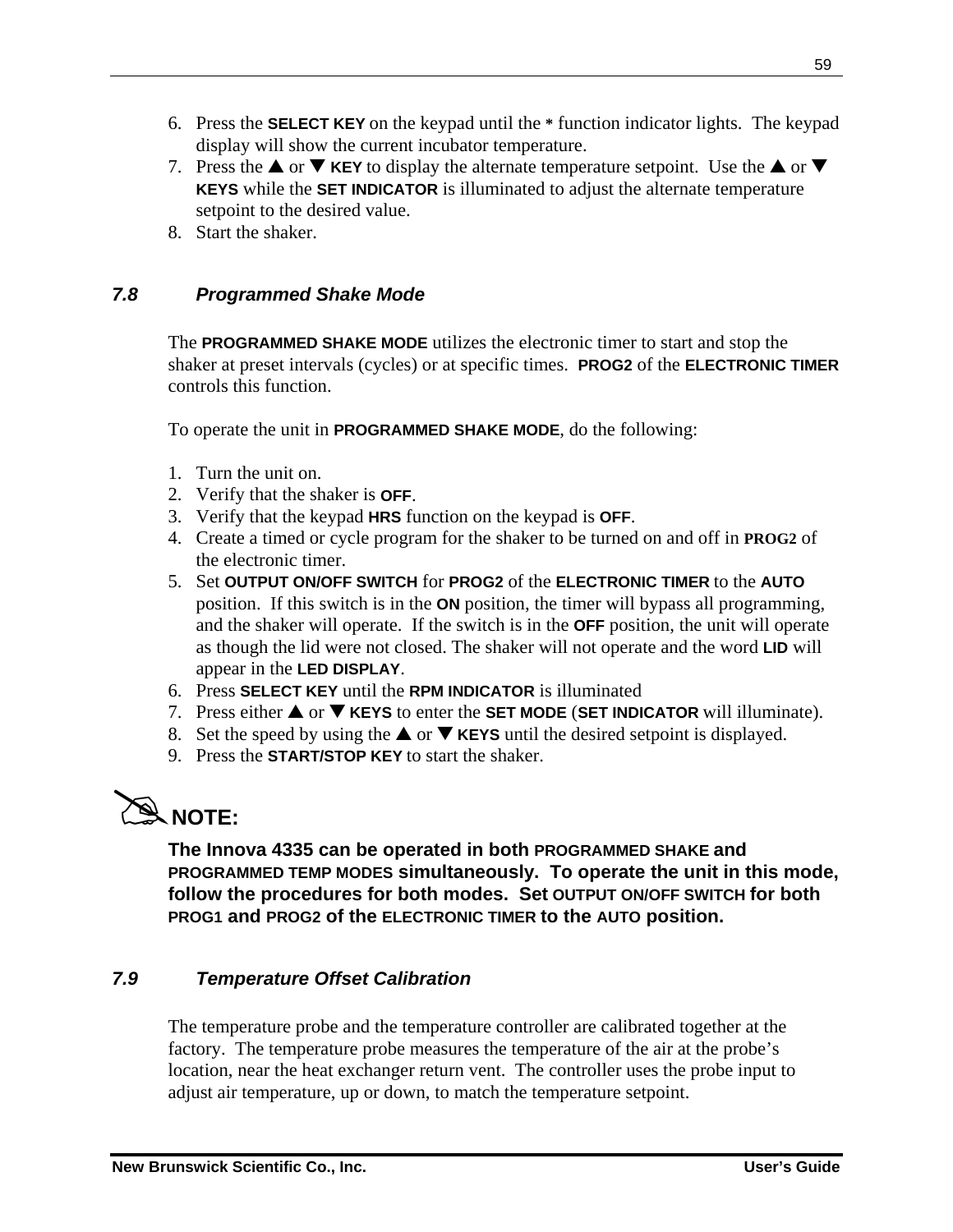Depending on various conditions within the chamber, such as flask placement and size, the heat produced by growing organisms, heat losses due to liquid evaporation from flasks, etc., the display temperature may differ from temperatures within the flasks themselves.

If you wish to have the temperature display ("Indicated Temperature") match the temperature at a given point, or match the average of a series of points within the chamber ("Actual Temperature"), proceed as follows:

- 1. Let the unit equilibrate at or near the desired temperature. Record the Indicated Temperature.
- 2. Record the Actual Temperature.
- 3. Calculate the temperature correction value: Actual Temperature Indicated Temperature = Temperature Correction Value.
- 4. Press the **SELECT KEY** until the function °**C INDICATOR** illuminates.
- 5. Simultaneously press the **A** and **V** KEYS. The SET and MAINT INDICATORS will light.
- 6. While the **SET** and **MAINT INDICATORS** are illuminated, use the  $\triangle$  or  $\nabla$  KEY to set the display to the calculated Temperature Correction Value.

# $\mathbb{R}$  NOTE:

**The °C light will pulse rapidly for a short duration to indicate it is not operating in the factory default mode. It will pulse for a longer duration and less rapidly (with a frequency of approximately one second) to indicate temperature is more than one degree above or below setpoint.** 

To return to the factory calibration:

- 1. Press the **SELECT KEY** until the °**C FUNCTION INDICATOR** illuminates.
- 2. Simultaneously press the  $\triangle$  and  $\nabla$  KEYS. The SET and **MAINT INDICATORS** will light.
- 3. While the **SET** and **MAINT INDICATORS** are illuminated, press the **START/STOP KEY**.

### *7.10 Total Running Time*

The control module of the Innova 4335 totalizes the time the shaker has been **ON** to track hours of usage. The total running time of the unit is independent of the keypad **HRS** function. To display the accumulated running time:

- 1. Select **HRS** using the **SELECT KEY**.
- 2. Simultaneously press the  $\triangle$  and  $\nabla$  **SELECT KEYS**.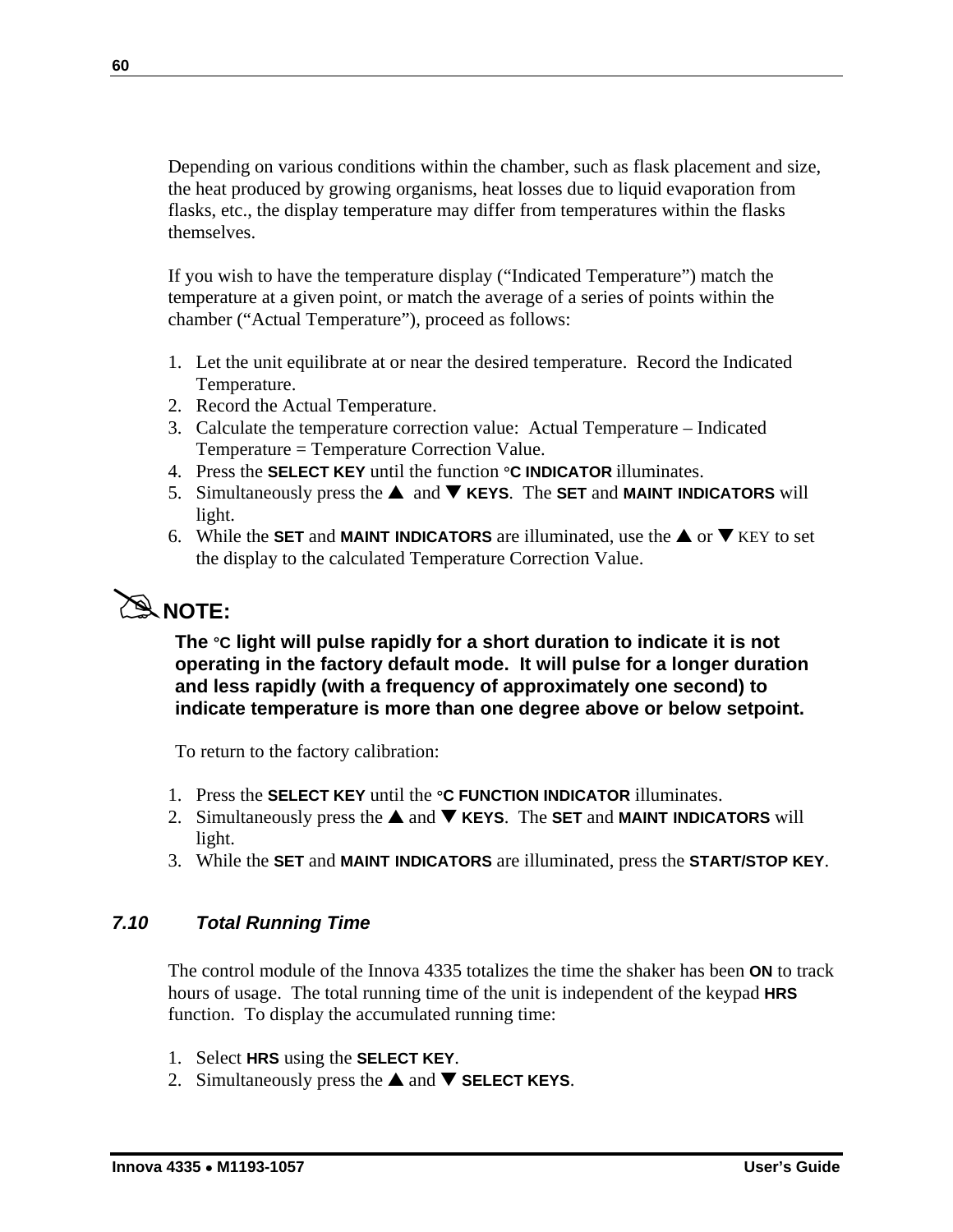The **SET** and **MAINT** indicators will flash and the accumulated running time will be displayed in hundreds of hours (i.e., "02" equals 200 hours; "10" equals 10,200 hours). This display will continue for 10 seconds and then defaults to the previous mode readout.

## *7.11 Maint Indicator*

After 10,000 hours of operation, the **MAINT INDICATOR** will illuminate. Preventive maintenance is recommended at this point.

To deactivate the **MAINT INDICATOR**, do the following:

- 1. Press **SELECT** until the **HRS INDICATOR** is illuminated.
- 2. Simultaneously press the  $\triangle$  and  $\nabla$  **KEYS**.
- 3. Press the W **KEY**.

### *7.12 Power Failure*

In the event of a power failure, the Innova 4335 is equipped with an automatic restart function.

If the shaker was in operation prior to the power interruption, the Shaker will begin to operate at its last entered setpoint, and the electronic timer will resume its operation as programmed after the power recovery. The **LED DISPLAY** on the keypad will flash indicating that a power failure has occurred. Press any key to cease the flashing in the display.

#### **To start the shaker:**

- 1. Press **SELECT KEY** until the **RPM INDICATOR** is illuminated
- 2. Press either **△** or ▼ **KEYS** to enter the **SET MODE** (the **SET INDICATOR** will illuminate).
- 3. Set the speed by using the  $\triangle$  or  $\nabla$  **KEYS** until the desired setpoint is displayed.
- 4. Press the **START/STOP KEY** to start the shaker.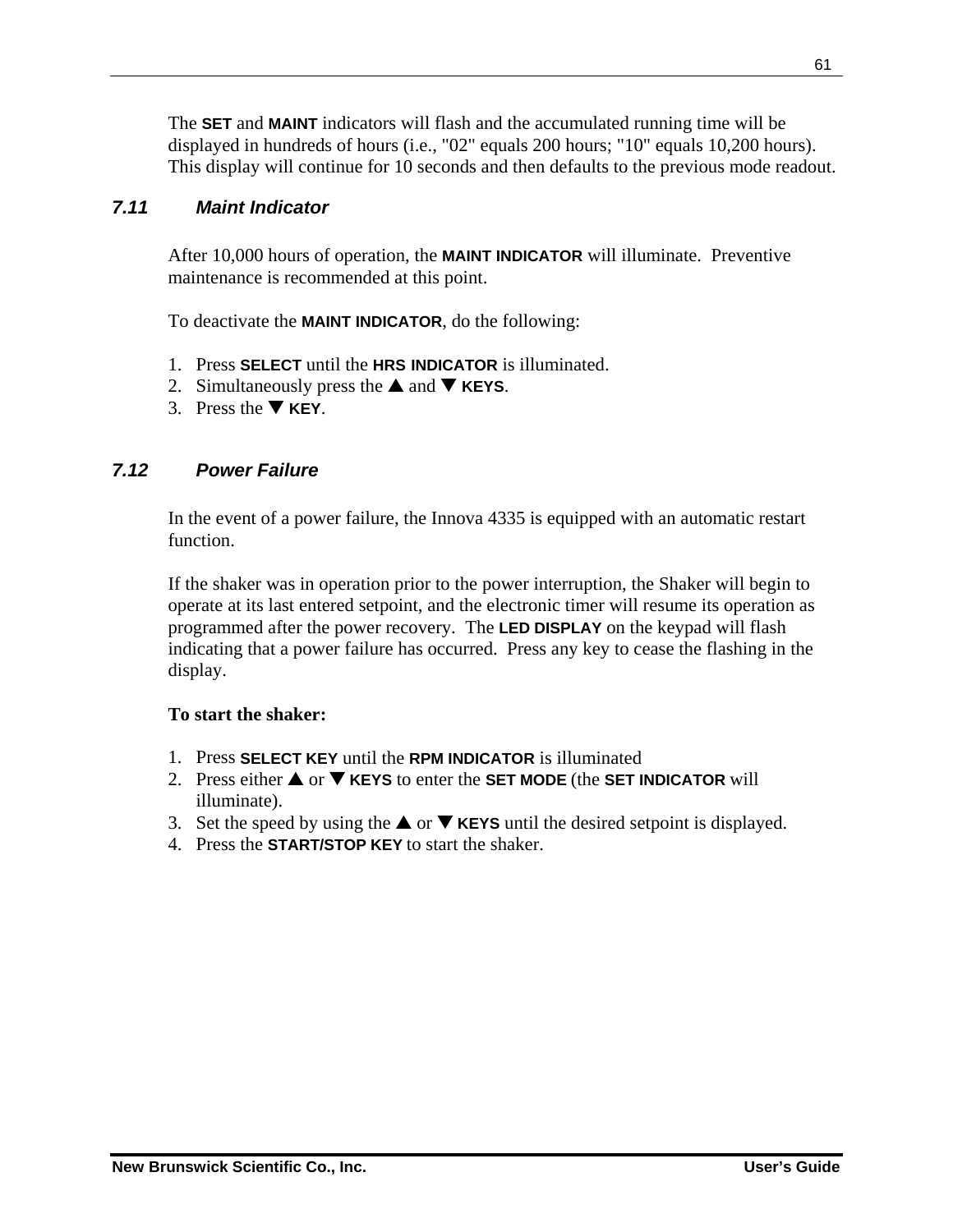**THIS PAGE INTENTIONALLY BLANK**

<u> 1989 - Johann Stoff, deutscher Stoffen und der Stoffen und der Stoffen und der Stoffen und der Stoffen und der</u>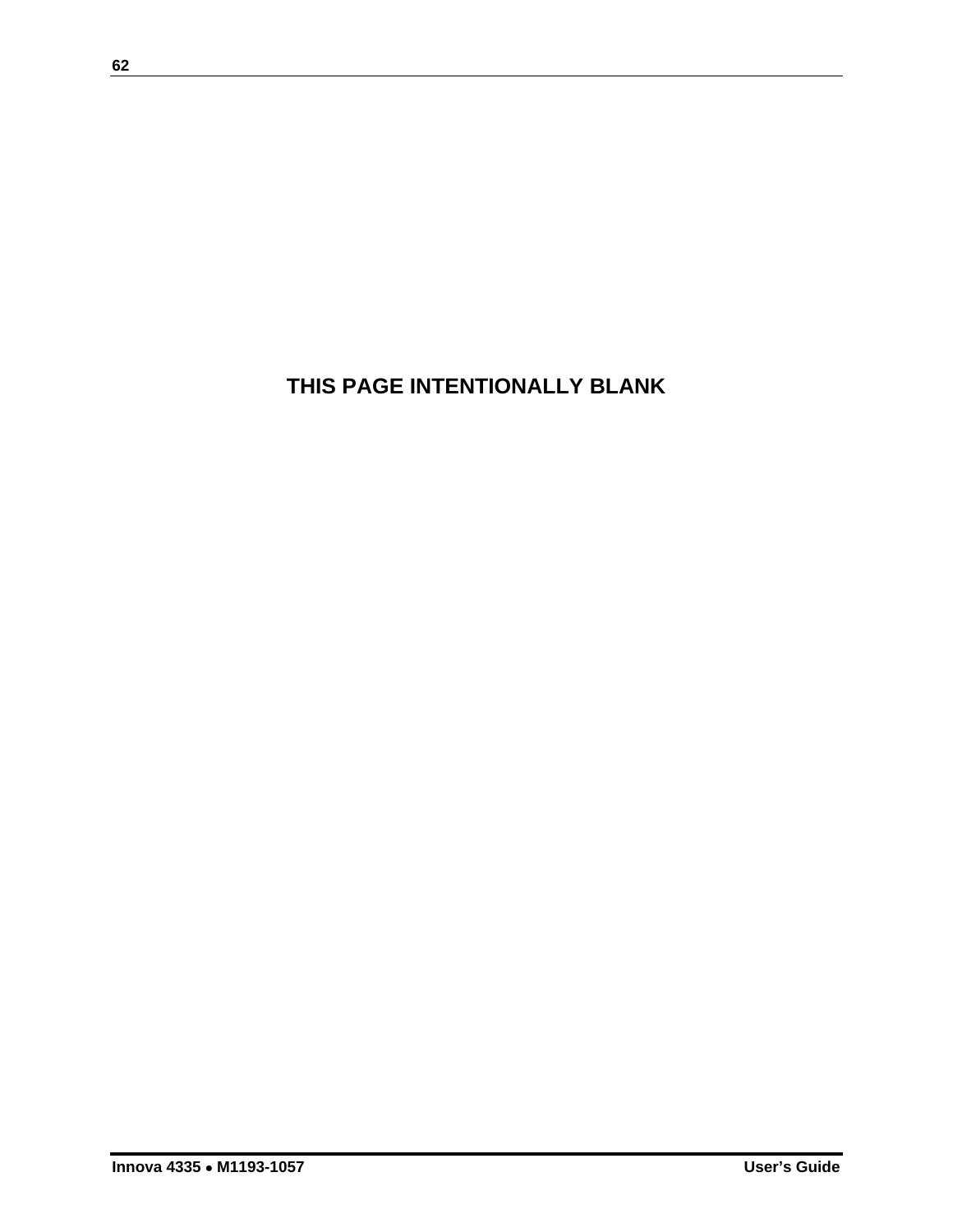# 8 PREVENTIVE MAINTENANCE

Preventive maintenance keeps the equipment in proper working condition. When periodically performed, maintenance results in a longer life of the equipment and reduces time lost due to equipment failure.



# *WARNING!*

**Always turn off the MAIN POWER SWITCH and disconnect the power cord before performing any adjustments or maintenance.**

# *8.1 Cleaning*

The exterior painted surfaces can normally be cleaned with a damp cloth and, if necessary, standard household or laboratory cleaners. DO NOT use any abrasive or corrosive compounds to clean this instrument, as they may damage the unit and void the warranty.

The viewing window is glass; it can be cleaned with any household or laboratory glass cleaner or polish.

# *8.2 Condenser Coil*

The condenser coil is in the rear lower section of the unit. Like a household refrigerator, this coil will collect dust and reduce the cooling capacity. Every 3 months of usage, the back covers should be removed (after removing the power plug), and the coil and surrounding area should be vacuumed. If the unit is in a dusty environment, this should be done more often.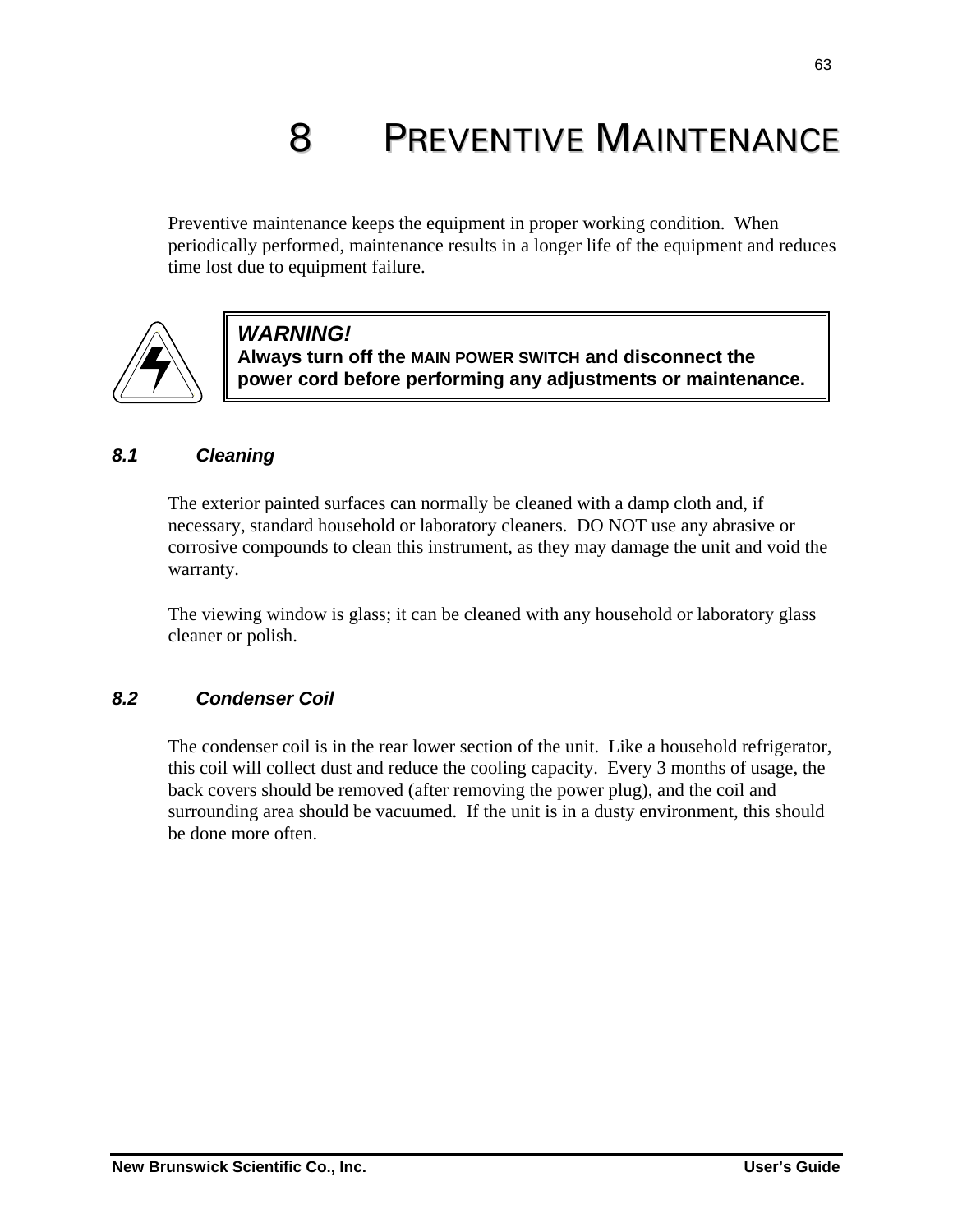

*WARNING!*  **The following section describes basic troubleshooting service procedures that must be performed by a qualified service engineer ONLY.** 

# *8.3 Changing Fuses*

The unit is designed utilizing a circuit breaker that is used as an **ON/OFF SWITCH**. There are two fuses on the left side of the unit. One is to protect the control circuitry, and the other is to protect the motor circuit.

The third fuse holder, marked "lamp", is not used on the Innova 4335.

To remove either fuse, insert a small flat-bladed screwdriver and turn counterclockwise until it disengages and the fuse holder springs free. Check the fuse. If it has failed, replace the fuse with a like fuse as identified in the Spare Parts List. Spare fuses are supplied with the unit.

### *8.4 Belt Replacement*

- 1. Turn off the power and remove the power cord.
- 2. Remove the lower front cover using a Phillips (+) screwdriver.

**Figure 13: Belt Replacement** 

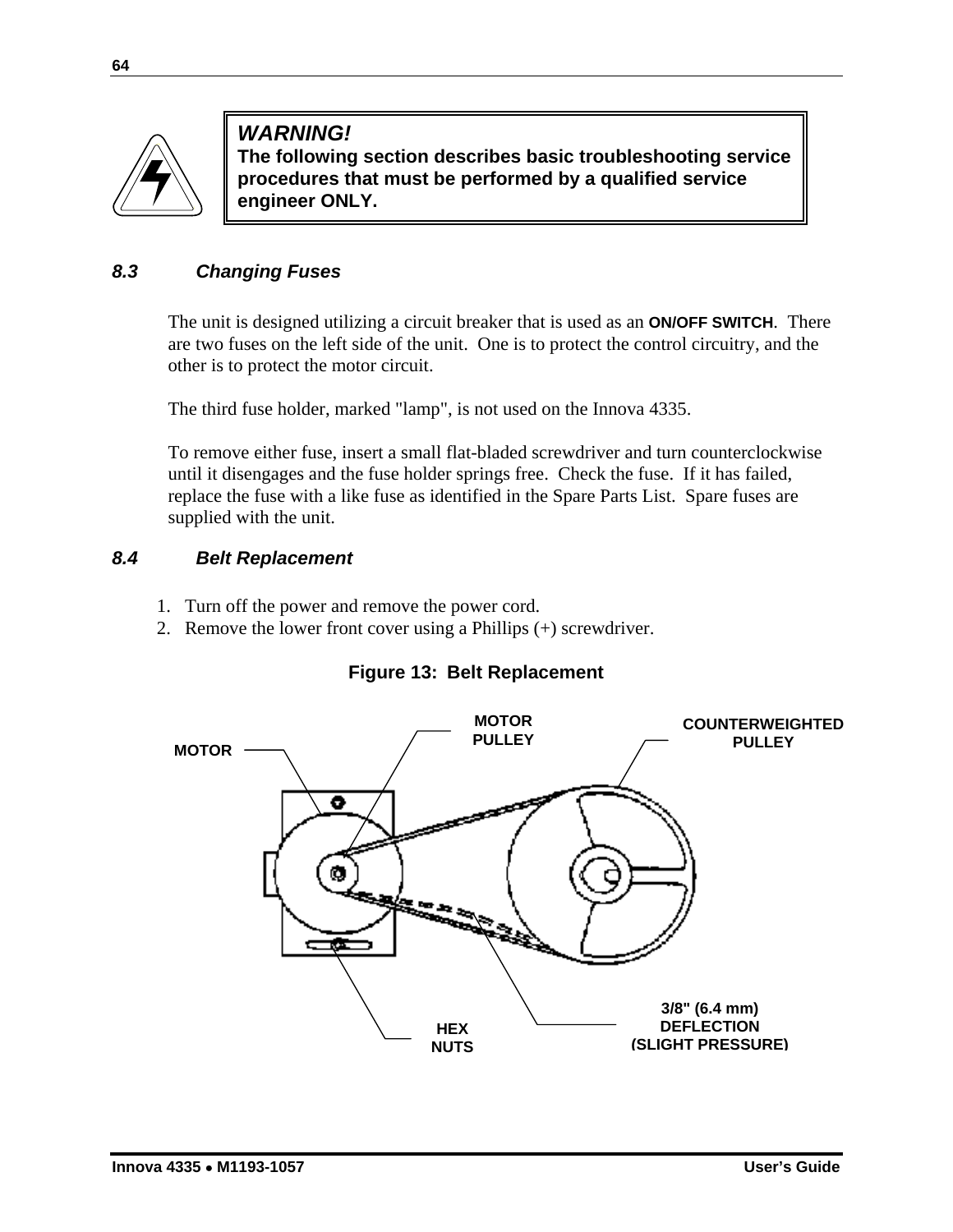- 3. Rotate the large pulley and exert a light pressure to the belt so the belt feeds out of the pulley groove.
- 4. Install a new belt by feeding onto the motor pulley and guiding it onto the large pulley while rotating the small pulley.



*WARNING!*  **Keep fingers clear to avoid pinching them between the belt and the pulley(s).**

- 5. Check the belt tension with a light side pressure near the center of the belt. It should deflect approximately 3/8 inch (6.4 mm). If adjustment is needed, loosen the two nuts holding the motor plate and move the plate to either loosen or tighten the belt. Tighten the nuts when the adjustment is correct.
- 6. Reinstall the lower front cover.
- 7. Reconnect the power cord.

# *8.5 Motor Assembly Replacement*

- 1. Turn off the power and disconnect the power cord.
- 2. Remove the lower front cover using a Phillips (+) screwdriver.





- 3. Remove the connector from the motor assembly.
- 4. Remove the green ground wire going to the chassis (disconnect from the chassis side).
- 5. Remove the 2 hex nuts and washers and lift out the motor and plate assembly.
- 6. Position the new motor assembly back onto the unit.
- 7. Reinstall the 2 hex nuts with hardware. Do not tighten.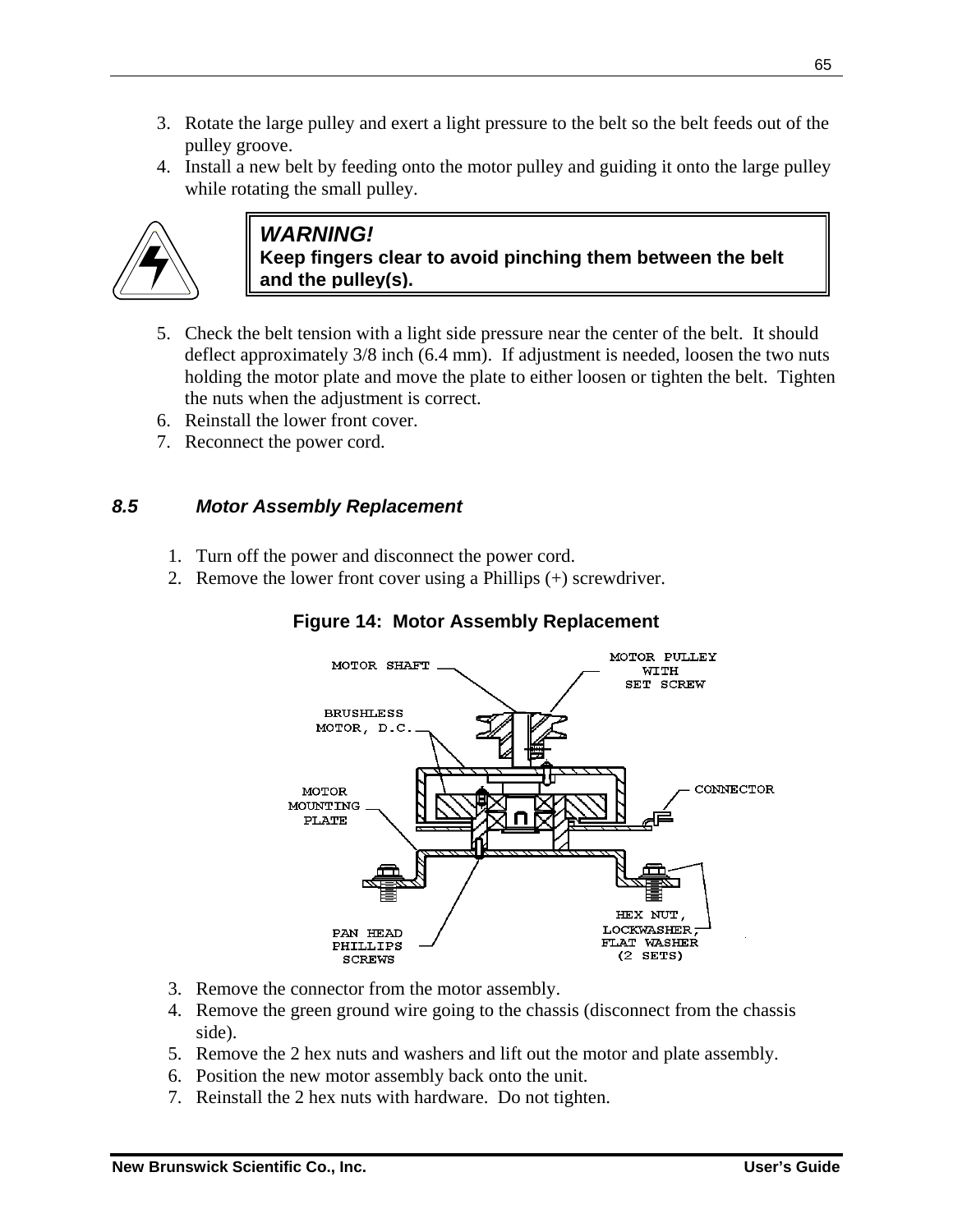- 8. Reinstall the belt. Adjust the motor pulley height so that the belt is level as related to the drive pulley. Tighten the set screw.
- 9. Rotate the large pulley by hand and see that the belt tracks smoothly. Adjust the belt tension. Tighten the 2 hex nuts.
- 10. Reinstall the motor connector. Be sure the motor connector is positioned so that no pins are visible and the red stripes on the cable connector are facing down.
- 11. Reconnect the green wire from the motor assembly to the chassis.
- 12. Reinstall the lower front cover.
- 13. Reconnect the power cord.

### *8.6 ESD Precautions*



# *WARNING!*

**Do NOT attempt to change boards or electronic components unless you are a qualified service technician.** 

**Integrated circuits are extremely susceptible to damage from electrostatic discharge. Be sure to read and follow the precautions in the section below before proceeding.**

- 1. Do not remove components from their antistatic packaging until you are ready to insert them into their sockets or to install the board.
- 2. Before handling components or boards, touch an unpainted portion of the system unit chassis for a few seconds.
- 3. Wear a wrist grounding strap, available from most electronic component stores.

# *8.7 Replacement of Main Control Board*



*WARNING!*  **ESD precautions (see section above) must be followed when handling circuit boards and electronic components.** 

- 1. Switch the shaker off and disconnect the line cord.
- 2. Open the lid and remove the two 3/8 inch hex nuts. These nuts are located on the back side of the front panel.
- 3. Carefully push the now exposed two threaded studs so that the control panel eases out from the lid.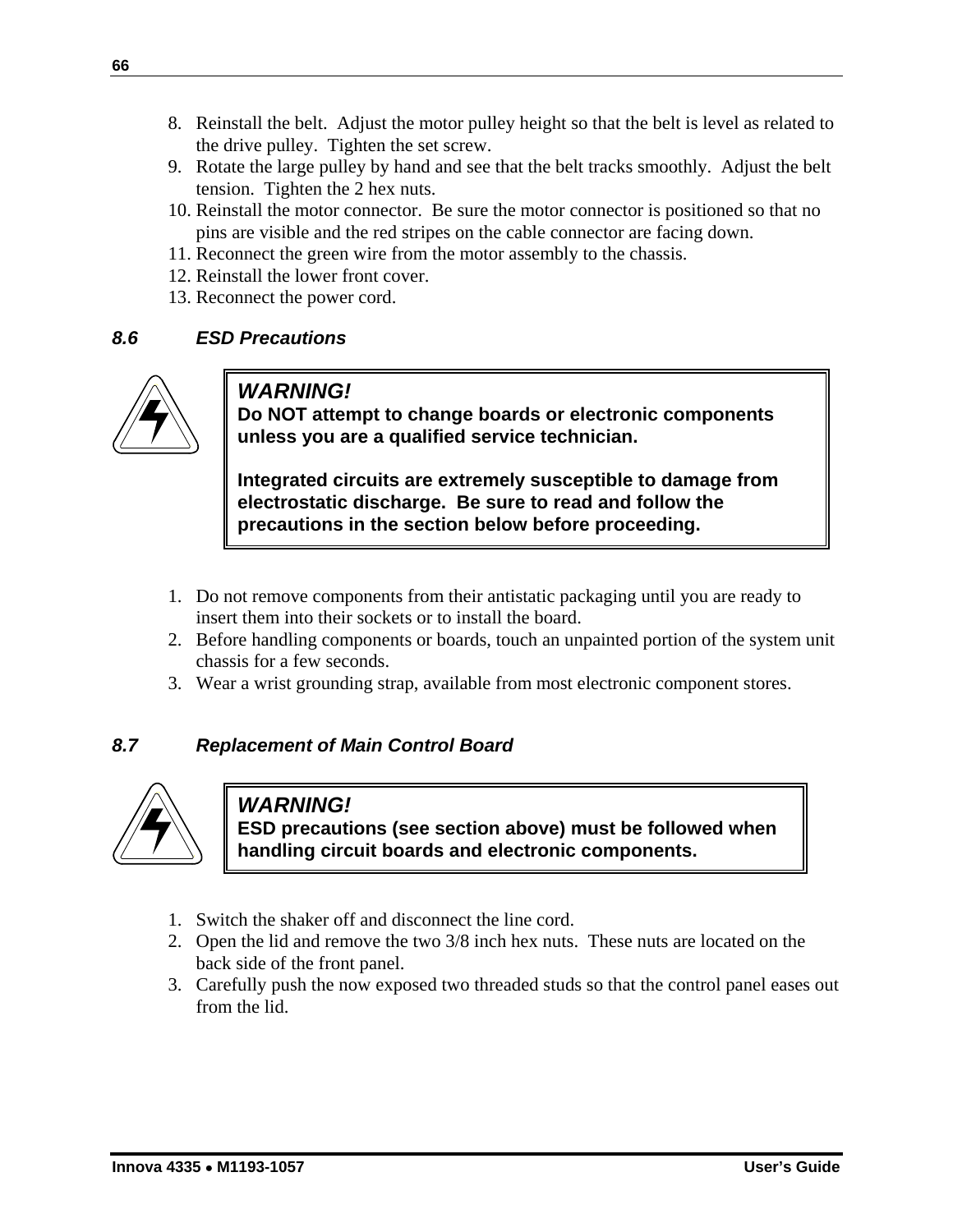

**Figure 15: Control Board Replacement** 

- 4. Disconnect the harness wiring from connectors J1, J2, J101, J102, J103 and J104.
- 5. Remove the temperature control board:
	- a. Remove the three ¼ inch screws and nylon flat washers.
	- b. Disconnect the temperature control board from the main control board being careful not to damage the board-to-board connectors. Apply force perpendicular to the plane of the board. Do not lift from one end.
- 6. Remove the three hex spacers and two 5/16 inch hex nuts.
- 7. Remove the green wire and keyboard ground lead.
- 8. Remove the two screws that fasten the heat sink to the front panel bracket.
- 9. Lift the board out of the bracket assembly and disconnect the keypad connector from J4.



**Be careful not to loose the five ¼ inch spacers or the gray insulator***.*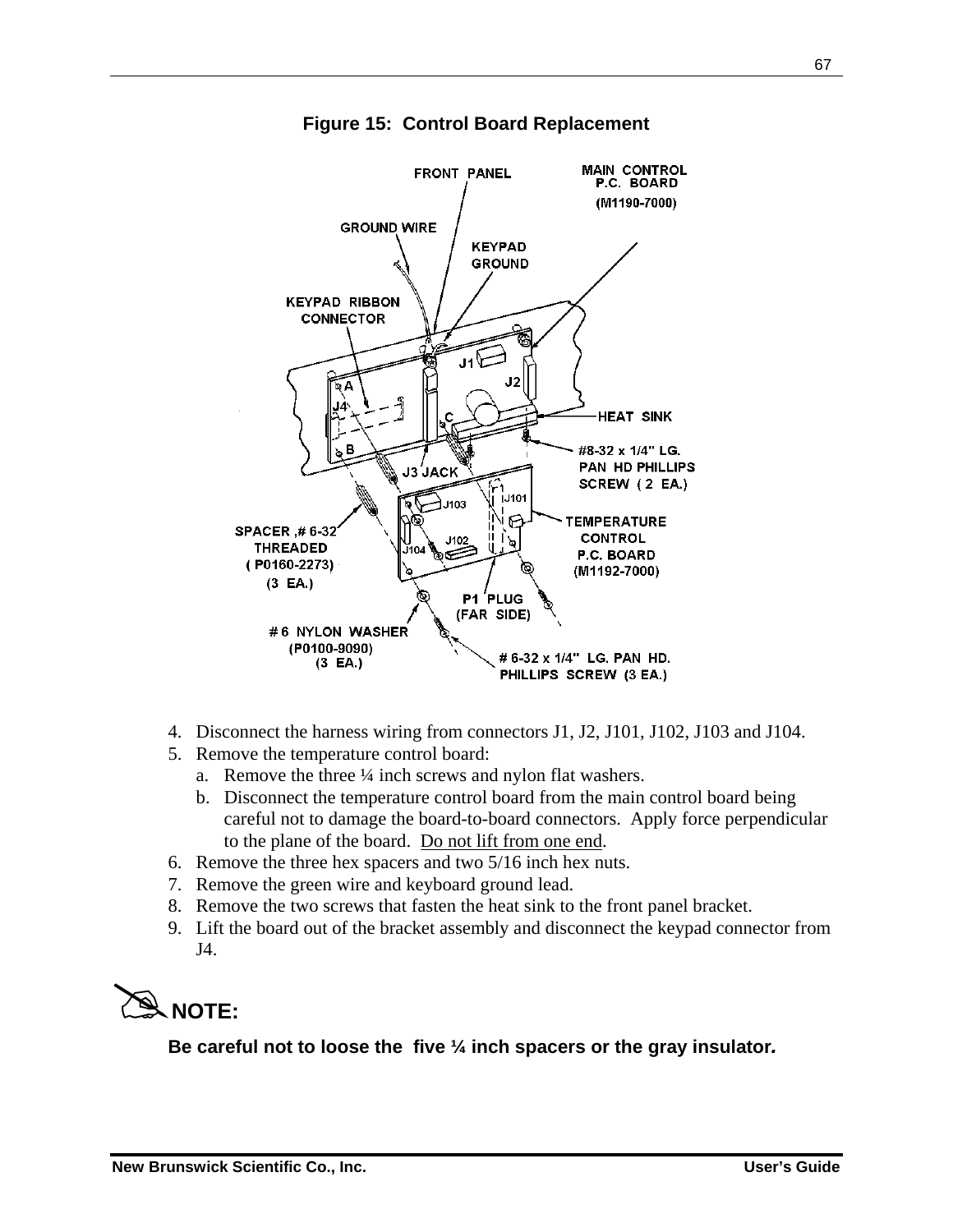- 11. Make sure the five ¼ inch spacers are in place on the mounting studs and mount the new main control board.
- 12. Reinstall the two screws that fasten the heat sink to the bracket assembly. Do not tighten at this time.
- 13. Reinstall the three hex spacers, then tighten them.
- 14. Reinstall the keypad ground lead and the green wire from the main chassis.
- 15. Reinstall the two 5/16 inch hex nuts and tighten.
- 16. Tighten the two heat sink mounting screws.
- 17. Reconnect the harness wiring to connectors J1 and J2. Make sure that each connector is properly positioned (keys mate and no pins remain exposed).
- 18. Replace the temperature control board:
	- a. Snap the new temperature control board (M1192-7000) onto the main control board making sure the board-to-board connectors mate properly.
	- b. Reinstall the three nylon flat washers and  $\frac{1}{4}$  inch screws.
	- c. Reconnect the harness wiring to connectors J101, J102, J103 and J104. Make sure that each connector is properly positioned (keys mate and no pins remain exposed).
	- d. Reinstall the panel and secure with the two 3/8 inch hex nuts.
- 19. Reinstall the panel and secure with the two 3/8 inch hex nuts.
- 20. Connect the power cord to the rear of the shaker.

# *8.8 Temperature Control Board Replacement*

- 1. Switch the shaker **OFF** and disconnect the line cord from the rear of the shaker.
- 2. Open the lid and remove the two 3/8 inch hex nuts. These nuts are located on the back side of the front panel.
- 3. Carefully push the now exposed two threaded studs so that the control panel eases out from the lid.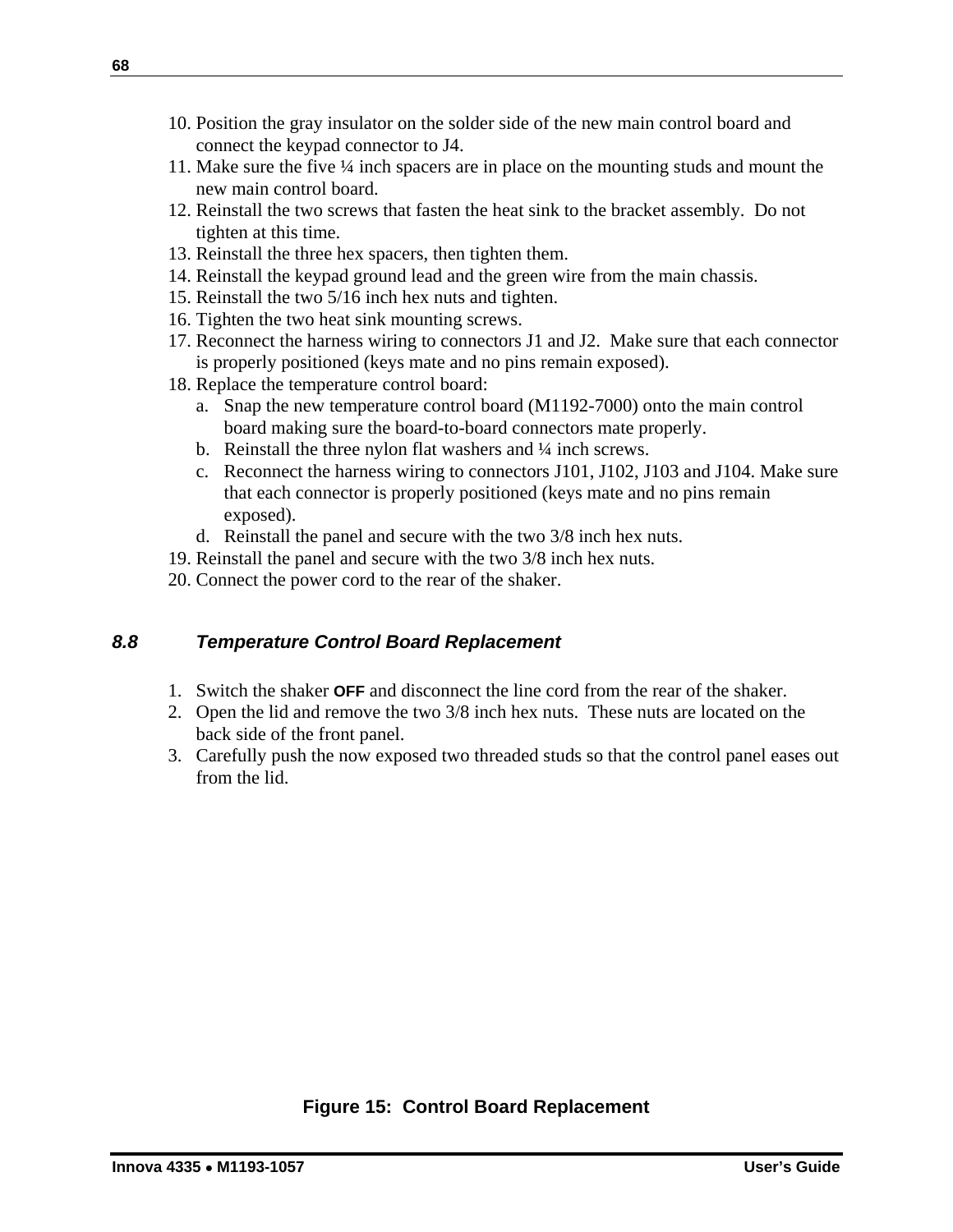

- 4. Disconnect the harness wiring from connectors J101, J102, J103 and J104.
- 5. Remove the three ¼ inch screws and nylon flat washers.
- 6. Disconnect the temperature control board from the main control board being careful not to damage the board-to-board connectors. Apply force perpendicular to the plane of the board. Do not lift from one end.
- 7. Snap the new temperature control board (M1192-7000) onto the main control board making sure the board-to-board connectors mate properly.
- 8. Reinstall the three nylon flat washers and ¼ inch screws.
- 9. Reconnect the harness wiring to connectors J101, J102, J103 and J104. Make sure that each connector is properly positioned (keys mate and no pins remain exposed).
- 10. Reinstall the panel and secure with the two 3/8 inch hex nuts.
- 11. Connect the line cord to the rear of the shaker.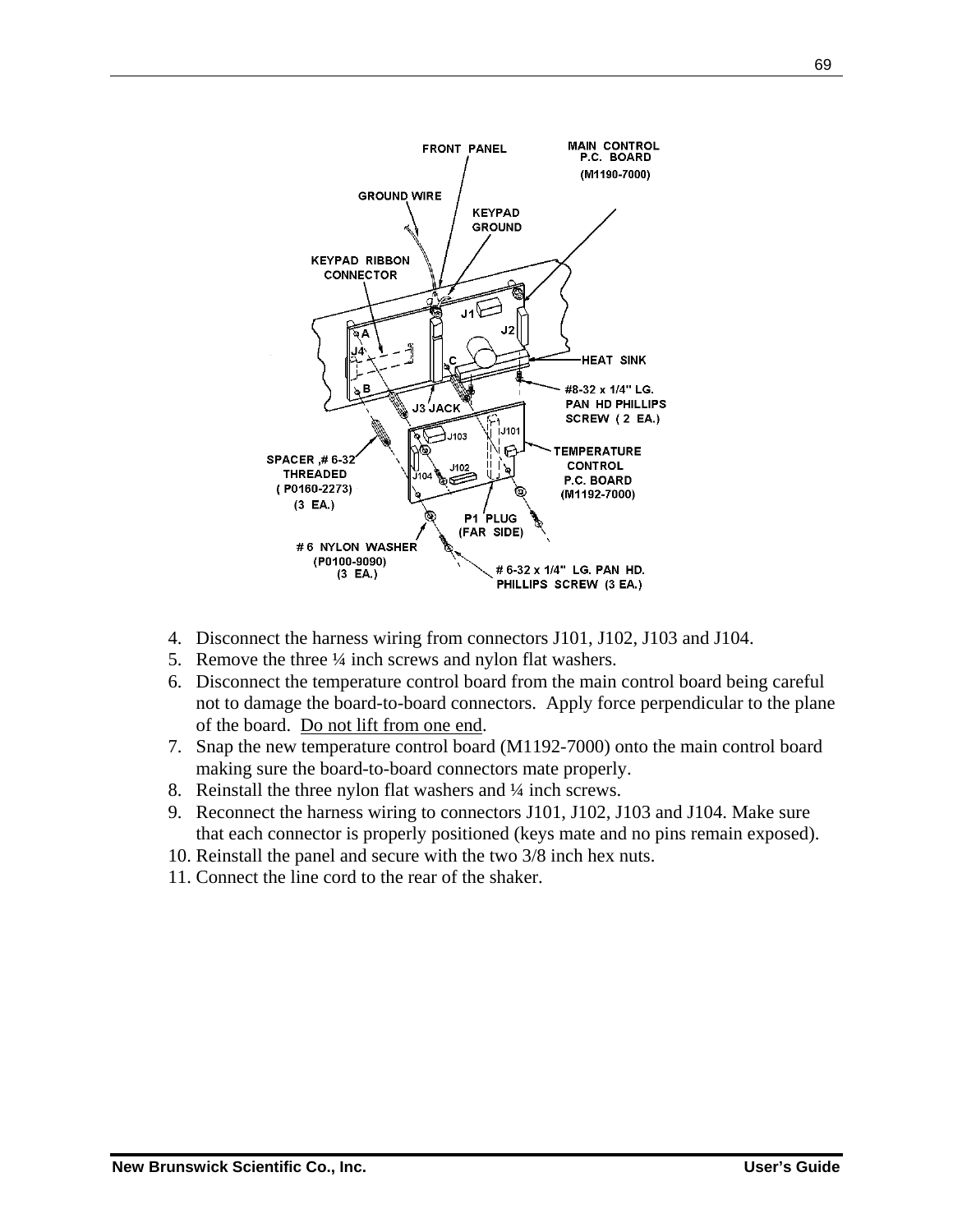**THIS PAGE INTENTIONALLY BLANK**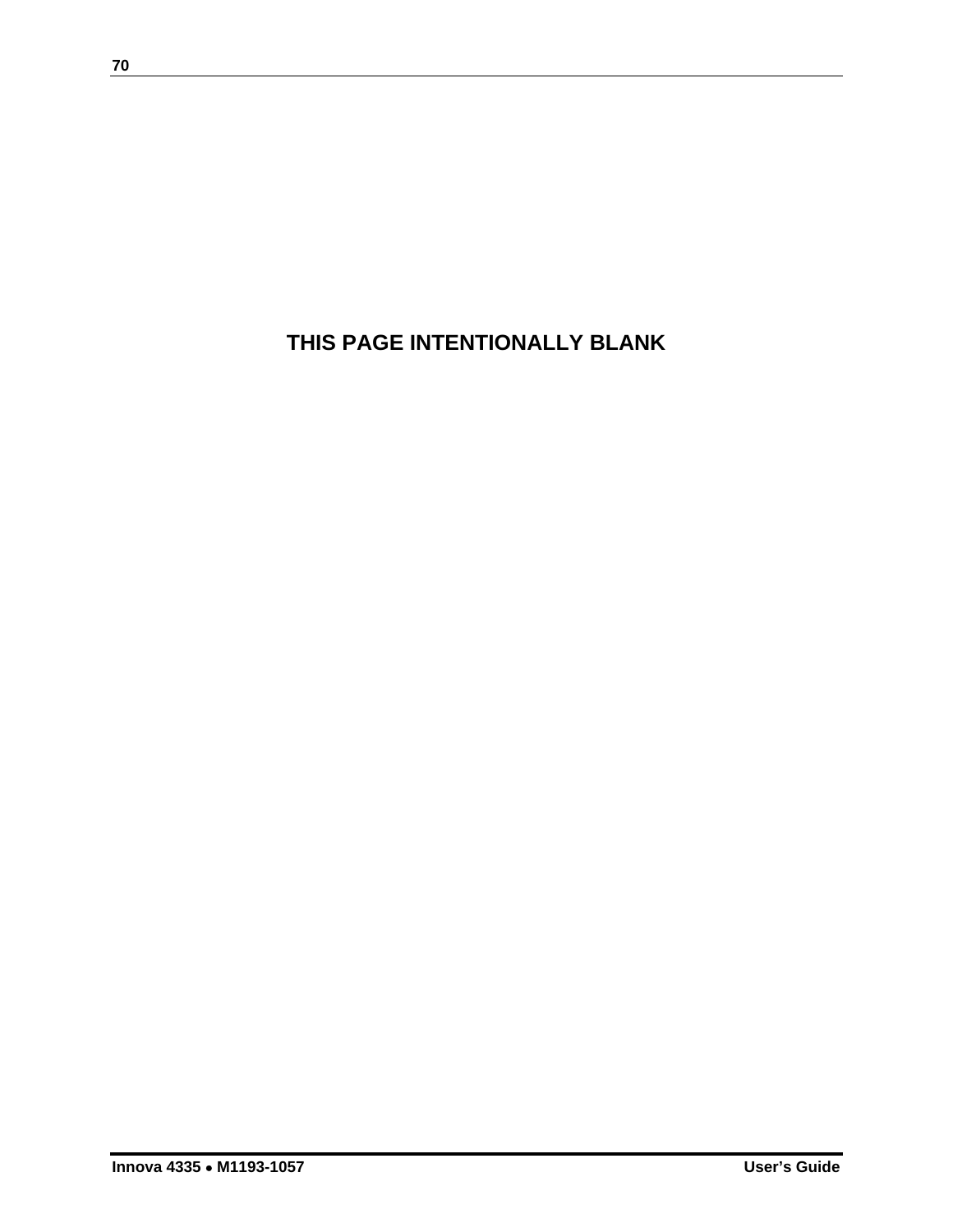# 9 SPECIFICATIONS

| <b>Shaking</b>                |                                                   |  |
|-------------------------------|---------------------------------------------------|--|
| Speed                         | 25-500 rpm                                        |  |
| Motion                        | 1" (25.4 mm) diameter circular orbit              |  |
| Indication                    | LED digital electric display, 1 rpm increments    |  |
| <b>Setpoint &amp; Control</b> | Digital adjustment with PI microprocessor control |  |
|                               | and instantaneous visual feed back $\pm$ 1 rpm.   |  |
| Accuracy                      | $\pm$ 1 rpm                                       |  |

*Drive*  Triple eccentric counterbalanced ball bearing drive

| <b>Shaking</b>     |                                                   |  |
|--------------------|---------------------------------------------------|--|
| Speed              | 25-500 rpm                                        |  |
| Motion             | 1" (25.4 mm) diameter circular orbit              |  |
| Indication         | LED digital electric display, 1 rpm increments    |  |
| Setpoint & Control | Digital adjustment with PI microprocessor control |  |
|                    | and instantaneous visual feed back $\pm$ 1 rpm.   |  |
| Accuracy           | $\pm$ 1 rpm                                       |  |

| <b>Temperature</b>                                                                  |                                                                  |  |
|-------------------------------------------------------------------------------------|------------------------------------------------------------------|--|
| Range                                                                               | 15.0°C below ambient (4.0°C minimum) to 60.0°C                   |  |
|                                                                                     | (at $20^{\circ}$ C ambient)                                      |  |
| <b>Control Stability</b>                                                            | $\pm$ 0.1 $\degree$ C by use of PI microprocessor controller and |  |
|                                                                                     | pulse width modulation of heater                                 |  |
| Setpoint                                                                            | Digital adjustment increments within $\pm$ 0.1 $\degree$ C       |  |
|                                                                                     | instantaneous visual feedback                                    |  |
| Accuracy                                                                            | $\pm$ 0.1°C @ 30-40°C range $\pm$ 0.25°C for remaining           |  |
|                                                                                     | range                                                            |  |
| Uniformity                                                                          | Better than $\pm$ .25°C over entire range                        |  |
| Safety                                                                              | Heater shuts off if temperature exceeds operating                |  |
|                                                                                     | range                                                            |  |
|                                                                                     | Low watt density resistance - heater with high                   |  |
| Heater                                                                              | temperature safety thermostat                                    |  |
|                                                                                     | 1/5 HP hermetically sealed condensing unit                       |  |
| Refrigeration                                                                       | automatically operated by digital temperature                    |  |
|                                                                                     | controller                                                       |  |
| <b>Keypad Timer</b>                                                                 |                                                                  |  |
| Programmable shaking periods from 0.1 hr. to 99.9 hr. by a digital timer that shuts |                                                                  |  |
| off at the end of period and energizes status light.                                |                                                                  |  |
| Timer counts down and digital display indicates remaining time. Can be              |                                                                  |  |
| deactivated for continuous operation. Additionally, unit will display total         |                                                                  |  |
| accumulated running time for service information.                                   |                                                                  |  |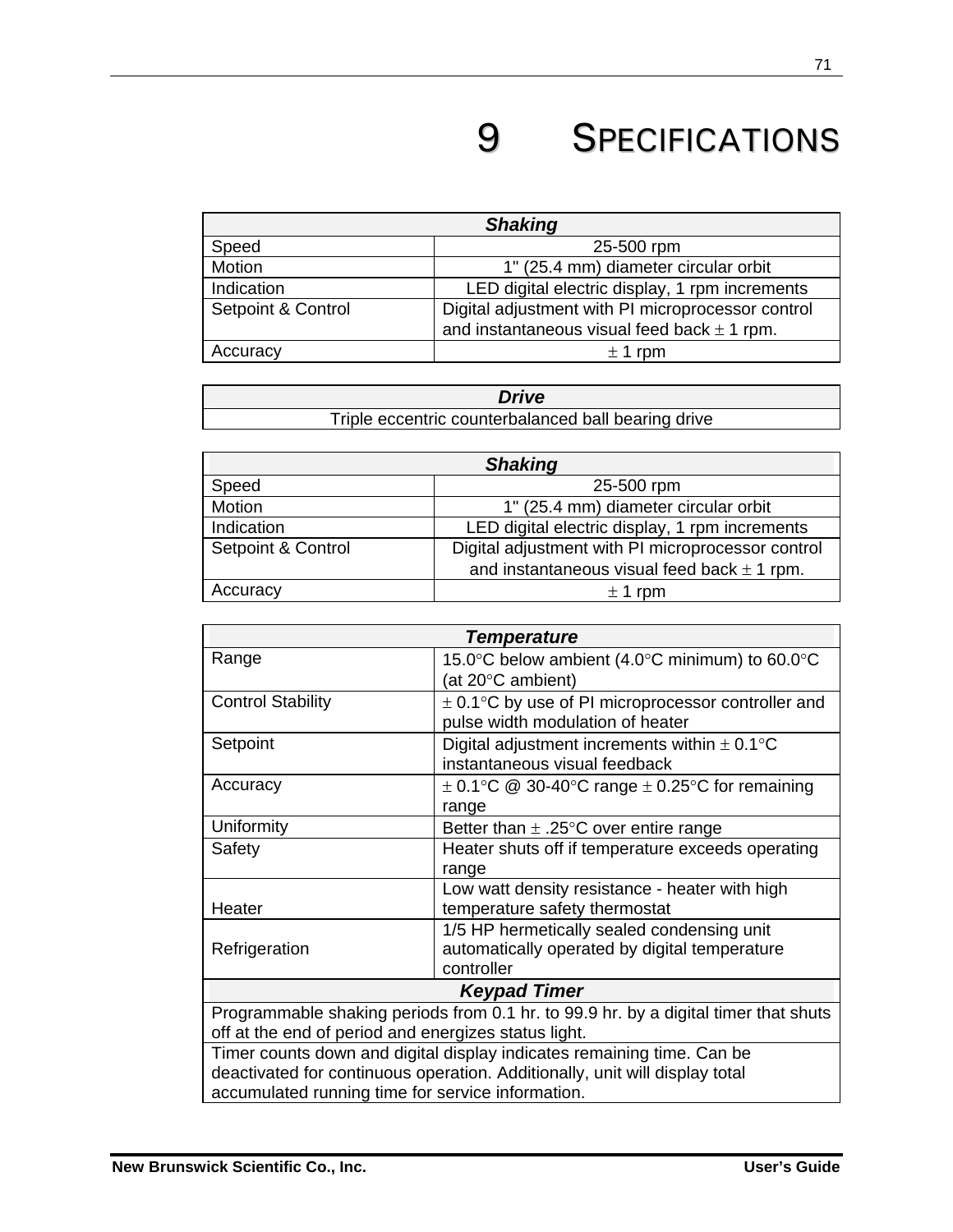0°C - 35°C, 90% humidity, non-condensing

#### *Self-Diagnostic Status*

Warning signal (audible and visible) indicates when shaking speed deviates more than 5 rpm or the temperature deviates more than 1.0°C from setpoint and when timer operation has expired. Audible alarm can be deactivated/activated by the operator.

#### *Remote Monitoring*

Chart recorder outputs for speed and temperature (0-5V). 1V per 100 rpm; 1V per 20 $\degree$ C, accuracy  $\pm$  25 mV.

#### *Automatic Restart*

Unit will automatically restart after undesired power interruption. Setpoints are maintained by non-volatile memory. Interruption is indicated by a flashing display.

#### *Automatic Drive*

Interrupt when lid is opened.

#### *Motor*

1/8 HP, 3 phase brushless ball bearing DC motor.

#### *Electrical Service*

100V, 120V, 220V, 240V; 50 OR 60 HZ; 1400 VA universal power entry system adapts to US or International requirements.

#### *Dimensions*

45" (114 cm) Wide x 28" (71 cm) Deep x 37" (94 cm) High.

#### *Construction*

Heavy gauge steel, phosphate coated and texture painted cabinet. 17" hermetically-sealed double-pane viewing window for complete chamber visibility. Stainless steel chamber (interior).

| <b>Weight</b>                                                       |                  |  |
|---------------------------------------------------------------------|------------------|--|
| Net:                                                                | 425 lb. (181 kg) |  |
| Gross:                                                              | 510 lb. (223 kg) |  |
| <b>Platform Dimensions</b>                                          |                  |  |
| 18" x 30" (46 cm x 74.6 cm)                                         |                  |  |
| <b>Inside Chamber Dimensions</b>                                    |                  |  |
| 34-3/4" (88.3 cm) wide x 22 1/4" (56.6 cm) deep x 19 1/4" (48.9 cm) |                  |  |
| above the platform.                                                 |                  |  |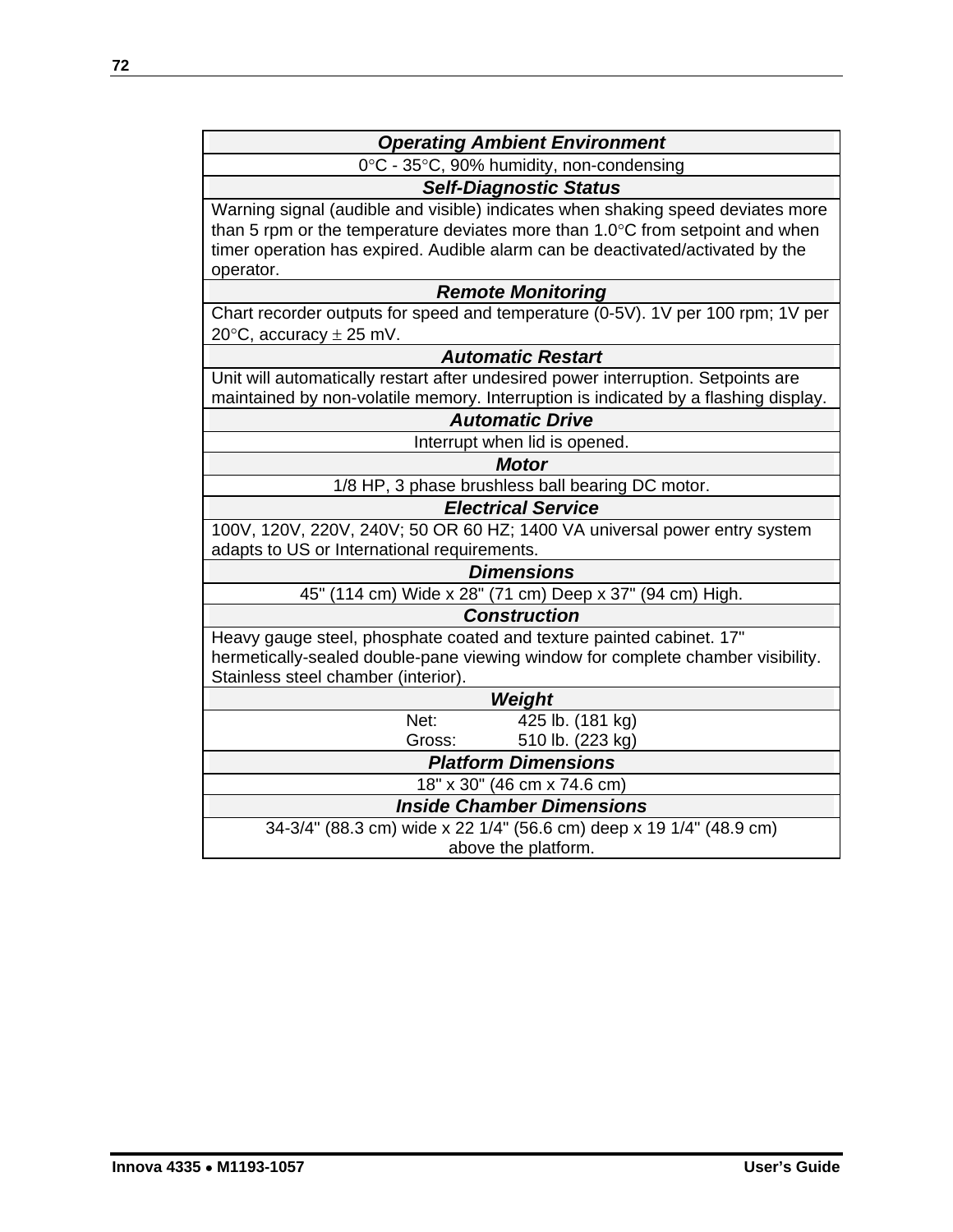# 10 REPLACEMENT PARTS &

# **ACCESSORIES**

When ordering replacement parts, accessory parts or requesting service information, please provide the Model Number, and Serial Number of the unit. This information is on the **ELECTRICAL SPECIFICATION PLATE**, located on the side panel of the unit.

#### *10.1 Replacement Parts Descriptions and Part Numbers*

| <b>Part Description</b>          | Ref. No.      | <b>NBS Part Number</b> | <b>Quantity</b> |
|----------------------------------|---------------|------------------------|-----------------|
| 0.16A Fuse (Control Voltage)     | F002          | P0380-3710             | 1               |
| 1.6A Fuse (Motor Kit)            | F001          | P0380-3532             | 1               |
| 10 VA Transformer                | T002          | P0420-1610             | 1               |
| 130 VA Transformer               | T001          | M1191-5300             | 1               |
| 21000 uF Capacitor               | C001          | P0320-0350             | 1               |
| Diode Bridge                     | <b>BR001</b>  | P0460-4091             | 1               |
| 130V Varistor                    | MOV001,002    | P0360-4040             | $\overline{2}$  |
| Large Motor Assembly             | M001          | M1191-4000             | 1               |
| <b>Main Control Board</b>        |               | M1190-9941             | 1               |
| <b>Temperature Control Board</b> |               | M1192-7000             | 1               |
| Membrane Sw. Panel               | S003-S005     | M1190-5000             | 1               |
| 15 A Circuit Breaker             | CB001         | P0400-4305             | 1               |
| 10 A Solid State Relay           | <b>SSR001</b> | P0400-3011             | 1               |
| 450 Watt Heater                  | HTR001,002    | P0620-1381             | $\overline{2}$  |
| <b>RTD Assembly</b>              | <b>RTD001</b> | M1195-8001             | 1               |
| Power Cord 120V 15A              |               | P0720-2024             | 1               |
| Power Cord 220V                  |               | P0720-2021             | 1               |
| <b>Bearing Upper Housing</b>     |               | B-162                  | $\overline{3}$  |
| <b>Bearing Shielded</b>          |               | P0180-0282             | 6               |
| <b>Belt</b>                      |               | R-337                  | 1               |
| <b>Bearing Housing Assembly</b>  |               | M1193-6331             | 1               |
| <b>Lid Gasket</b>                |               | M1193-9901             | 1               |
| <b>Magnetic Switch</b>           | S002          | P0400-1531             | 1               |
| Magnet                           |               | P0400-1538             | 1               |
| 6" Fan Evaporator                | M002          | P0620-2561             | 1               |
| <b>Glass Window</b>              |               | M1193-9902             | 1               |
| Gas Springs                      |               | P0640-0380             | $\overline{2}$  |
| <b>Power Entry Module</b>        |               | P0460-2205             | 1               |
| <b>Fuse Drawer</b>               |               | P0380-6640             | 1               |
| 45 Amp Solid State Relay         | <b>SSR002</b> | P0400-3151             | 1               |
| Condenser                        |               | M1164-0100             | 1               |
| Automatic Expansion Valve        |               | P0220-2081             | 1               |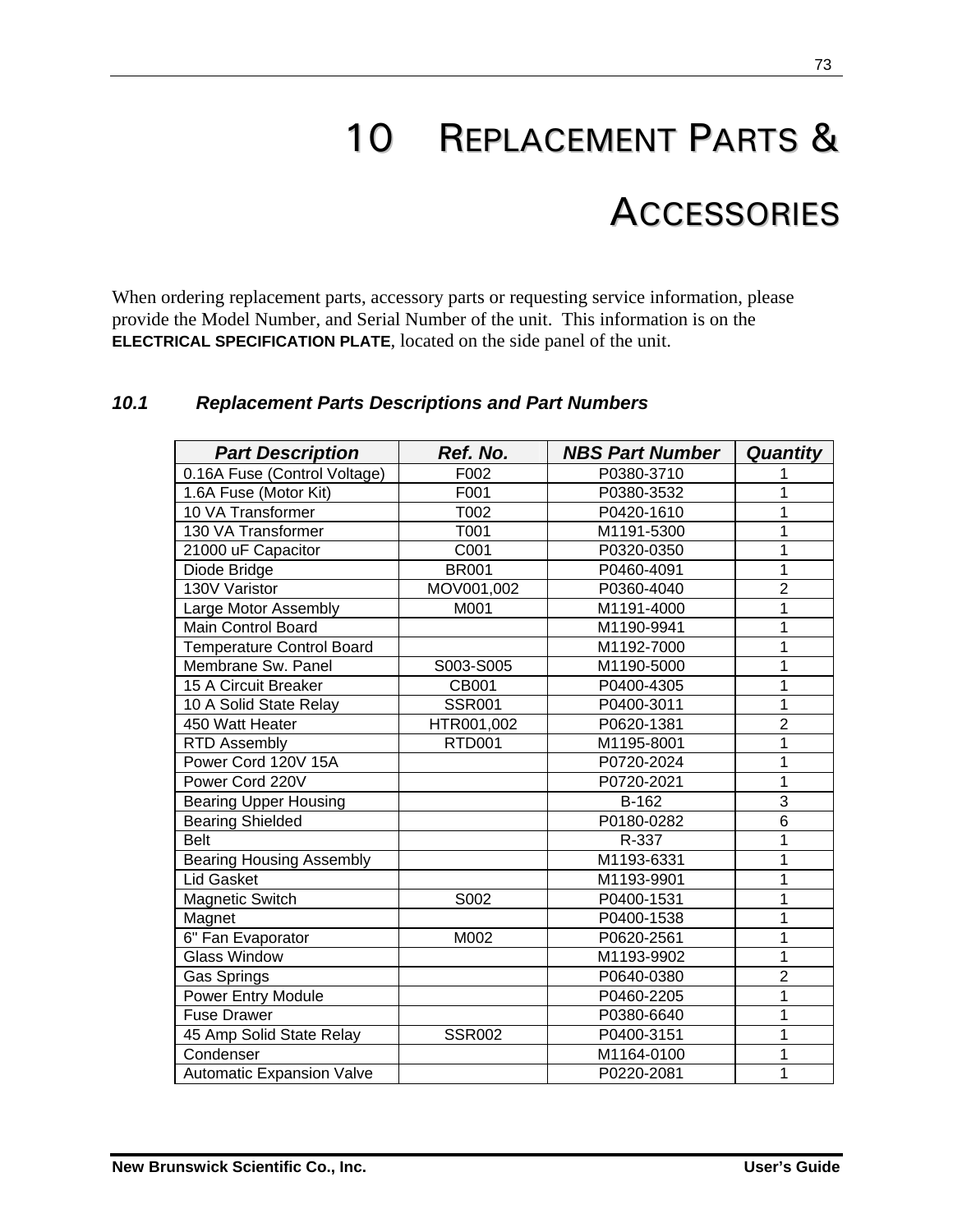| <b>Part Description</b>  | Ref. No. | <b>NBS Part Number</b> | <b>Quantity</b> |
|--------------------------|----------|------------------------|-----------------|
| <b>Filter Dryer</b>      |          | P0200-1210             |                 |
| <b>Evaporator Coil</b>   |          | M1193-9949             |                 |
| Compressor 115V          |          | P0620-0811             |                 |
| <b>Electronic Timer</b>  |          | P0220-1971             |                 |
| Fan                      |          | P0620-2536             |                 |
| Temp. Controller         |          | P0460-7150             |                 |
| Temp. Probe              |          | P0720-6290             |                 |
| 5 A Fuse (Timer)         | F003     | P0380-3450             |                 |
| 6.25 A Fuse (Compressor) | F004     | EF-118                 |                 |

#### *10.2 Accessory Descriptions & Part Numbers*

#### **10.2.1 Easy-Load Platform Kit**

A quick-change platform option is available for the Innova 4335. This easy-load accessory enables the user to snap in platforms without tools or hardware. The kit includes a subplatform with spring clips, an extra counterweight, and hardware. The kit does not include a platform. Once installed, a maximum speed of 400 rpm is recommended.

#### **The package should be installed by a qualified service engineer.**

| <b>Accessory Description</b>      | <b>NBS Part Number</b> |
|-----------------------------------|------------------------|
| Innova 2300/4300 Easy-Loading Kit | M1193-9931             |

#### **10.2.2 Interchangeable Platforms**

Folowing are 18-inch x 30-inch (46 x 76 cm) platforms:

| <b>Size of Glassware</b> | <b>No. of Clamps</b> | <b>NBS Part Number</b> |
|--------------------------|----------------------|------------------------|
| Universal Platform*      | ХX                   | M1250-9920             |
| 50 ml Erlenmeyer Flask   | 108                  | M1191-9908             |
| 125 ml Erlenmeyer Flask  | 60                   | M1191-9909             |
| 250 ml Erlenmeyer Flask  | 40                   | M1191-9910             |
| 500 ml Erlenmeyer Flask  | 24                   | M1191-9911             |
| 1L Erlenmeyer Flask      | 15                   | $AG-1$                 |
| 2L Erlenmeyer Flask      | 12                   | $AG-2$                 |
| <b>Utility Tray</b>      | XX                   | AG-00                  |
| 4L Erlenmeyer Flask      | 6                    | $AG-4$                 |
| 6L Erlenmeyer Flask      | 4                    | $AG-6$                 |
| 2800 ml Fernbach Flask   | 6                    | AG-28                  |

\* Flask clamps must be ordered separately.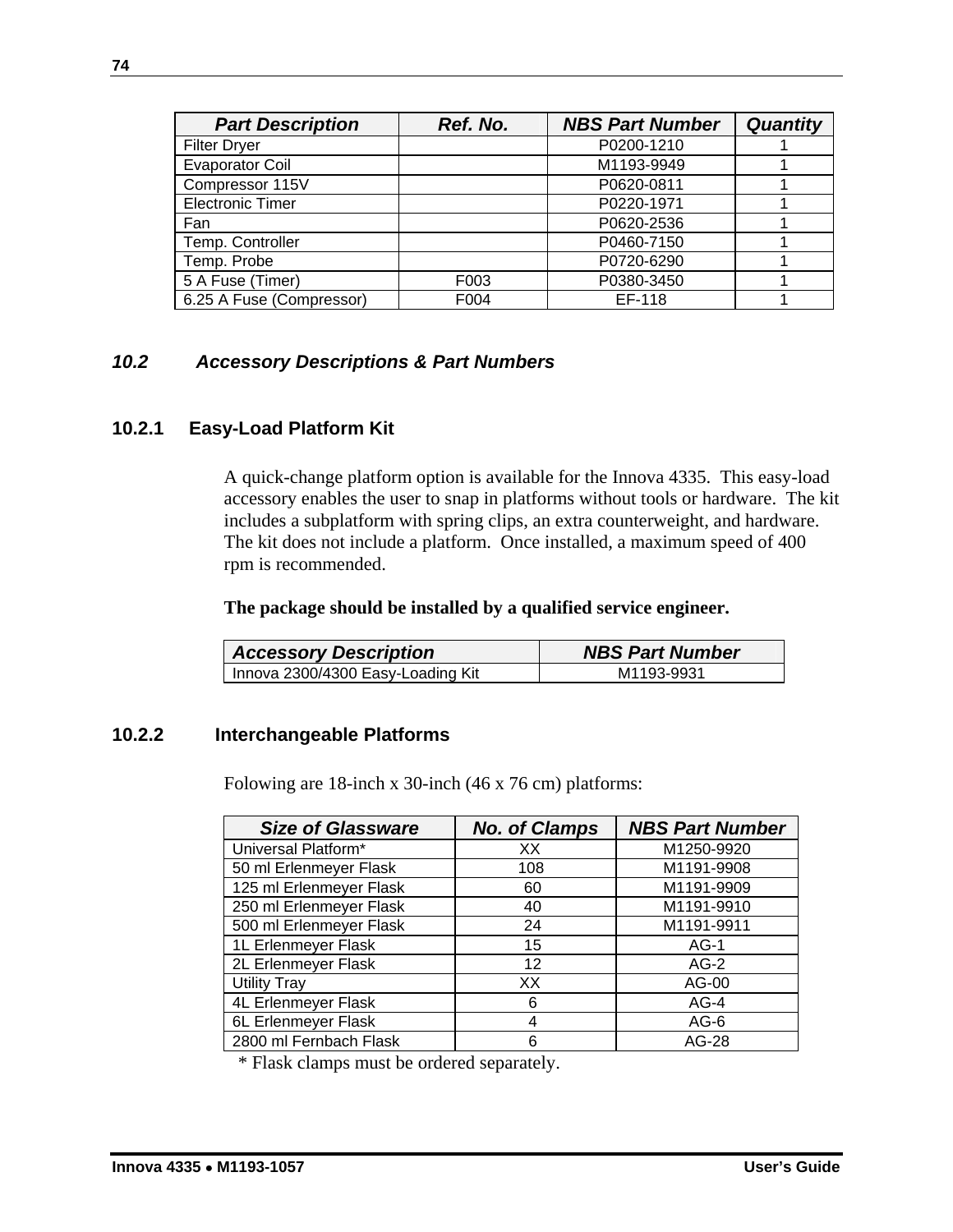| <b>Description</b>          | <b>Tubes per</b><br><b>Rack</b> | <b>Racks per</b><br><b>Platform</b> | <b>NBS Part</b><br><b>Number</b> |
|-----------------------------|---------------------------------|-------------------------------------|----------------------------------|
| Rack for 13 mm Tubes        | 48                              |                                     | <b>TTR-111</b>                   |
| Rack for 20 mm Tubes        | -33                             |                                     | <b>TTR-121</b>                   |
| Rack for 25 mm Tubes        | 21                              |                                     | <b>TTR-122</b>                   |
| Adjustable Angle Slant Rack | 15                              |                                     | <b>TTR-199</b>                   |
| Rack for 30 mm Tubes        | 15                              |                                     | <b>TTR-208</b>                   |

#### **10.2.4 Accessory Flask Clamps**

All of the following clamps are constructed of stainless steel.

| <b>Type of Clamp</b>          | <b>NBS Part Number</b> |
|-------------------------------|------------------------|
| 10 ml Erlenmeyer Clamp        | ACE-10S                |
| 25 ml Erlenmeyer Clamp        | M1190-9004             |
| 50 ml Erlenmeyer Clamp*       | M1190-9000             |
| 125 ml Erlenmeyer Clamp*      | M1190-9001             |
| 250 ml Erlenmeyer Clamp*      | M1190-9002             |
| 500 ml Erlenmeyer Clamp*      | M1190-9003             |
| 1.0L Erlenmeyer Clamp*        | <b>ACE-1000S</b>       |
| 2.0L Erlenmeyer Clamp*        | <b>ACE-2000S</b>       |
| 4.0L Erlenmeyer Clamp*        | <b>ACE-4000S</b>       |
| 6.0L Erlenmeyer Clamp*        | ACE-6000S              |
| 2800 ml Fernbach Flask Clamp* | <b>ACE-2800S</b>       |
| 500 ml Media Bottle Clamp*    | <b>ACSB-500S</b>       |
| 1.0L Media Bottle Clamp*      | <b>ACSB-1000S</b>      |

\* with spring retainer

#### **10.2.5 Clamp Mounting Hardware Kits**

NBS flask clamps are used on a variety of shaker platforms. Flat head screws of different lengths and thread pitch are used to secure the clamp.

The tables below identify the proper screw for your shaker application by reference to the head style.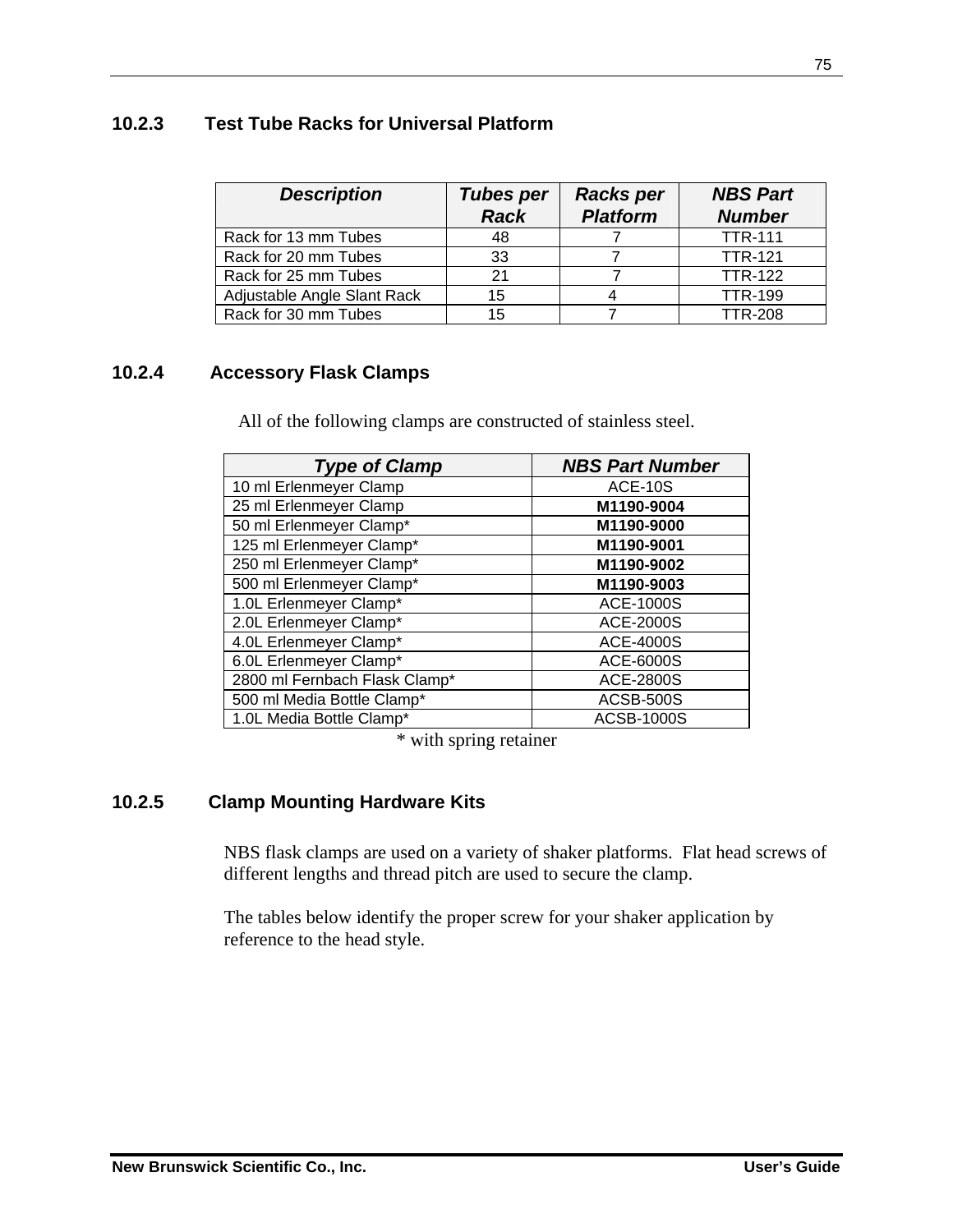| <b>Description</b>                                     | <b>Part Number</b> | Qty. | <b>Application</b>                                                              |  |
|--------------------------------------------------------|--------------------|------|---------------------------------------------------------------------------------|--|
| 10-24 x 5/8 (15.87 mm)<br>flat Phillips (+) head screw | S2116-3101         |      | 3/4" (19.05 mm) thick<br>wood platform                                          |  |
| 10-24 x 5/16 (7.9 mm) flat<br>Phillips (+) head screw  | S2116-3051         |      | 5/16" (7.9 mm) thick<br>aluminum, phenolic and<br>stainless steel<br>platforms. |  |
| 10-32 x 5/16 (7.9 mm) flat<br>slotted (-) head screw   | S2117-3050         |      | all stainless steel<br>platforms                                                |  |

#### **10 to 500 ml Clamp Hardware Application Chart**

## **1- to 6-Liter Clamp Hardware Application Chart**

| <b>Description</b>                                        | <b>Part Number</b> | Qty. | <b>Application</b>                                                              |  |
|-----------------------------------------------------------|--------------------|------|---------------------------------------------------------------------------------|--|
| 10-24 x 5/8 (15.87 mm)<br>flat Phillips (+) head<br>screw | S2116-3101         | 5    | 3/4" (19.05 mm) thick<br>wood platform                                          |  |
| 10-24 x 5/16 (7.9 mm)<br>flat Phillips (+) head<br>screw  | S2116-3051         | 5    | 5/16" (7.9 mm) thick<br>aluminum, phenolic<br>and stainless steel<br>platforms. |  |
| 10-32 x $5/16$ (7.9 mm)<br>flat slotted (-) head screw    | S2117-3050         | 5    | all stainless steel<br>platforms                                                |  |

# # **NOTE:**

## **2800 ml Fernbach Flask Clamp applicable to above chart**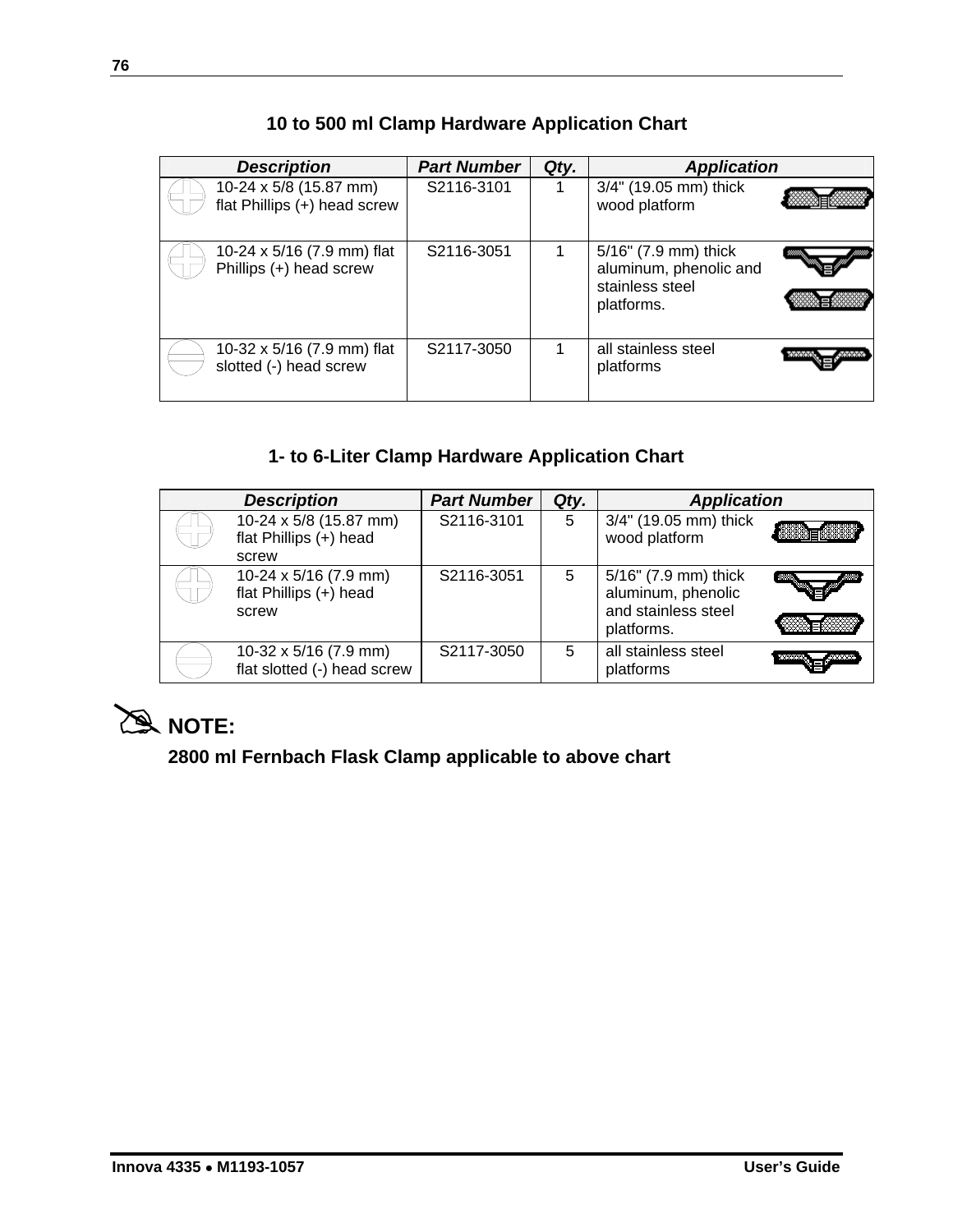# 11 DRAWINGS

#### *11.1 Control Schematic*



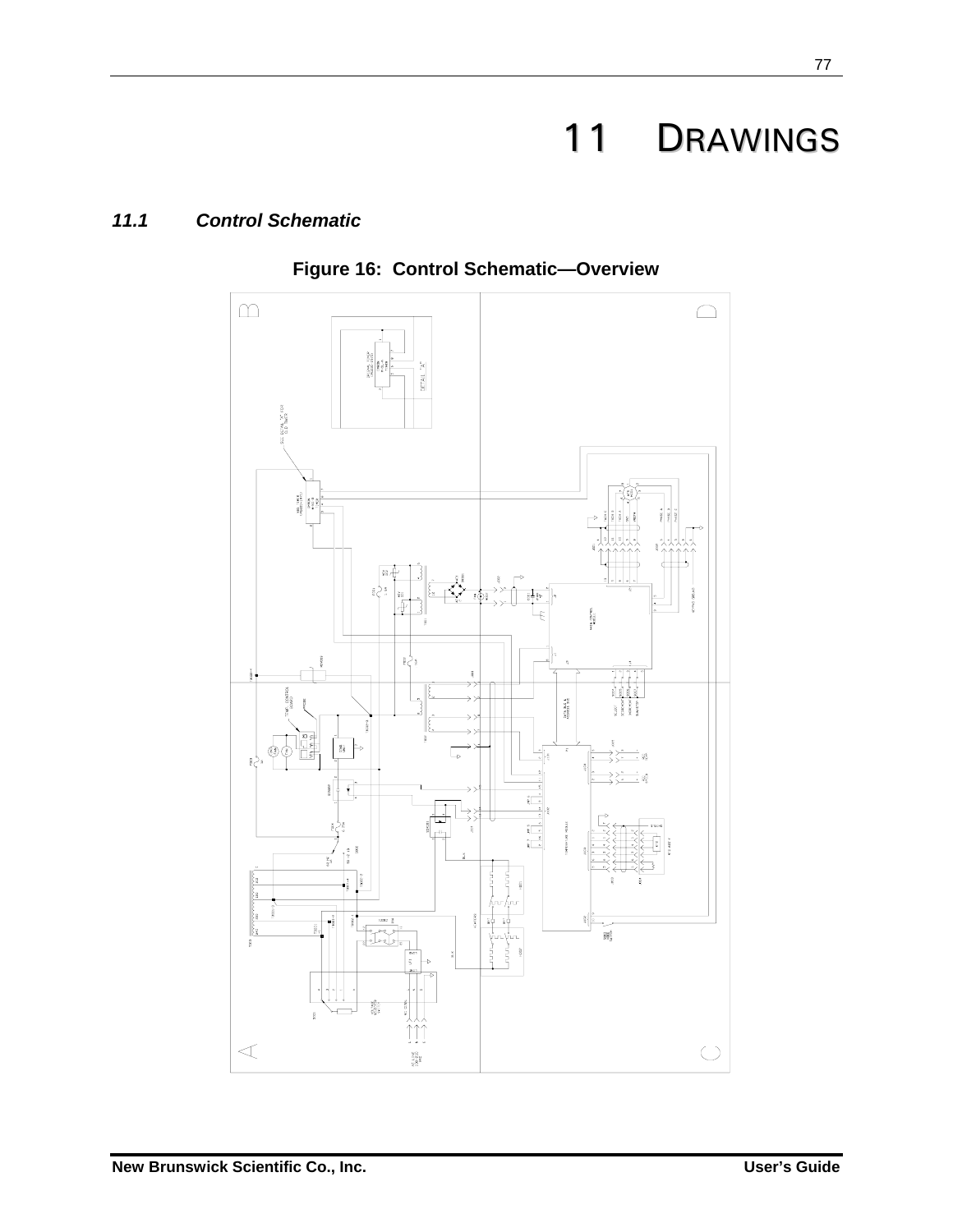

**Figure 17: Control Schematic—Quadrant A**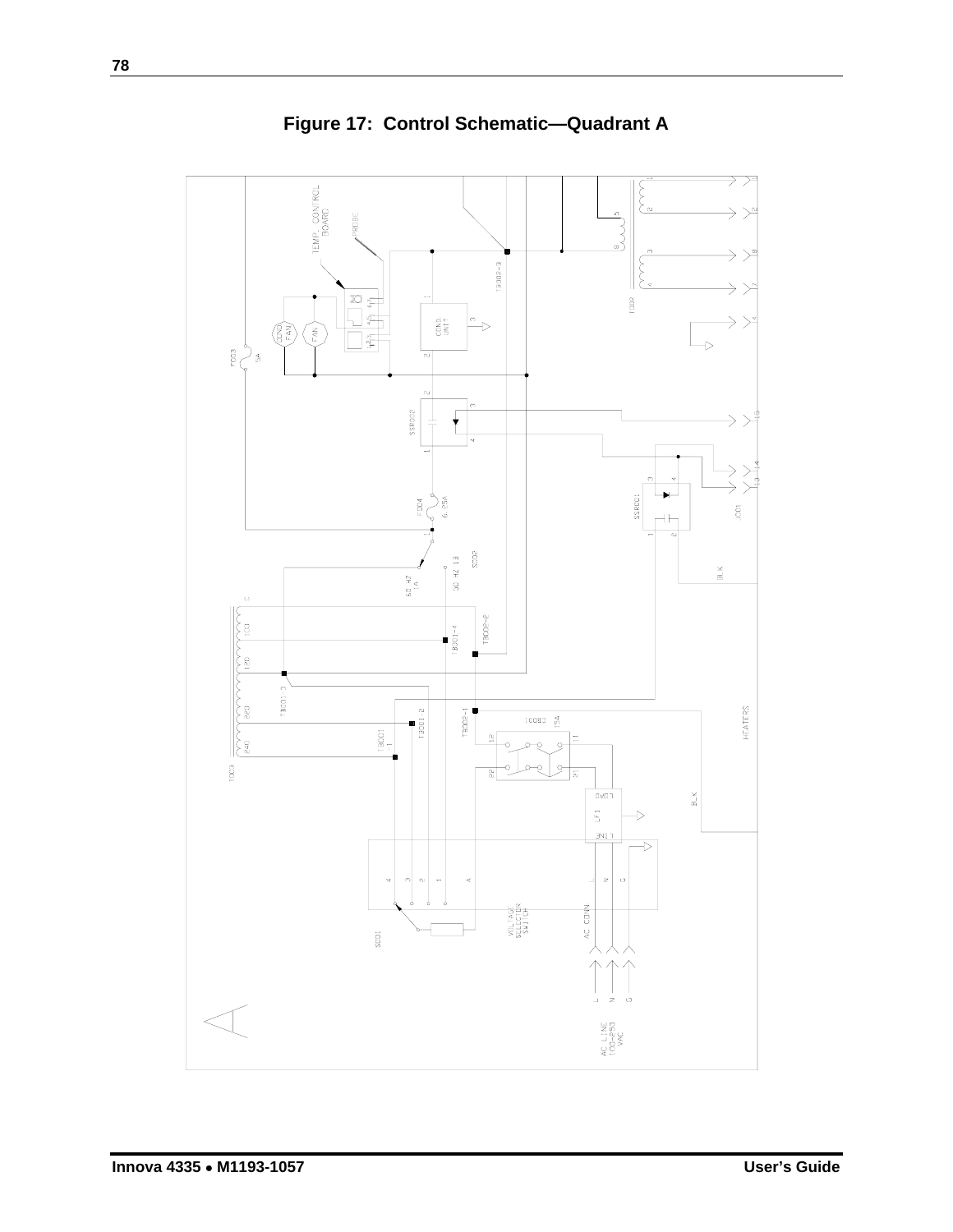

**Figure 18: Control Schematic—Quadrant B**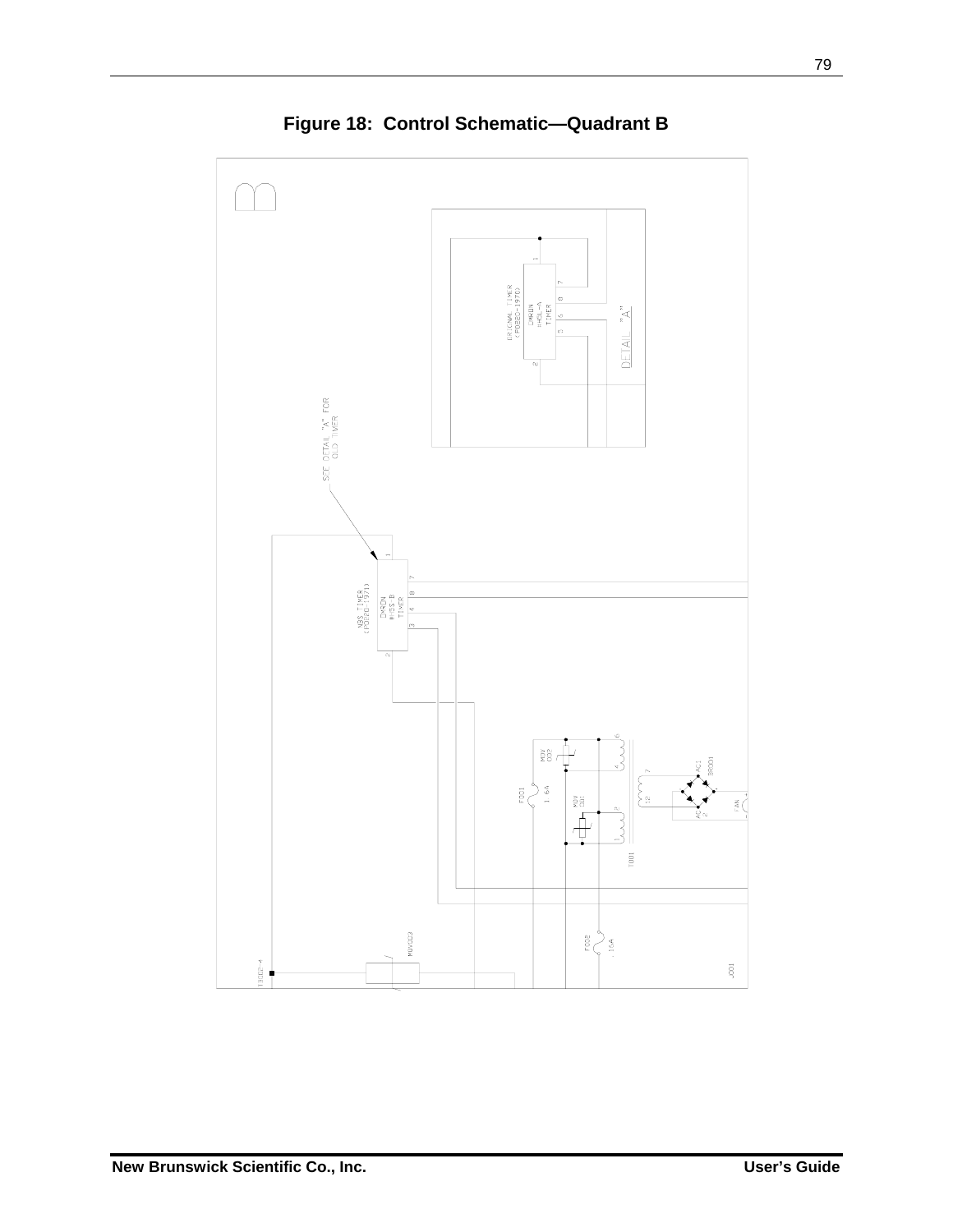

**Figure 19: Control Schematic—Quadrant C**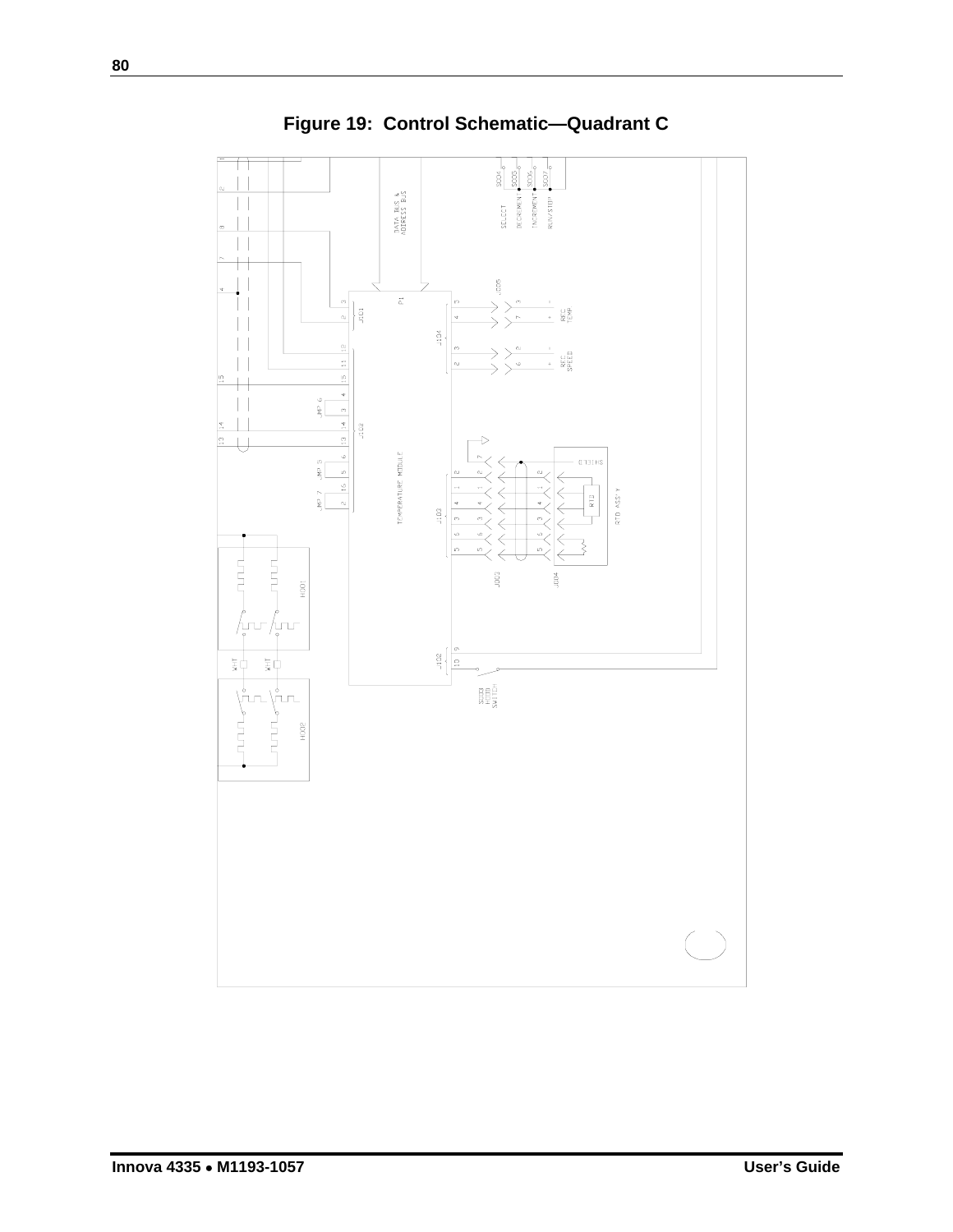

**Figure 20: Control Schematic—Quadrant D**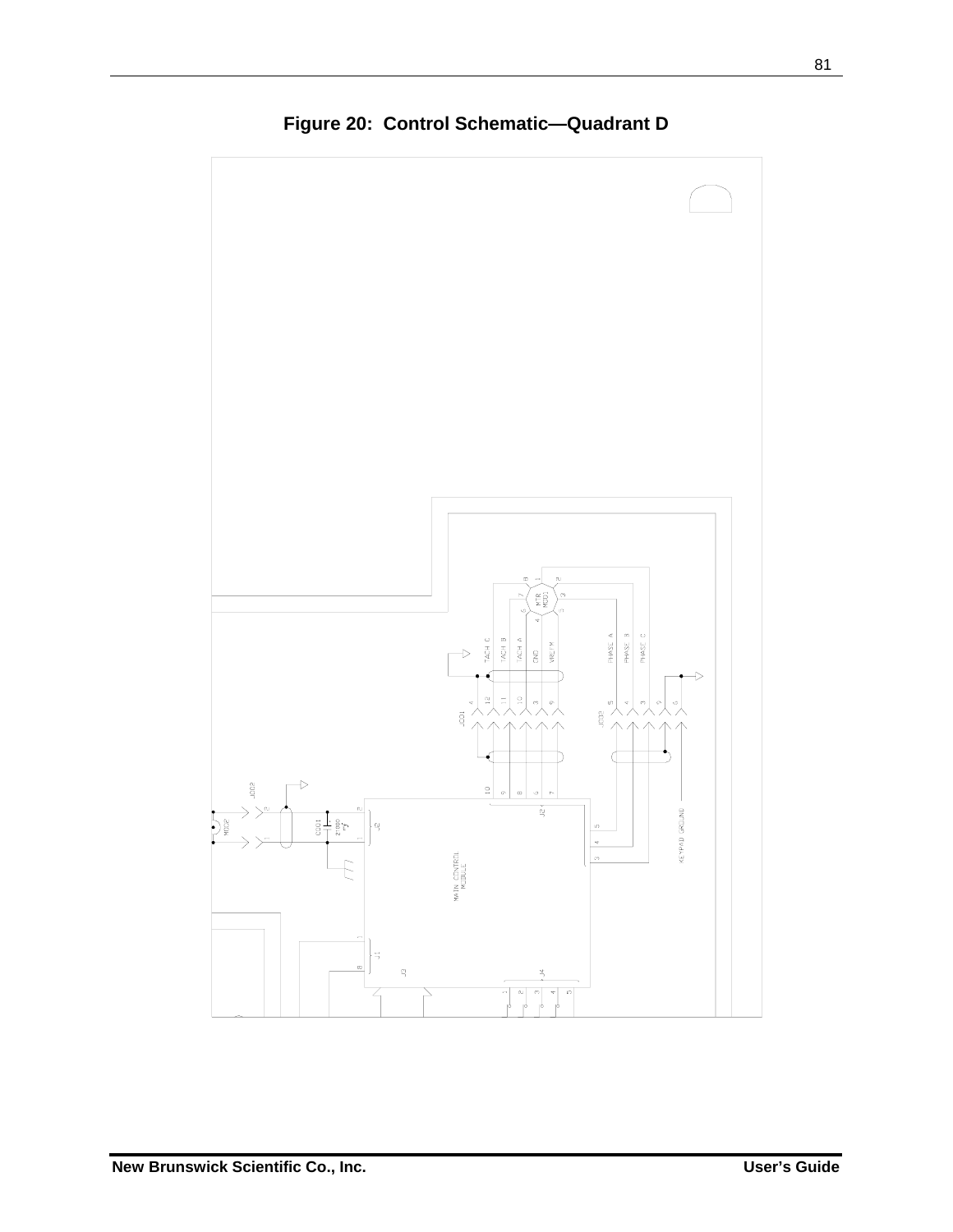

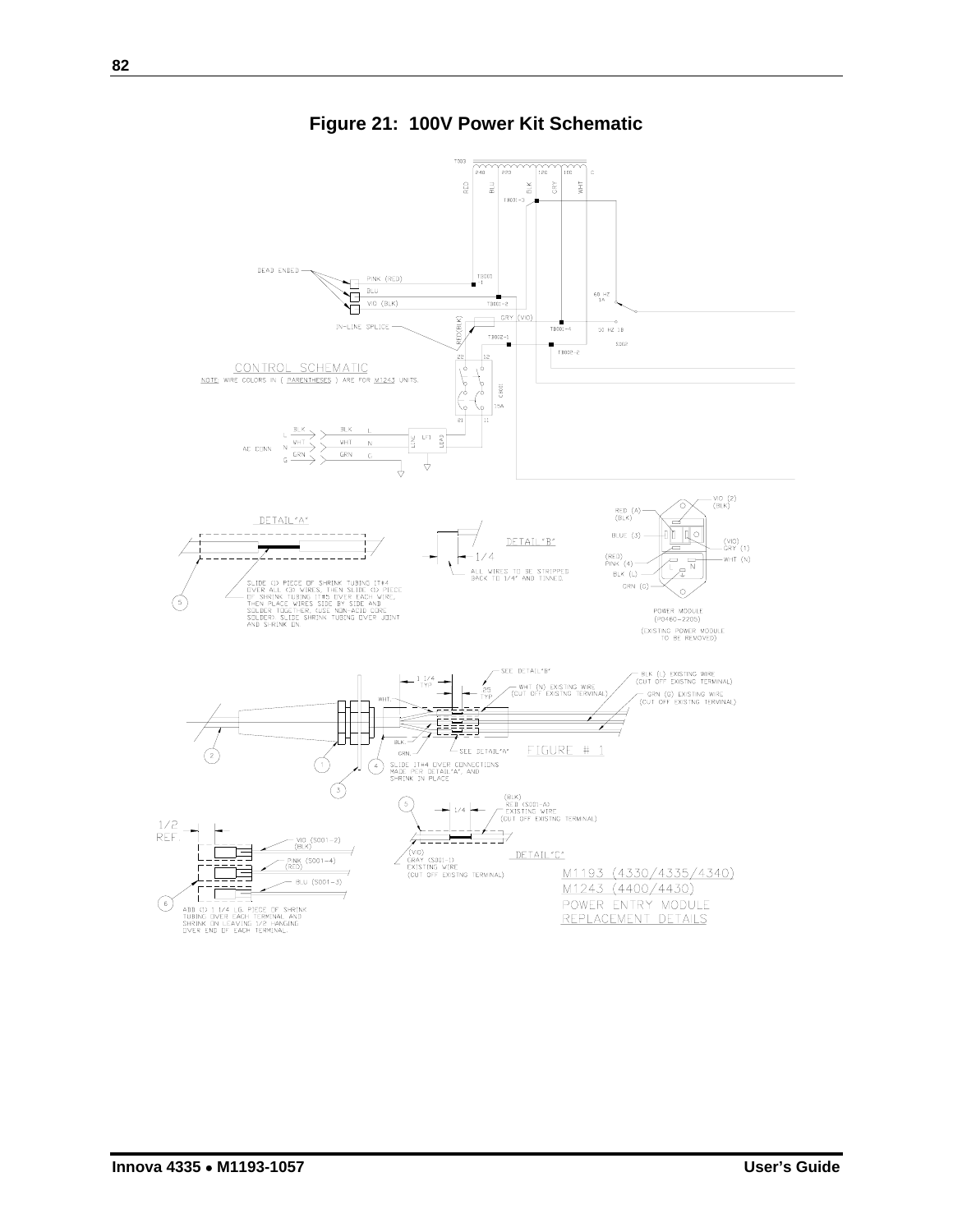**Figure 22: Refrigeration Schematic** 



| <b>Item Key</b> | <b>Description</b>               |
|-----------------|----------------------------------|
|                 | <b>Refrigerant Addition Port</b> |
|                 | Filter/Dryer                     |
| 3               | Evaporator                       |
|                 | <b>Auto-Expansion Valve</b>      |
| 5               | Compressor                       |
|                 | Condensor                        |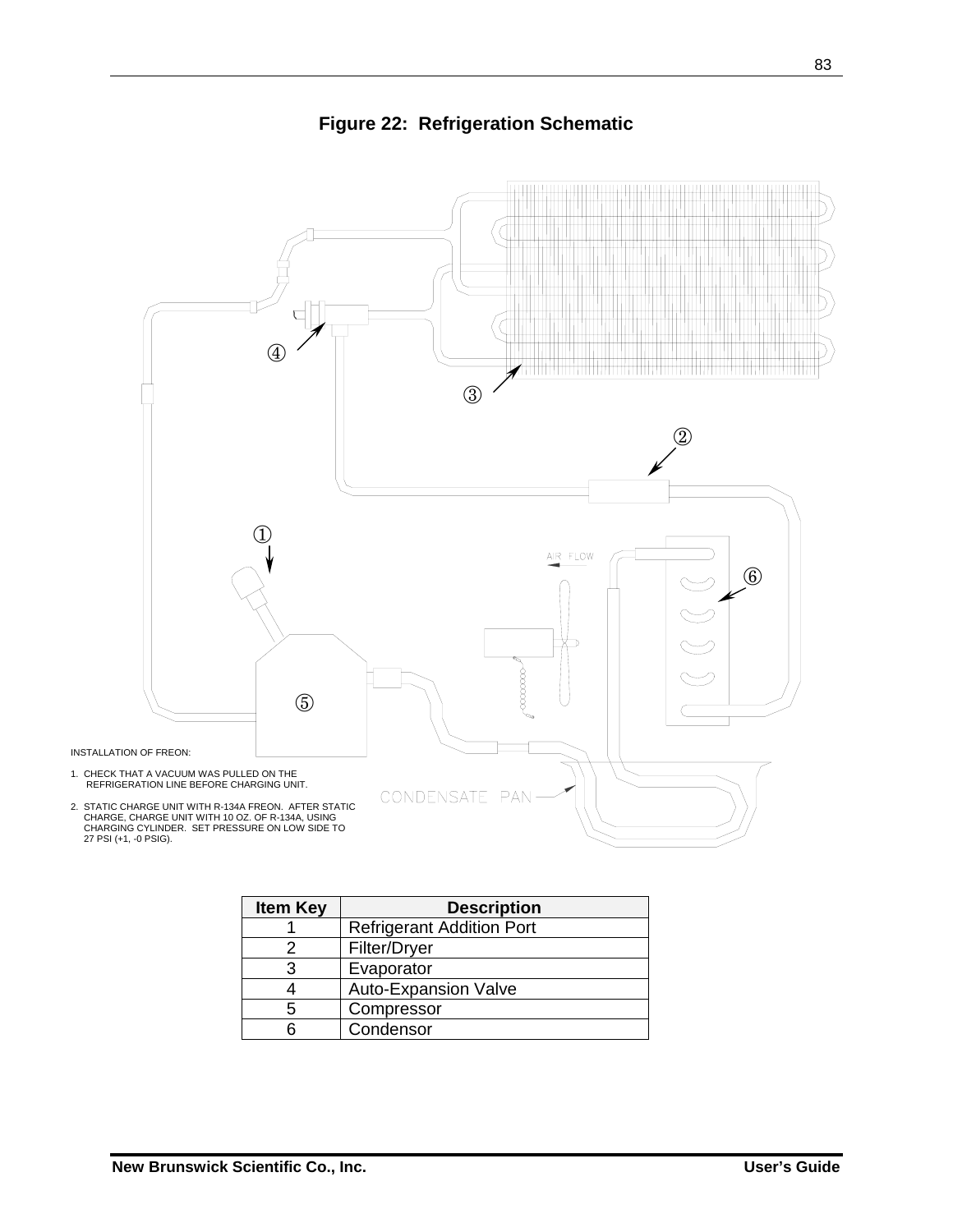## *11.2 List of Drawings*

| <b>Figure Number</b> | <b>Description</b>                       | Page  |
|----------------------|------------------------------------------|-------|
|                      | <b>Space Requirements</b>                | 17    |
| 2                    | <b>Front Panel</b>                       | 19    |
| 3                    | <b>Control Panel</b>                     | 20    |
| $\overline{4}$       | <b>Electronic Timer Detail</b>           | 22    |
| 5                    | <b>Electronic Timer Display Detail</b>   | 24    |
| 6                    | <b>Counterbalanced Drive Mechanism</b>   | 26    |
| $\overline{7}$       | Side Panel                               | 27    |
| 8                    | <b>Rear Panel</b>                        | 29    |
| 9                    | <b>Voltage Selector</b>                  | 30    |
| 10                   | <b>Frequency Selector Detail</b>         | 31    |
| 11                   | Quick Change Platform Installation       | 33    |
| 12                   | Electronic Timer Program On/Off Switches | 34    |
| 13                   | <b>Belt Replacement</b>                  | 64    |
| 14                   | Motor Assembly Replacement               | 65    |
| 15                   | <b>Control Board Replacement</b>         | 67,69 |
| 16                   | <b>Control Schematic-Overview</b>        | 77    |
| 17                   | Control Schematic-Quadrant A             | 78    |
| 18                   | Control Schematic-Quadrant B             | 79    |
| 19                   | Control Schematic-Quadrant C             | 80    |
| 20                   | Control Schematic-Quadrant D             | 81    |
| 21                   | 100V Power Kit Schematic                 | 82    |
| 22                   | <b>Refrigeration Schematic</b>           | 83    |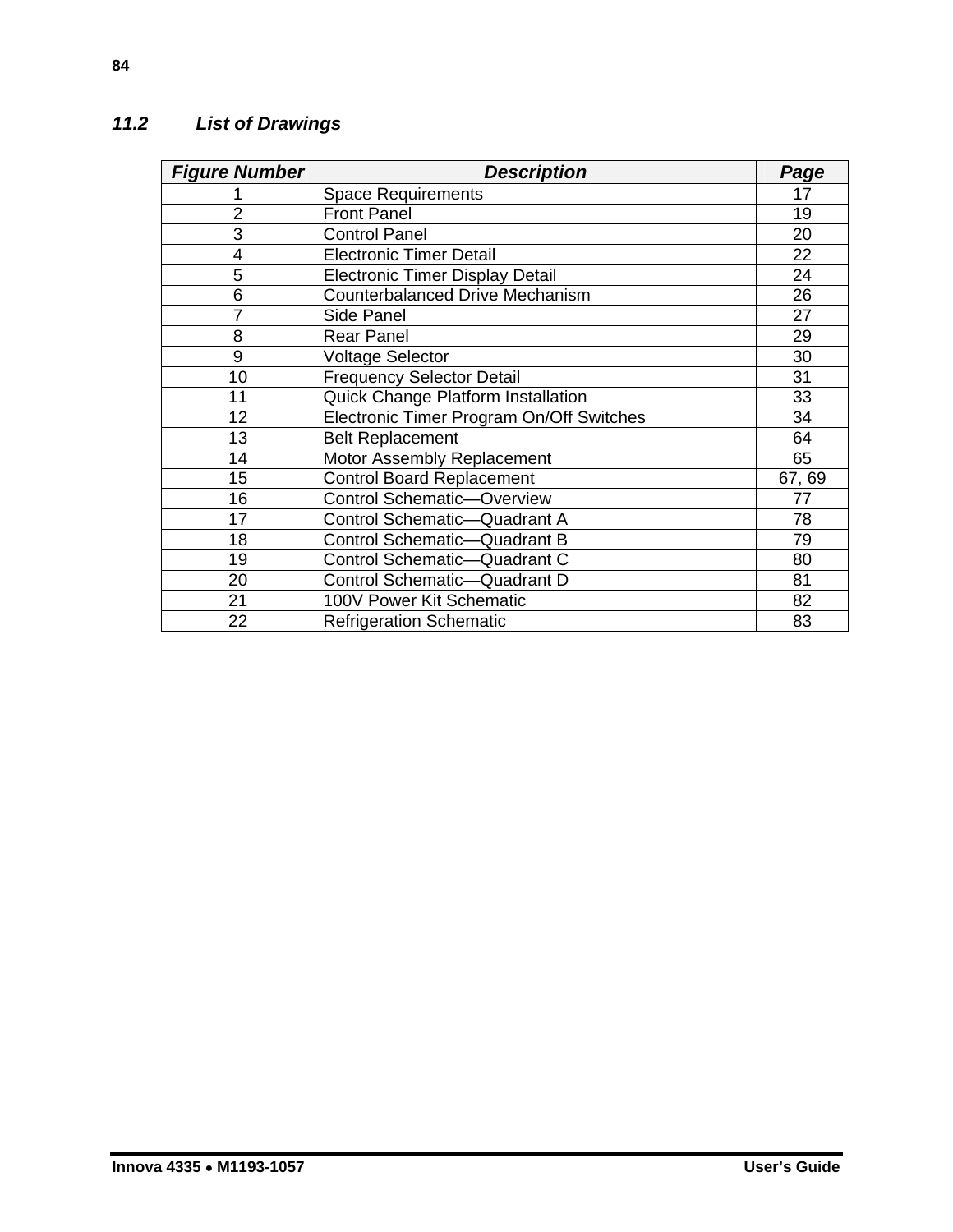# 12 INDEX

## **A**

Accessory Descriptions and Part Numbers · 74 Actual Temperature · 60 Alarm Disabling · 57 Alarm Functions · 57 Ambient Operating Conditions · 18 Audible Alarm Disabling · 57

# **C**

Canceling Programs · 53 CAUTION Symbol for  $\cdot$  7 Checking Setpoints · 56 Cleaning Exterior Surfaces · 63 Window Glass · 63 Clearing Programs · 53 Continuous Operation Mode · 55 Continuous Run · 56 Control Schematics · 78, 79, 80, 81 Copyright Notice · 7 Cyclic Operation · 45

# **D**

Day Override · 49 Cancelling · 52 Setting · 52 Disclaimer Notice · 7 Drawings Refrigeration System Diagram · 83

# **E**

Electronic Timer · 22, 34 Check Key · 49 Checking Programs · 42 Clearing Programs · 42 Clearing/Canceling Programs · 53  $Clr$  Key  $\cdot$  53 Copy Key · 51, 52 Cursor · 36 Cycle Key · 45 Cycle Program Mode · 45 Cyclic Operation · 45 Day Override · 49, 52

Day/Time Settings · 35 Display Features · 24 Features · 23 h Key · 36, 37, 38, 43, 46 m Key · 36, 38, 43, 46 m Key · 37 Mode Switch · 36, 38, 44, 46, 47, 50, 52, 53 Multiday Operation · 43 Output On/Off Switch · 34, 55, 58, 59 Prog1 Set Mode · 37, 43, 45, 46, 47, 48, 53 Prog2 Set Mode · 37, 38, 44, 47, 48 Run Mode · 48, 50, 52 Sample Program · 39 Set Key · 36, 43, 45, 49, 51 Setting · 35 Shift Key · 36, 43, 45, 48, 49, 51 Time Adjust Mode · 35 Viewing Programs · 42, 47, 48 Write Key · 36, 37, 43, 45, 46, 47, 48, 52 Electrostatic Discharge Precautions · 66 ESD Precautions · 66

## **F**

Features · 19 Bearings · 26 Keypad · 20, 39 Motor · 26 Platform Assemblies · 25 Quick Change Platform · 25 Recorder Output · 28 Refrigeration System · 26 Triple Eccentric Drive · 25 Vent · 27 Voltage Selector · 25 Frequency Selector · 31 Fuse Replacement · 64

# **I**

Indicated Temperature · 60 Initial Startup · 34 Innova Timer Mode · 56 Inspection of Boxes · 15 International Offices List of  $\cdot$  3

# **K**

Keypad